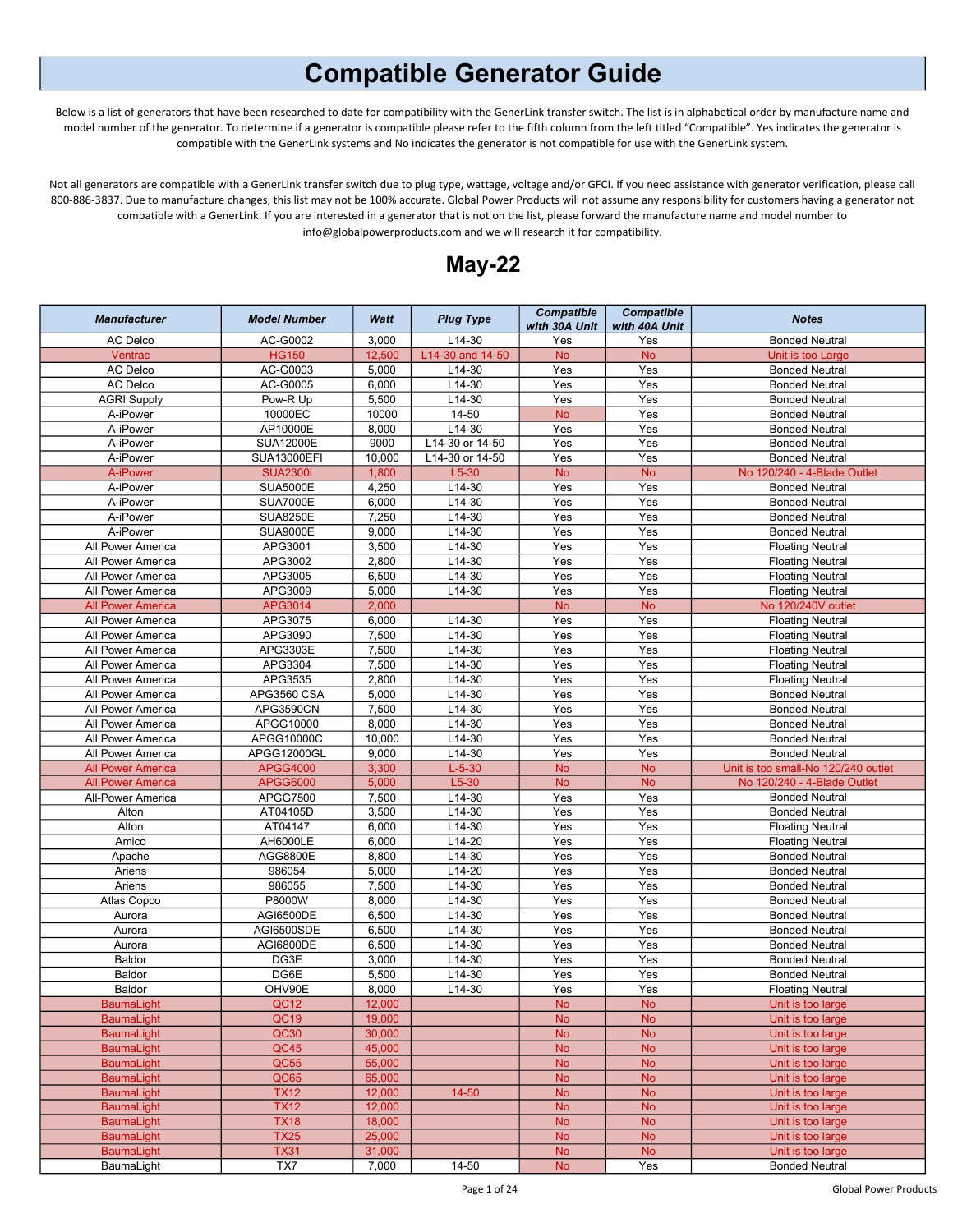| <b>Manufacturer</b>                               | <b>Model Number</b>  | Watt           | <b>Plug Type</b>        | <b>Compatible</b><br>with 30A Unit | <b>Compatible</b><br>with 40A Unit | <b>Notes</b>                                                 |
|---------------------------------------------------|----------------------|----------------|-------------------------|------------------------------------|------------------------------------|--------------------------------------------------------------|
| <b>BE Pressure Supply</b>                         | BE-12000ER           | 9,500          | L14-30 or 14-50         | Yes                                | Yes                                | <b>Floating Neutral</b>                                      |
| <b>BE Pressure Supply</b>                         | <b>BE-12000ES</b>    | 9,500          | L14-30                  | Yes                                | Yes                                | <b>Floating Neutral</b>                                      |
| <b>BE Pressure Supply</b>                         | <b>BE-6500ER</b>     | 6,500          | L14-30                  | Yes                                | Yes                                | <b>Floating Neutral</b>                                      |
| <b>BE Pressure Supply</b>                         | <b>BE-6800HER</b>    | 5,800          | $L14-30$                | Yes                                | Yes                                | <b>Floating Neutral</b>                                      |
| <b>BE Pressure Supply</b>                         | BE-9000              | 9,000          | L14-30                  | Yes                                | Yes                                | <b>Floating Neutral</b>                                      |
| <b>BE Pressure Supply</b>                         | <b>BE-9000E</b>      | 9,000          | L14-30                  | Yes                                | Yes                                | <b>Floating Neutral</b>                                      |
| <b>BE Pressure Supply</b>                         | <b>BE-9000ER</b>     | 7,100          | $L14-30$                | Yes                                | Yes                                | <b>Floating Neutral</b>                                      |
| <b>BE Pressure Supply</b>                         | <b>BE-9400DFS</b>    | 9,400          | L14-30 or 14-50         | Yes                                | Yes                                | <b>Floating Neutral</b>                                      |
| <b>BE Pressure Supply</b>                         | VI-6500              | 6,500          | L14-30                  | Yes                                | Yes                                | <b>Floating Neutral</b>                                      |
| <b>BE Pressure Supply</b>                         | VI-9000              | 7,500          | L14-30                  | $\overline{Yes}$                   | Yes                                | <b>Floating Neutral</b>                                      |
| <b>Benchmark</b>                                  | <b>ALL BG SERIES</b> |                |                         | <b>No</b>                          | <b>No</b>                          | All Receptacles are GFCI Protected                           |
| <b>Benchmark</b>                                  | <b>BG11500E</b>      | 9,000          | L14-30 or 14-50         | <b>No</b>                          | <b>No</b>                          | All Receptacles are GFCI Protected                           |
| <b>Benchmark</b>                                  | <b>BG6250E</b>       | 5,000          | L14-30                  | <b>No</b>                          | <b>No</b>                          | All Receptacles are GFCI Protected                           |
| <b>Black Max</b>                                  | 8125                 | 6,500          | L14-30                  | Yes                                | Yes                                | Honda Engine GX 390                                          |
| <b>Black Max</b>                                  | <b>BM10300</b>       | 3,000          | <b>TT-30</b>            | <b>No</b>                          | <b>No</b>                          | <b>Bonded Neutral</b>                                        |
| <b>Black Max</b>                                  | BM10500              | 5,000          | L14-20                  | Yes                                | Yes                                | <b>Bonded Neutral</b>                                        |
| <b>Black Max</b>                                  | BM10680              | 6,800          | L14-30                  | Yes                                | Yes                                | <b>Bonded Neutral</b>                                        |
| <b>Black Max</b>                                  | BM10700              | 7,000          | $L14-30$                | Yes                                | Yes                                | <b>Floating Neutral</b>                                      |
| <b>Black Max</b>                                  | BM10711              | 7,000          | $L14-30$                | Yes                                | Yes                                | <b>Floating Neutral</b>                                      |
| <b>Black Max</b>                                  | BM10722              | 7,000          | L14-30                  | Yes                                | Yes                                | <b>Floating Neutral</b>                                      |
| <b>Black Max</b>                                  | BM903655             | 3,650          |                         | <b>No</b>                          | <b>No</b>                          | No 120/240V - 4-Blade Outlet                                 |
| <b>Black Max</b>                                  | BM905500             | 5,500          | $L14-30$                | Yes                                | Yes                                | <b>Bonded Neutral</b>                                        |
| <b>Black Max</b>                                  | BM907000             | 7,000          | L14-30                  | Yes                                | Yes                                | <b>Bonded Neutral</b>                                        |
| <b>Black Max</b>                                  | BM907015             | 7,000          | L14-30                  | Yes                                | Yes                                | <b>Bonded Neutral</b>                                        |
| <b>Black Max</b>                                  | BM907500BT           | 7,500          | $L14-30$                | Yes                                | Yes                                | Bonded                                                       |
| <b>Black Max</b>                                  | PM0435252            | 5,250          | $L14-20$                | Yes                                | Yes                                | <b>Floating Neutral</b>                                      |
| <b>Black Max</b>                                  | PM0435255            | 5,200          | L14-20                  | Yes                                | Yes                                | <b>Floating Neutral</b>                                      |
| <b>Black Max</b>                                  | PM0496500            | 6,500          | $L14-30$                | Yes                                | Yes                                | <b>Floating Neutral</b>                                      |
| <b>Black Max</b>                                  | PM0496500.02         | 6,500          | L14-30                  | Yes                                | Yes                                | <b>Floating Neutral</b>                                      |
| <b>Black Max</b>                                  | PM0496750            | 6,750          | L14-30                  | Yes                                | Yes                                | <b>Floating Neutral</b>                                      |
| <b>Black Max</b>                                  | PM0497002            | 7,000          | L14-30                  | Yes                                | Yes                                | <b>Floating Neutral</b>                                      |
| <b>Blue Max</b>                                   | 6800                 | 8,000          | $L14-30$                | Yes                                | Yes                                | <b>Bonded Neutral</b>                                        |
| <b>Blue Max</b>                                   | 6836                 | 8,000          | $L14-30$                | Yes                                | Yes                                | <b>Bonded Neutral</b>                                        |
| <b>Blue Max</b>                                   | <b>GEN8000B</b>      | 5,500          | L14-30                  | Yes                                | Yes                                | <b>Bonded Neutral</b>                                        |
| <b>Blue Max</b>                                   | <b>JD1250</b>        | 800            | <b>Duplex</b>           | <b>No</b>                          | <b>No</b>                          | No 120/240V - 4-Blade Outlet                                 |
| <b>Blue Max</b>                                   | <b>JD4000</b>        | 3,000          | <b>Duplex</b>           | <b>No</b>                          | <b>No</b>                          | No 120/240V - 4-Blade Outlet                                 |
| <b>Blue Max</b>                                   | <b>JD8000</b>        | 6,000          | <b>Duplex</b>           | <b>No</b>                          | <b>No</b>                          | No 120/240V - 4-Blade Outlet                                 |
| <b>Blue Max</b>                                   | <b>JD8000E</b>       | 6,000          | <b>Duplex</b>           | <b>No</b>                          | <b>No</b>                          | No 120/240V - 4-Blade Outlet                                 |
| <b>BOSS</b>                                       | DY8500LN             | 8,300          | L14-30                  | Yes                                | Yes                                | <b>Bonded Neutral</b>                                        |
| Briggs & Stratton                                 | 1654                 | 5,500          | $L14-30$                | Yes                                | Yes                                | <b>Bonded Neutral</b>                                        |
| Briggs & Stratton                                 | 1892                 | 5,000          | L14-30                  | Yes                                | Yes                                | <b>Bonded Neutral</b>                                        |
| Briggs & Stratton                                 | 1893                 | 6,000          | L14-30                  | Yes                                | Yes                                | <b>Bonded Neutral</b>                                        |
| Briggs & Stratton                                 | 1894                 | 7,000          | L14-30                  | Yes                                | Yes                                | <b>Bonded Neutral</b>                                        |
| <b>Briggs &amp; Stratton</b>                      | 1932                 | 4,000          | L14-20                  | <b>No</b>                          | <b>No</b>                          | All receptacles are GFCI protected. Bonded<br><b>Neutral</b> |
| <b>Briggs &amp; Stratton</b>                      | 1933                 | 6,500          | $L14-20$                | <b>No</b>                          | <b>No</b>                          | All receptacles are GFCI protected. Bonded<br><b>Neutral</b> |
| <b>Briggs &amp; Stratton</b>                      | 1934                 | 8,000          | $L14-30$                | <b>No</b>                          | <b>No</b>                          | All receptacles are GFCI protected. Bonded<br><b>Neutral</b> |
| Briggs & Stratton                                 | 1971                 | 5,250          | L14-30                  | Yes                                | Yes                                | <b>Bonded Neutral</b>                                        |
| Briggs & Stratton                                 | 1971                 | 5,250          | L14-30                  | Yes                                | Yes                                | <b>Bonded Neutral</b>                                        |
| Briggs & Stratton                                 | 30204                | 5,250          | L14-30                  | Yes                                | Yes                                | <b>Bonded Neutral</b>                                        |
| Briggs & Stratton                                 | 30205                | 5,800          | L14-30                  | Yes                                | Yes                                | <b>Bonded Neutral</b>                                        |
| Briggs & Stratton                                 | 30206                | 5,500          | L14-30                  | Yes                                | Yes                                | <b>Bonded Neutral</b>                                        |
| Briggs & Stratton                                 | 30207                | 10,000         | L14-30 or 14-50         | Yes                                | Yes                                | <b>Bonded Neutral</b>                                        |
| Briggs & Stratton                                 | 30208                | 3,500          | L14-20                  | Yes                                | Yes                                | <b>Bonded Neutral</b>                                        |
| Briggs & Stratton                                 | 30209                | 5,500          | $L14-30$                | Yes                                | Yes                                | <b>Bonded Neutral</b>                                        |
| Briggs & Stratton                                 | 30210                | 8,000          | L14-30                  | Yes                                | Yes                                | <b>Bonded Neutral</b>                                        |
| Briggs & Stratton                                 | 30211                | 6,200          | L14-30                  | Yes                                | Yes                                | <b>Bonded Neutral</b>                                        |
| Briggs & Stratton                                 | 30214                | 3,500          | L14-20                  | Yes                                | Yes                                | <b>Bonded Neutral</b>                                        |
| Briggs & Stratton                                 | 30215                | 5,600          | L14-30                  | Yes                                | Yes                                | <b>Bonded Neutral</b>                                        |
| Briggs & Stratton                                 | 30235<br>30238       | 5,550<br>3,750 | L14-30<br>L14-20        | Yes<br>Yes                         | Yes<br>Yes                         | <b>Bonded Neutral</b>                                        |
| Briggs & Stratton                                 |                      | 2,000          |                         |                                    | <b>No</b>                          | <b>Bonded Neutral</b>                                        |
| <b>Briggs &amp; Stratton</b><br>Briggs & Stratton | 30239<br>30241       |                | <b>Duplex</b><br>L14-30 | <b>No</b><br>Yes                   | Yes                                | No 120/240V - 4-Blade Outlet                                 |
| Briggs & Stratton                                 | 30242                | 5,550<br>8,750 | L14-30                  | Yes                                | Yes                                | <b>Bonded Neutral</b><br><b>Bonded Neutral</b>               |
| Briggs & Stratton                                 | 30244                | 8,000          | L14-30                  | Yes                                | Yes                                | <b>Bonded Neutral</b>                                        |
| Briggs & Stratton                                 | 30245                | 5,550          | L14-30                  | Yes                                | Yes                                | <b>Bonded Neutral</b>                                        |
| Briggs & Stratton                                 | 30246                | 5,550          | L14-30                  | Yes                                | Yes                                | <b>Bonded Neutral</b>                                        |
| Briggs & Stratton                                 | 30249                | 5,550          | L14-30                  | Yes                                | Yes                                | <b>Bonded Neutral</b>                                        |
| Briggs & Stratton                                 | 30252                | 4,000          | L14-20                  | Yes                                | Yes                                | <b>Bonded Neutral</b>                                        |
| Briggs & Stratton                                 | 30253                | 5,550          | L14-30                  | Yes                                | Yes                                | <b>Bonded Neutral</b>                                        |
| Briggs & Stratton                                 | 30255                | 5,550          | L14-30                  | Yes                                | Yes                                | <b>Bondec Neutral</b>                                        |
| <b>Briggs &amp; Stratton</b>                      | 30319                | 4,000          | <b>Duplex</b>           | No                                 | ${\sf No}$                         | <b>Bonded Neutral</b>                                        |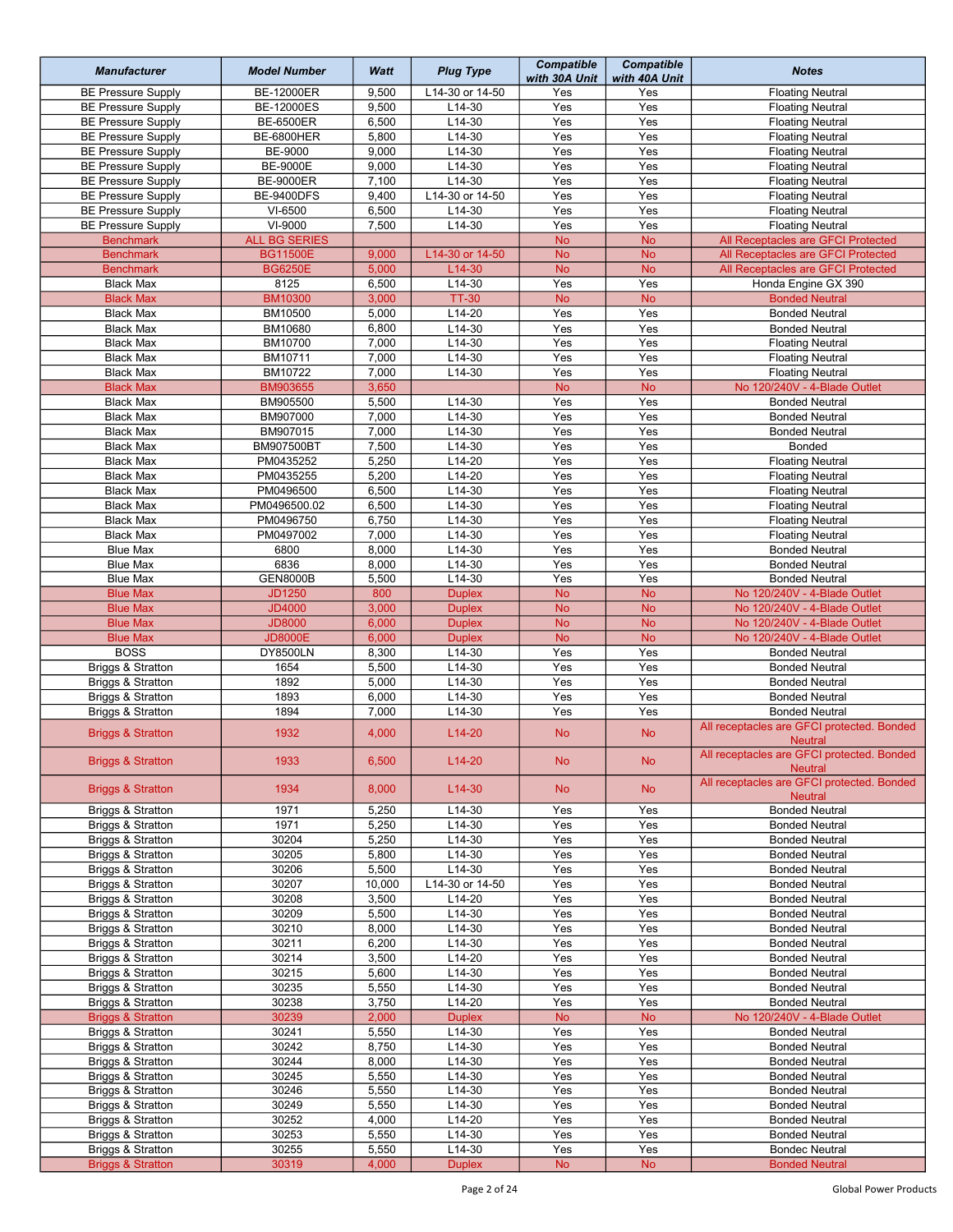| <b>Manufacturer</b>                    | <b>Model Number</b> | Watt           | <b>Plug Type</b> | <b>Compatible</b><br>with 30A Unit | <b>Compatible</b><br>with 40A Unit | <b>Notes</b>                                   |
|----------------------------------------|---------------------|----------------|------------------|------------------------------------|------------------------------------|------------------------------------------------|
| <b>Briggs &amp; Stratton</b>           | 30320               | 4,000          | <b>Duplex</b>    | <b>No</b>                          | <b>No</b>                          | <b>Bonded Neutral</b>                          |
| Briggs & Stratton                      | 30324               | 5,550          | L14-30           | Yes                                | Yes                                | <b>Bonded Neutral</b>                          |
| Briggs & Stratton                      | 30325               | 5,550          | L14-30           | Yes                                | Yes                                | <b>Bonded Neutral</b>                          |
| Briggs & Stratton                      | 30333               | 5,500          | $L14-30$         | Yes                                | Yes                                | <b>Bonded Neutral</b>                          |
| Briggs & Stratton                      | 30334               | 8,000          | L14-30           | Yes                                | Yes                                | <b>Bonded Neutral</b>                          |
| <b>Briggs &amp; Stratton</b>           | 30335               | 4,000          | $L14-20$         | <b>No</b>                          | <b>No</b>                          | All receptacles are GFCI protected             |
| <b>Briggs &amp; Stratton</b>           | 30336               | 6,500          | L14-30           | <b>No</b>                          | <b>No</b>                          | All receptacles are GFCI protected.            |
| <b>Briggs &amp; Stratton</b>           | 30337               | 8,000          | L14-30           | <b>No</b>                          | <b>No</b>                          | All receptacles are GFCI protected.            |
| <b>Briggs &amp; Stratton</b>           | 30338               | 10,000         | L14-30 and 14-50 | <b>No</b>                          | <b>No</b>                          | All receptacles are GFCI protected.            |
| <b>Briggs &amp; Stratton</b>           | 30342<br>30343      | 4,000          | $L14-20$         | <b>No</b><br>$\overline{Yes}$      | <b>No</b>                          | All receptacles are GFCI protected.            |
| Briggs & Stratton                      |                     | 5,000          | L14-30           |                                    | Yes                                | <b>Bonded Neutral</b>                          |
| Briggs & Stratton                      | 30345<br>30348      | 6,200<br>3,500 | L14-30<br>L14-20 | Yes<br>Yes                         | Yes<br>Yes                         | <b>Bonded Neutral</b>                          |
| Briggs & Stratton<br>Briggs & Stratton | 30358               | 6,200          | $L14-30$         | Yes                                | Yes                                | <b>Bonded Neutral</b><br><b>Bonded Neutral</b> |
| Briggs & Stratton                      | 30362               | 5,000          | L14-30           | Yes                                | Yes                                | <b>Bonded Neutral</b>                          |
| Briggs & Stratton                      | 30380               | 5,000          | L14-30           | Yes                                | Yes                                | <b>Bonded Neutral</b>                          |
| Briggs & Stratton                      | 30384               | 10,000         | L14-30, 14-50    | Yes                                | Yes                                | <b>Bonded Neutral</b>                          |
| Briggs & Stratton                      | 30419               | 6,200          | $L14-30$         | Yes                                | Yes                                | <b>Bonded Neutral</b>                          |
| Briggs & Stratton                      | 30422               | 5,000          | L14-30           | Yes                                | Yes                                | <b>Bonded Neutral</b>                          |
| Briggs & Stratton                      | 30424               | 5,500          | L14-30           | Yes                                | Yes                                | <b>Bonded Neutral</b>                          |
| Briggs & Stratton                      | 30426               | 7,200          | L14-30           | Yes                                | Yes                                | <b>Bonded Neutral</b>                          |
| Briggs & Stratton                      | 30430               | 5,500          | L14-30           | Yes                                | Yes                                | <b>Bonded Neutral</b>                          |
| Briggs & Stratton                      | 30432               | 6,200          | L14-30           | Yes                                | Yes                                | <b>Bonded Neutral</b>                          |
| Briggs & Stratton                      | 30439               | 3,500          | $L14-20$         | Yes                                | Yes                                | <b>Bonded Neutral</b>                          |
| Briggs & Stratton                      | 30448               | 6,250          | $L14-30$         | Yes                                | Yes                                | <b>Bonded Neutral</b>                          |
| Briggs & Stratton                      | 30466               | 3,500          | $L14-20$         | Yes                                | Yes                                | <b>Bonded Neutral</b>                          |
| Briggs & Stratton                      | 30467               | 5,000          | L14-30           | Yes                                | Yes                                | <b>Bonded Neutral</b>                          |
| Briggs & Stratton                      | 30468               | 5,500          | L14-30           | Yes                                | Yes                                | <b>Bonded Neutral</b>                          |
| Briggs & Stratton                      | 30469               | 6,000          | L14-30           | Yes                                | Yes                                | <b>Bonded Neutral</b>                          |
| Briggs & Stratton                      | 30470               | 7,000          | L14-30           | Yes                                | Yes                                | <b>Bonded Neutral</b>                          |
| Briggs & Stratton                      | 30471               | 8,000          | L14-30           | Yes                                | Yes                                | <b>Bonded Neutral</b>                          |
|                                        |                     |                |                  |                                    |                                    | Unit is too small to get the GenerLink to      |
| <b>Briggs &amp; Stratton</b>           | 30547               | 3,500          | $L5-30$          | <b>No</b>                          | <b>No</b>                          | transfer                                       |
| Briggs & Stratton                      | 30549               | 7,500          | $L14-30$         | Yes                                | Yes                                | <b>Bonded Neutral</b>                          |
| Briggs & Stratton                      | 30551               | 6,250          | L14-30           | Yes                                | Yes                                | <b>Bonded Neutral</b>                          |
| <b>Briggs &amp; Stratton</b>           | 30554               | 5,000          | L14-30           | <b>No</b>                          | <b>No</b>                          | All receptacles are GFCI protected.            |
| <b>Briggs &amp; Stratton</b>           | 30555               | 7,500          | L14-30           | <b>No</b>                          | <b>No</b>                          | All receptacles are GFCI protected.            |
| Briggs & Stratton                      | 30594               | 6,250          | L14-30           | Yes                                | Yes                                | <b>Bonded Neutral</b>                          |
| Briggs & Stratton                      | 30661               | 3,500          | $L14-20$         | Yes                                | Yes                                | <b>Bonded Neutral</b>                          |
| Briggs & Stratton                      | 30663               | 7,000          | L14-30           | Yes                                | Yes                                | <b>Bonded Neutral</b>                          |
| Briggs & Stratton                      | 30664               | 8,000          | L14-30           | Yes                                | Yes                                | <b>Bonded Neutral</b>                          |
| <b>Briggs &amp; Stratton</b>           | 30676               | 3,500          | $L5-30$          | <b>No</b>                          | <b>No</b>                          | Unit is too small. No 120/240 outlet.          |
| Briggs & Stratton                      | 30679               | 8,000          | L14-30           | Yes                                | Yes                                | <b>Bonded Neutral</b>                          |
| Briggs & Stratton                      | 30681               | 5,000          | $L14-30$         | Yes                                | Yes                                | <b>Bonded Neutral</b>                          |
| Briggs & Stratton                      | 30708               | 5,750          | L14-30           | Yes                                | Yes                                | <b>Bonded Neutral</b><br><b>Bonded Neutral</b> |
| Briggs & Stratton                      | 30710               | 6,500          | $L14-30$         | Yes                                | Yes                                |                                                |
| Briggs & Stratton<br>Briggs & Stratton | 30713<br>30728      | 5,000          | L14-30<br>L14-30 | Yes<br>Yes                         | Yes<br>Yes                         | <b>Bonded Neutral</b><br><b>Bonded Neutral</b> |
| Briggs & Stratton                      | 30735               | 5,000          | L14-30           | Yes                                | Yes                                | <b>Bonded Neutral</b>                          |
| Briggs & Stratton                      | 30740               | 7,000          | L14-30           | Yes                                | Yes                                | <b>Bonded Neutral</b>                          |
| Briggs & Stratton                      | 30741               | 8,000          | L14-30           | Yes                                | Yes                                | <b>Bonded Neutral</b>                          |
| Briggs & Stratton                      | 30744               | 5,000          | L14-30           | Yes                                | Yes                                | <b>Bonded Neutral</b>                          |
| Briggs & Stratton                      | 30750               | 8,000          | L14-30           | Yes                                | Yes                                | <b>Bonded Neutral</b>                          |
| Briggs & Stratton                      | 30761               | 5,000          | L14-30           | Yes                                | Yes                                | <b>Bonded Neutral</b>                          |
| Briggs & Stratton                      | 30798               | 6,250          | L14-30           | Yes                                | Yes                                | <b>Bonded Neutral</b>                          |
| Briggs & Stratton                      | 30841               | 6,500          | L14-30           | Yes                                | Yes                                | <b>Bonded Neutral</b>                          |
| <b>Briggs &amp; Stratton</b>           | 40243               | 10,000         | No Plug          | <b>No</b>                          | <b>No</b>                          | No receptacles hardwired in.                   |
| <b>Briggs &amp; Stratton</b>           | 40248               | 7,000          | L14-30           | <b>No</b>                          | <b>No</b>                          | All receptacles are GFCI protected.            |
| <b>Briggs &amp; Stratton</b>           | 40301               | 7,000          | No Plug          | <b>No</b>                          | <b>No</b>                          | No receptacles hardwired in.                   |
| Briggs & Stratton                      | 40325               | 10,000         | Hard Wired Only  | <b>No</b>                          | Yes                                | Bonded Neutral. MA24 ONLY                      |
| Briggs & Stratton                      | 09801-9             | 10,000         | L14-30 or 14-50  | Yes                                | Yes                                | <b>Bonded Neutral</b>                          |
| Briggs & Stratton                      | 1655-2              | 5,500          | L14-30           | Yes                                | Yes                                | <b>Bonded Neutral</b>                          |
| Briggs & Stratton                      | 30430-2             | 5,500          | L14-30           | Yes                                | Yes                                | <b>Bonded Neutral</b>                          |
| Briggs & Stratton                      | 30430-A             | 5,500          | L14-30           | Yes                                | Yes                                | <b>Bonded Neutral</b>                          |
| Briggs & Stratton                      | 30592-01            | 6,250          | L14-30           | Yes                                | Yes                                | <b>Bonded Neutral</b>                          |
| Briggs & Stratton                      | 30592-B             | 6,250          | L14-30           | Yes                                | Yes                                | <b>Bonded Neutral</b>                          |
| Briggs & Stratton                      | 30675 Q6500         | 5,000          | L14-30           | Yes                                | Yes                                | <b>Bonded Neurtal</b>                          |
| Briggs & Stratton                      | <b>EXL8000</b>      | 8,000          | L14-30           | Yes                                | Yes                                | <b>Bonded Neutral</b>                          |
| <b>Brute</b>                           | 30635               | 5,250          | L14-30           | Yes                                | Yes                                | <b>Floating Neutral</b>                        |
| <b>Brute</b>                           | 30687               | 6,500          | $L14-30$         | Yes                                | Yes                                | <b>Floating Neutral</b>                        |
| <b>Buffalo Tools</b>                   | GENSD7              | 6,300          | L14-30           | Yes                                | Yes                                | <b>Bonded Neutral</b>                          |
| <b>Bull Dog</b>                        | 8500M               | 8,000          | L14-30           | Yes                                | Yes                                | <b>Floating Neutral</b>                        |
| Cabela's Outdoorsman                   | IK-525274           | 9,000          | 14-50            | No                                 | Yes                                | <b>Bonded Neutral</b>                          |
| Campbell Hausfeld                      | GM45110             |                | L14-20           | Yes                                | Yes                                | <b>Floating Neutral</b>                        |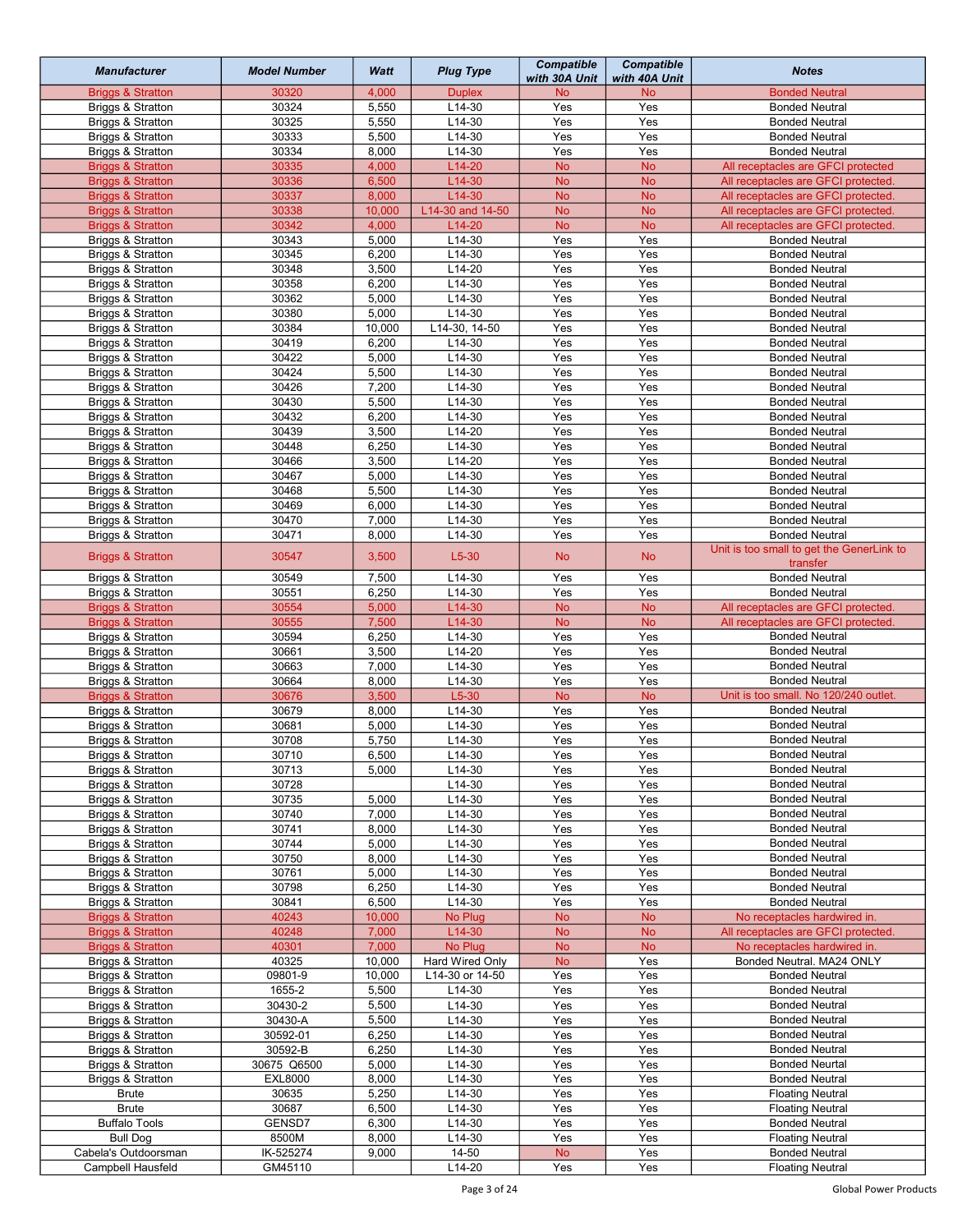| <b>Manufacturer</b>    | <b>Model Number</b> | Watt             | <b>Plug Type</b>                   | <b>Compatible</b><br>with 30A Unit | <b>Compatible</b><br>with 40A Unit | <b>Notes</b>                                         |
|------------------------|---------------------|------------------|------------------------------------|------------------------------------|------------------------------------|------------------------------------------------------|
| Case IH                | C12000ES            | 9,500            | $\overline{1}$ 4-50                | <b>No</b>                          | Yes                                | <b>Bonded Neutral</b>                                |
| Case IH                | <b>MC9000ER</b>     | 9,000            | L14-30                             | Yes                                | Yes                                | <b>Bonded Neutral</b>                                |
| <b>CAT</b>             | <b>RP12000E</b>     | 12,000           | 14-50 and L14-30                   | <b>No</b>                          | No                                 | Unit is too large.                                   |
| CAT                    | RP3600              | 3,600            | $L14-30$                           | Yes                                | Yes                                |                                                      |
| CAT                    | RP5500              | 5,500            | $L14-30$                           | Yes                                | Yes                                |                                                      |
| CAT                    | <b>RP6500E</b>      | 6,500            | L14-30                             | Yes                                | Yes                                |                                                      |
| CAT                    | <b>RP7500E</b>      | 7,500            | $L14-30$                           | Yes                                | Yes                                |                                                      |
| CAT                    | <b>RP8000E</b>      | 8,000            | $L14-30$                           | Yes                                | Yes                                |                                                      |
| Centurion              | 3250                | 3,250            | $L14-20$                           | Yes                                | Yes                                | <b>Floating Neutral</b>                              |
| Centurion              | 4986<br>4987        | 12,500<br>15,000 | L14-30 OR 14-50<br>L14-30 OR 14-50 | <b>No</b><br><b>No</b>             | <b>No</b><br><b>No</b>             | Unit is too Large<br>Unit is too Large               |
| Centurion<br>Centurion | 4987-1              | 15,000           | L14-30 OR 14-50                    | <b>No</b>                          | <b>No</b>                          | Unit is too Large                                    |
| Centurion              | 5577-0              | 5,000            | $L14-30$                           | Yes                                | Yes                                | Bonded Neutral. By Generac                           |
| Centurion              | 5577-1              | 5,000            | $L14-30$                           | Yes                                | Yes                                | Bonded Neutral. By Generac                           |
| Centurion              | 5578-0              | 5,000            | $L14-30$                           | Yes                                | Yes                                | Bonded Neutral. By Generac                           |
| Centurion              | 5790-0              | 3,250            | $L14-20$                           | Yes                                | Yes                                | <b>Bonded Neutral</b>                                |
| Centurion              | 6104-0              | 3,250            | $L14-20$                           | Yes                                | Yes                                | <b>Bonded Neutral</b>                                |
| Champion               | 40017               | 6,500            | $L14-30$                           | Yes                                | Yes                                | <b>Bondec Neutral</b>                                |
| Champion               | 40023               | 6,000            | $L14-30$                           | Yes                                | Yes                                | <b>Bonded Neutral</b>                                |
| Champion               | 40026               | 3,500            | $L5-30$                            | <b>No</b>                          | <b>No</b>                          | No 120/240V - 4-Blade Outlet                         |
|                        |                     | 3,000            |                                    |                                    |                                    |                                                      |
| Champion               | 40037               |                  | $L5-30$                            | <b>No</b>                          | <b>No</b>                          | Unit is too small/No 120/240 4 Blade Outlet          |
| Champion               | 40043               | 7,200            | L14-30                             | Yes                                | Yes                                | <b>Bonded Neutral</b>                                |
| Champion               | 40050               | 5,500            | $L14-30$                           | Yes                                | Yes                                | <b>Floating Neutral</b>                              |
| Champion               | 40051               | 3,500            | 120V Only                          | <b>No</b>                          | <b>No</b>                          | No 120/240V - 4-Blade Outlet                         |
| Champion               | 41115               | 5,000            | $L14-30$                           | Yes                                | Yes                                | <b>Floating Neutral</b>                              |
| Champion               | 41135               | 5,500            | L14-30                             | Yes                                | Yes                                | <b>Floating Neutral</b>                              |
| Champion               | 41151               | 6,500            | L14-30<br>$L14-30$                 | Yes<br>Yes                         | Yes<br>Yes                         | <b>Floating Neutral</b>                              |
| Champion<br>Champion   | 41152<br>41153      | 5,500<br>5,500   | $L14-30$                           | Yes                                | Yes                                | <b>Bonded Neutral</b><br><b>Bonded Neutral</b>       |
| Champion               | 41154               | 5,500            | $L14-30$                           | Yes                                | Yes                                | <b>Floating Neutral</b>                              |
| Champion               | 41155               | 5,500            | $L14-30$                           | Yes                                | Yes                                | <b>Floating Neutral</b>                              |
| Champion               | 41302               | 6,000            | $L14-30$                           | Yes                                | Yes                                | <b>Floating Neutral</b>                              |
| Champion               | 41332               | 6,500            | $L14-30$                           | Yes                                | Yes                                | <b>Floating Neutral</b>                              |
| Champion               | 41410               | 9,375            | $L14-30$                           | Yes                                | Yes                                | <b>Floating Neutral</b>                              |
| Champion               | 41430               | 7,500            | L14-30 or 14-50                    | Yes                                | Yes                                | <b>Floating Neutral</b>                              |
| Champion               | 41513               | 7,000            | L14-30                             | Yes                                | Yes                                | <b>Floating Neutral</b>                              |
| Champion               | 41532               | 7,000            | $L14-30$                           | Yes                                | Yes                                | <b>Floating Neutral</b>                              |
| Champion               | 41535               | 7,500            | $L14-30$                           | Yes                                | Yes                                | <b>Bonded Neutral</b>                                |
| Champion               | 41537               | 7,500            | L14-30                             | Yes                                | Yes                                | <b>Floating Neutral</b>                              |
| Champion               | 41552               | 7,200            | L14-30                             | Yes                                | Yes                                | <b>Floating Neutral</b>                              |
| Champion               | 46514               | 4,000            | $L14-30$                           | Yes                                | Yes                                | <b>Floating Neutral</b>                              |
| Champion               | 46515               | 3,500            | 120V Only                          | <b>No</b>                          | No                                 | No 120/240V - 4-Blade Outlet                         |
| Champion               | 46516               | 4,000            | $L5-30$                            | <b>No</b><br>Yes                   | <b>No</b><br>Yes                   | No 120/240V - 4-Blade Outlet                         |
| Champion               | 46535<br>46539      | 2,800<br>3,500   | L14-20<br>$L5-30$                  | <b>No</b>                          | <b>No</b>                          | <b>Floating Neurtral</b><br><b>Floating Neutral</b>  |
| Champion<br>Champion   | 46551               | 4,000            | $L5-30$                            | <b>No</b>                          | <b>No</b>                          | <b>Floating Neutral</b>                              |
| Champion               | 46553               | 4,000            | $L5-30$                            | <b>No</b>                          | <b>No</b>                          | No 120/240V - 4-Blade Outlet                         |
| Champion               | 46554               | 3,000            | $L14-20$                           | Yes                                | Yes                                | <b>Floating Neutral</b>                              |
| Champion               | 46556               | 3,000            | $L5-30$                            | <b>No</b>                          | <b>No</b>                          | No 120/240V - 4-Blade Outlet                         |
| Champion               | 46558               | 3,000            | $L5-30$                            | <b>No</b>                          | <b>No</b>                          | No 120/240V - 4-Blade Outlet                         |
| Champion               | 46577               | 3,500            | L14-30                             | Yes                                | Yes                                | <b>Floating Neutral</b>                              |
| Champion               | 46593               | 3,500            | $L5-30$                            | <b>No</b>                          | <b>No</b>                          | No 120/240V - 4-Blade Outlet                         |
| Champion               | 46595               | 3,000            | $L5-30$                            | No                                 | <b>No</b>                          | No 120/240V -4-Blade Outlet                          |
| Champion               | 46598               | 3,500            | L14-30                             | Yes                                | Yes                                | <b>Floating Neutral</b>                              |
| Champion               | 49057               | 4,500            | $L5-30$                            | <b>No</b>                          | No                                 | No 120/240V-4-Blade Outlet                           |
| Champion               | 49065               | 4,800            | L14-30                             | Yes                                | Yes                                | <b>Floating Neutral</b>                              |
| Champion               | 71307               | 4,600            | $L14-30$                           | Yes                                | Yes                                | <b>Floating Neutral</b>                              |
| Champion               | 71330               | 6,000            | $L14-30$                           | Yes                                | Yes                                | <b>Bonded Neutral</b>                                |
| Champion               | 71530               | 7,000            | $L14-30$                           | Yes                                | Yes                                | <b>Bonded Neurtal</b>                                |
| Champion               | 71531               | 7,000            | $L14-30$                           | Yes                                | Yes                                | <b>Bonded Neutral</b>                                |
| Champion               | 71532<br>76533      | 7,000<br>3,800   | $L14-30$<br>$L5-30$                | Yes<br><b>No</b>                   | Yes<br><b>No</b>                   | <b>Bonded Neutral</b><br>No 120/240 - 4-Blade Outlet |
| Champion<br>Champion   | 76555               | 3,000            | $L5-30$                            | <b>No</b>                          | <b>No</b>                          | No 120/240 - 4-Blade Outlet                          |
| Champion               | 100102              | 7,200            | L14-30                             | Yes                                | Yes                                | <b>Floating Neutral</b>                              |
|                        |                     |                  |                                    |                                    |                                    | Unit is too small to get the GenerLink to            |
| Champion               | 100105              | 3,000            | L5-30R                             | <b>No</b>                          | <b>No</b>                          | transfer                                             |
| Champion               | 100106              | 5,500            | L14-30                             | Yes                                | Yes                                | <b>Bonbed Neutral</b>                                |
| Champion               | 100107              | 6,500            | $L14-30$                           | Yes                                | Yes                                | <b>Bonded Neutral</b>                                |
| Champion               | 100110              | 9,200            | 14-50 or L14-30                    | Yes                                | Yes                                | <b>Bonded Neutral</b>                                |
| Champion               | 100111              | 12,000           | 14-50 or L14-30                    | <b>No</b>                          | <b>No</b>                          | Unit is too large                                    |
| Champion               | 100153              | 7,500            | L14-30                             | Yes                                | Yes                                | <b>Bonded Neutral</b>                                |
| Champion               | 100155              | 7,000            | L14-30                             | Yes                                | Yes                                | <b>Bonded Neutral</b>                                |
| Champion               | 100157              | 3,500            | $L5-30$                            | <b>No</b>                          | <b>No</b>                          | No 120/240V - 4-Blade Outlet                         |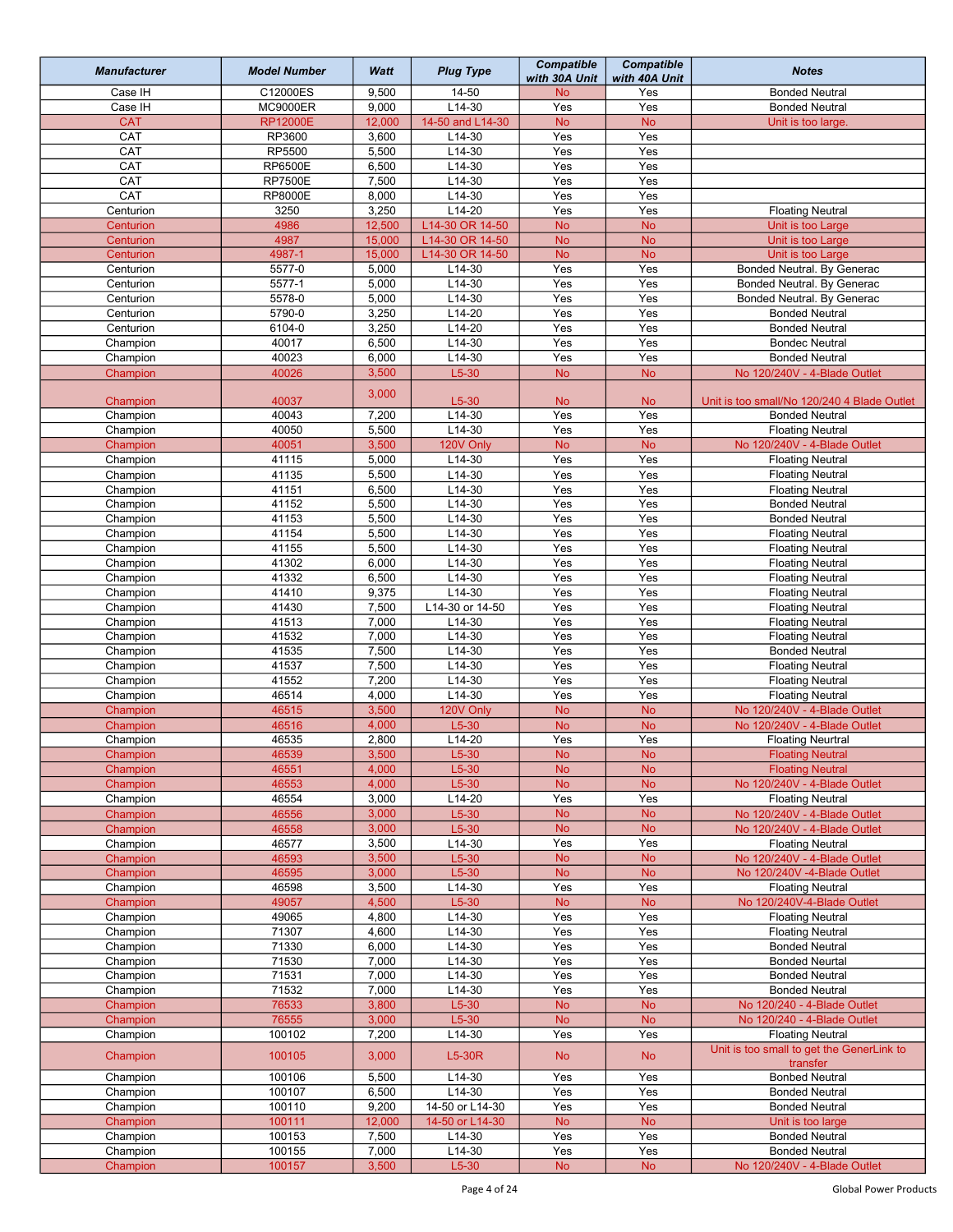| <b>Manufacturer</b> | <b>Model Number</b> | Watt  | <b>Plug Type</b> | <b>Compatible</b><br>with 30A Unit | <b>Compatible</b><br>with 40A Unit | <b>Notes</b>                                |
|---------------------|---------------------|-------|------------------|------------------------------------|------------------------------------|---------------------------------------------|
| Champion            | 100161              | 7,500 | 14-50 or L14-30  | Yes                                | Yes                                | <b>Bonded Neutral</b>                       |
| Champion            | 100163              | 9,000 | 14-50 or L14-30  | Yes                                | Yes                                | <b>Bonded Neutral</b>                       |
| Champion            | 100165              | 7,500 | L14-30           | Yes                                | Yes                                | <b>Bonded Neutral</b>                       |
| Champion            | 100199              | 7,500 | Hardwire         | Yes                                | Yes                                | Stand by unit Hardwire only                 |
| Champion            | 100203              | 9,000 | 14-50 or L14-30  | Yes                                | Yes                                | <b>Bonded Neutral</b>                       |
| Champion            | 100204              | 3,200 | $L5-30$          | <b>No</b>                          | <b>No</b>                          | Unit is too small/No 120/240 4 Blade Outlet |
|                     |                     |       |                  |                                    |                                    |                                             |
| Champion            | 100216              | 3,650 | $L14-30$         | Yes                                | Yes                                | <b>Bonded Neutral</b>                       |
| Champion            | 100219              | 7,500 | $L14-30$         | Yes                                | Yes                                | <b>Bonded Neutral</b>                       |
| Champion            | 100222              | 3,400 | $L5-30$          | <b>No</b>                          | <b>No</b>                          | Unit is too small/No 120/240 4 Blade Outlet |
| Champion            | 100230              | 7,200 | $L14-30$         | Yes                                | Yes                                | <b>Bonded Neutral</b>                       |
| Champion            | 100231              | 5,500 | L14-30           | Yes                                | Yes                                | <b>Bonded Neutral</b>                       |
| Champion            | 100246              | 2,800 | L14-20           | Yes                                | Yes                                | <b>Bonded Neutral</b>                       |
| Champion            | 100247              | 5,500 | $L14-30$         | Yes                                | Yes                                | <b>Bonded Neutral</b>                       |
| Champion            | 100248              | 7,200 | L14-30           | Yes                                | Yes                                | <b>Bonded Neutral</b>                       |
| Champion            | 100263              | 3,200 | $L5-30$          | <b>No</b>                          | <b>No</b>                          | Unit is too small                           |
| Champion            | 100264              | 3,200 | $L5-30$          | <b>No</b>                          | <b>No</b>                          | Unit is too small                           |
| Champion            | 100296              | 7,500 | $L14-30$         | Yes                                | Yes                                | <b>Bonded Neutral</b>                       |
|                     |                     |       |                  | Yes                                | Yes                                |                                             |
| Champion            | 100297              | 8,000 | $L14-30$         |                                    |                                    | <b>Bonded Neutral</b>                       |
| Champion            | 100307              | 3,500 | $L5-30$          | <b>No</b>                          | <b>No</b>                          | No 120/240-4 Blade outlet                   |
| Champion            | 100320              | 6,500 | $L14-30$         | Yes                                | Yes                                | <b>Bonded Neutral</b>                       |
| Champion            | 100320              | 6,500 | $L14-30$         | Yes                                | Yes                                | <b>Bonded Neutral</b>                       |
| Champion            | 100325              | 3,500 | $L5-30$          | <b>No</b>                          | <b>No</b>                          | No 120/240- 4 Blade outlet                  |
| Champion            | 100334              | 9,200 | 14-50 or L14-30  | Yes                                | Yes                                | <b>Bonded Neutral</b>                       |
| Champion            | 100334              | 9,200 | 14-50 or L14-30  | Yes                                | Yes                                | <b>Bonded Neutral</b>                       |
| Champion            | 100340              | 5,500 | $L14-30$         | Yes                                | Yes                                | <b>Bonded Neutral</b>                       |
| Champion            | 100340              | 5,500 | L14-30           | Yes                                | Yes                                | <b>Bonded Neutral</b>                       |
| Champion            | 100344              | 9,200 | 14-50 or L14-30  | Yes                                | Yes                                | <b>Bonded Neutral</b>                       |
|                     |                     |       |                  |                                    |                                    |                                             |
| Champion            | 100371              | 3,300 | $L5-30$          | <b>No</b>                          | <b>No</b>                          | No 120/240- 4 Blade outlet                  |
| Champion            | 100396              | 3,500 | $L5-30$          | <b>No</b>                          | <b>No</b>                          | No 120/240V-4 Blade Outlet                  |
| Champion            | 100401              | 3,500 | $L5-30$          | <b>No</b>                          | <b>No</b>                          | No 120/240V-4 Blade Outlet                  |
| Champion            | 100416              | 8,000 | L14-30           | Yes                                | Yes                                | <b>Bonded Neutral</b>                       |
| Champion            | 100419              | 7,000 | $L14-30$         | Yes                                | Yes                                | <b>Bonded Neutral</b>                       |
| Champion            | 100460              | 3,550 | $L5-30$          | <b>No</b>                          | <b>No</b>                          | No 120/240- 4 Blade outlet                  |
| Champion            | 100462              | 6,500 | $L14-30$         | Yes                                | Yes                                | <b>Bonded Neutral</b>                       |
| Champion            | 100463              | 7,500 | L14-30           | Yes                                | Yes                                | <b>Bonded Neutral</b>                       |
| Champion            | 100464              | 9,200 | L14-30 or 14-50  | Yes                                | Yes                                | <b>Bonded Neutral</b>                       |
| Champion            | 100485              | 9,200 | L14-30 and 14-50 | Yes                                | Yes                                | <b>Bonded Neutral</b>                       |
|                     | 100485              | 9,200 | L14-30 or 14-50  | Yes                                | Yes                                | <b>Bonded Neutral</b>                       |
| Champion            |                     |       |                  | Yes                                |                                    |                                             |
| Champion            | 100496              | 5,000 | $L14-30$         |                                    | Yes                                | <b>Bonded Neutral</b>                       |
| Champion            | 100496              | 5,000 | L14-30           | Yes                                | Yes                                | <b>Bonded Neutral</b>                       |
| Champion            | 100519              | 6,250 | $L14-30$         | Yes                                | Yes                                | <b>Bonded Neutral</b>                       |
| Champion            | 100520              | 7,000 | L14-30           | Yes                                | Yes                                | <b>Bonded Neutral</b>                       |
| Champion            | 100538              | 7,500 | L14-30 or 14-50  | Yes                                | Yes                                | <b>Bonded Neutral</b>                       |
| Champion            | 100569              | 3,550 | $L5-30$          | <b>No</b>                          | <b>No</b>                          | No 120/240- 4 Blade outlet                  |
| Champion            | 100592              | 6,250 | L14-30           | Yes                                | Yes                                | <b>Bonded Neutral</b>                       |
| Champion            | 100592              | 6,250 | $L14-30$         | Yes                                | Yes                                | <b>Bonded Neutral</b>                       |
| Champion            | 100614              | 6,550 | L14-30           | Yes                                | Yes                                | <b>Bonded Neutral</b>                       |
| Champion            | 100628              | 4,000 | $L5-30$          | <b>No</b>                          | <b>No</b>                          | No 120/240-4 Blade outlet                   |
| Champion            | 100637              | 9,000 | L14-30 or 14-50  | Yes                                | Yes                                | <b>Bonded Neutral</b>                       |
|                     |                     |       | L14-30 or 14-50  | Yes                                | Yes                                |                                             |
| Champion            | 100693              | 7,500 |                  |                                    |                                    | <b>Bonded Neutral</b>                       |
| Champion            | 100704              | 7,500 | L14-30 or 14-50  | Yes                                | Yes                                | <b>Bonded Neutral</b>                       |
| Champion            | 100806              | 7,500 | L14-30           | Yes                                | Yes                                | <b>Bonded Neutral</b>                       |
| Champion            | 100807              | 3,500 | $L5-30$          | <b>No</b>                          | <b>No</b>                          | No 120/240V-4 Blade Outlet                  |
| Champion            | 100812              | 5,000 | L14-30           | Yes                                | Yes                                | <b>Bonded Neutral</b>                       |
| Champion            | 100813              | 7,500 | L14-30 or 14-50  | Yes                                | Yes                                | <b>Bonded Neutral</b>                       |
| Champion            | 200969              | 3,750 | $L5-30$          | <b>No</b>                          | <b>No</b>                          | <b>Bonded Neutral</b>                       |
| Champion            | 201003              | 4,000 | $L5-30$          | <b>No</b>                          | <b>No</b>                          | No 120/240V-4-Blade Outlet                  |
| Champion            | 201004              | 7,500 | L14-30 or 14-50  | Yes                                | Yes                                | <b>Bonded Neutral</b>                       |
| Champion            | 201033              | 6,000 | L14-30           | Yes                                | Yes                                | <b>Bonded Neutral</b>                       |
| Champion            | 201035              | 8,000 | L14-30 or 14-50  | Yes                                | Yes                                | <b>Bonded Neutral</b>                       |
| Champion            | 201043              | 9,500 | L14-30 or 14-50  | Yes                                | Yes                                | <b>Bonded Neutral</b>                       |
|                     | 201074              |       |                  | Yes                                |                                    |                                             |
| Champion            |                     | 8,000 | L14-30           |                                    | Yes                                | <b>Bonded Neutral</b>                       |
| Champion            | 201075              | 9,500 | L14-30 or 14-50  | Yes                                | Yes                                | <b>Bonded Neutral</b>                       |
| Champion            | 201078              | 8,000 | L14-30           | Yes                                | Yes                                | <b>Bonded Neutral</b>                       |
| Champion            | 201080              | 4,000 | $L5-30$          | <b>No</b>                          | <b>No</b>                          | No 120/240V-4-Blade Outlet                  |
| Champion            | 201083              | 8,500 | L14-30           | Yes                                | Yes                                | <b>Bonded Neutral</b>                       |
| Champion            | 201110              | 9,200 | L14-30 or 14-50  | Yes                                | Yes                                | <b>Bonded Neutral</b>                       |
| Champion            | 75531i              | 3,100 | $L5-20$          | <b>No</b>                          | <b>No</b>                          | No 120/240 - 4-Blade Outlet                 |
| Champion            | 75551i              | 3,100 | $L5-30$          | <b>No</b>                          | <b>No</b>                          | No 120/240 - 4-Blade Outlet                 |
| Champion            | C42412-1            | 1,200 | 10A              | <b>No</b>                          | <b>No</b>                          | No 120/240V - 4-Blade Outlet                |
| Champion            | CSA40017            | 6,500 | L14-30           | Yes                                | Yes                                | <b>Floating Neutral</b>                     |
| Champion            | CSA40020            | 3,000 | L14-20           | Yes                                | Yes                                | <b>Floating Neutral</b>                     |
|                     |                     |       |                  |                                    |                                    |                                             |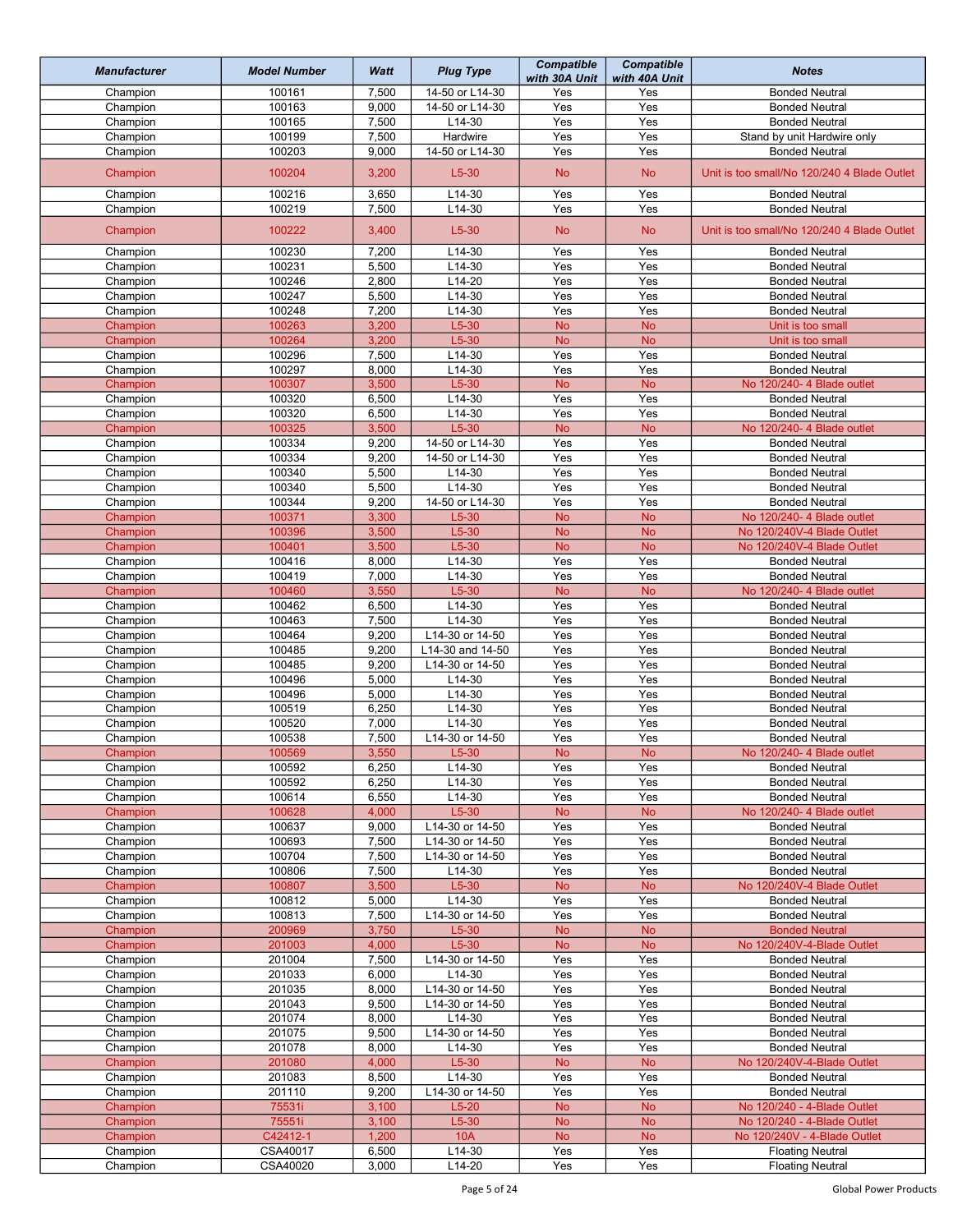| <b>Manufacturer</b>      | <b>Model Number</b> | Watt   | <b>Plug Type</b> | <b>Compatible</b><br>with 30A Unit | Compatible<br>with 40A Unit | <b>Notes</b>                              |
|--------------------------|---------------------|--------|------------------|------------------------------------|-----------------------------|-------------------------------------------|
| Champion                 | <b>CSA40032</b>     | 3,000  | $L5-15$          | <b>No</b>                          | <b>No</b>                   | No 120/240V - 4-Blade Outlet              |
| Champion                 | CSA40043            | 7,200  | $L14-30$         | Yes                                | Yes                         | <b>Bonded Neutral</b>                     |
| Champion                 | CSA40045            | 4,500  | $L14-30$         | Yes                                | Yes                         | <b>Floating Neutral</b>                   |
| Champion                 | CSA41155            | 5,500  | $L14-30$         | Yes                                | Yes                         | <b>Floating Neutral</b>                   |
| Champion                 | CSA41155            | 5,500  | $L14-30$         | Yes                                | Yes                         | <b>Floating Neutral</b>                   |
| Champion                 | CSA41255            | 5,500  | L14-30           | Yes                                | Yes                         | <b>Floating Neutral</b>                   |
| Champion                 | ETL70007            | 4,600  | $L14-20$         | Yes                                | Yes                         | <b>Floating Neutral</b>                   |
| Champion                 | 41030               | 5,000  | $L14-30$         | Yes                                | Yes                         | <b>Bonded Neutral</b>                     |
| Champion                 | 41311               | 6,000  | $L14-30$         | Yes                                | Yes                         | <b>Floating Neutral</b>                   |
| Champion                 | 41351               | 6,500  | $L14-30$         | Yes                                | Yes                         | <b>Floating Neutral</b>                   |
| Champion                 | 41533               | 7,200  | $L14-30$         | Yes                                | Yes                         | <b>Floating Neutral</b>                   |
| Champion                 | 41534               | 9,500  | L14-30 or 14-50  | Yes                                | Yes                         | <b>Floating Neutral</b>                   |
| Champion                 | 41553               | 7,200  | L14-30           | Yes                                | Yes                         | <b>Floating Neutral</b>                   |
|                          |                     |        |                  |                                    |                             | Unit is too small to get the GenerLink to |
| Champion                 | 46533               | 3,500  | $L5-30$          | <b>No</b>                          | <b>No</b>                   | transfer                                  |
| Champion                 | 46540               | 4,000  | $L14-20$         | Yes                                | Yes                         | <b>Floating Neutral</b>                   |
| Champion                 | 46597               | 4,000  | $L5-30$          | <b>No</b>                          | <b>No</b>                   | No 120/240V - 4-Blade Outlet              |
| Champion                 | 100102              | 7,200  | L14-30           | $\overline{Yes}$                   | Yes                         | <b>Bonded Neutral</b>                     |
| Champion                 | 100814              | 7,500  | L14-30 or 14-50  | Yes                                | Yes                         | <b>Bonded Neutral</b>                     |
| Champion                 | 100891              | 7,500  | $L14-30$         | Yes                                | Yes                         | <b>Bonded Neutral</b>                     |
| Champion                 | CSA40036            | 5,500  | $L14-30$         | Yes                                | Yes                         | <b>Floating Neutral</b>                   |
| <b>Champion Elite</b>    | 500562              | 9,500  | $14 - 50$        | <b>No</b>                          | Yes                         |                                           |
|                          |                     |        |                  |                                    |                             | <b>Bonded Neutral</b>                     |
| Chicago                  | 40423               | 6,100  | L14-30           | Yes                                | Yes                         | <b>Floating Neutral</b>                   |
| Chicago                  | 40827               | 10,000 | L14-30 or 14-50  | Yes                                | Yes                         | <b>Floating Neutral</b>                   |
| Chicago                  | 65309               | 15,000 | $14 - 50$        | <b>No</b>                          | <b>No</b>                   | Unit is too large. GFCI                   |
| Chicago                  | 66604               | 6,500  | $L14-30$         | Yes                                | Yes                         | <b>Floating Neutral</b>                   |
| Chicago                  | 90300               | 4,500  | $L14-20$         | Yes                                | Yes                         | <b>Floating Neutral</b>                   |
| Chicago                  | 91213               | 2,200  | <b>Duplex</b>    | <b>No</b>                          | <b>No</b>                   | No 120/240V-4-Blade Outlet                |
| Chicago                  | 95960               | 7,000  | $L14-30$         | Yes                                | Yes                         | <b>Floating Neutral</b>                   |
| Chicago                  | 98838               | 5,500  | $L14-30$         | Yes                                | Yes                         | <b>Floating Neutral</b>                   |
| Chicago                  | 67560               | 3,050  | $L5-30$          | <b>No</b>                          | <b>No</b>                   | No 120/240v - 4 Blade Outlet              |
| Chongqing                | <b>UPY6500H</b>     | 6,500  | L14-30           | Yes                                | Yes                         | <b>Floating Neutral</b>                   |
| Coleman Maxa ER Plus     | PM0525312           | 5,000  | $L14-20$         | Yes                                | Yes                         | <b>Floating Neutral</b>                   |
| Coleman Powemate         | PM0475003           | 5,000  | $L14-20$         | Yes                                | Yes                         | <b>Floating Neutral</b>                   |
| <b>Coleman Powermate</b> | COPM049650417       | 6,500  | $L14-20$         | Yes                                | Yes                         | <b>Floating Neutral</b>                   |
| <b>Coleman Powermate</b> | COPM052530203       | 5,000  | L14-30           | Yes                                | Yes                         | <b>Floating Neutral</b>                   |
| <b>Coleman Powermate</b> | COPM052531217       | 5,000  | L14-30           | Yes                                | Yes                         | <b>Floating Neutral</b>                   |
| <b>Coleman Powermate</b> | COPM0545003         | 5,000  | $L14-20$         | Yes                                | Yes                         | <b>Floating Neutral</b>                   |
| <b>Coleman Powermate</b> | COPM054500401       | 5,000  | L14-20           | Yes                                | Yes                         | <b>Floating Neutral</b>                   |
| <b>Coleman Powermate</b> | PC0435001           | 5,000  | $L14-20$         | Yes                                | Yes                         | <b>Floating Neutral</b>                   |
| <b>Coleman Powermate</b> | PC0473503           | 4,200  | $L14-20$         | Yes                                | Yes                         | <b>Floating Neutral</b>                   |
| <b>Coleman Powermate</b> | PC0475003           | 5,000  | $L14-20$         | Yes                                | Yes                         | <b>Floating Neutral</b>                   |
| <b>Coleman Powermate</b> | PC0477023           | 7,000  | $L14-30$         | Yes                                | Yes                         | <b>Floating Neutral</b>                   |
| <b>Coleman Powermate</b> | PC0495503           | 6,875  | $L14-30$         | Yes                                | Yes                         | <b>Floating Neutral</b>                   |
| <b>Coleman Powermate</b> | PC0496503.17        | 6,500  | $L14-30$         | Yes                                | Yes                         | <b>Floating Neutral</b>                   |
| Coleman Powermate        | PC0496752           | 6,750  | L14-30           | Yes                                | Yes                         | <b>Floating Neutral</b>                   |
| <b>Coleman Powermate</b> | PC0496753           | 7,000  | L14-30           | Yes                                | Yes                         | <b>Floating Neutral</b>                   |
| <b>Coleman Powermate</b> | PC0525300.18        |        | L14-30           | Yes                                | Yes                         | <b>Floating Neutral</b>                   |
| <b>Coleman Powermate</b> | PC0525300.19        |        | $L14-30$         | Yes                                | Yes                         | <b>Floating Neutral</b>                   |
| <b>Coleman Powermate</b> | PC0525302.02        | 5,000  | L14-20           | Yes                                | Yes                         | <b>Floating Neutral</b>                   |
| Coleman Powermate        | PC0525303           | 5,000  | $L14-20$         | Yes                                | Yes                         | <b>Floating Neutral</b>                   |
| Coleman Powermate        | PC0525304           | 5,000  | $L14-20$         | Yes                                | Yes                         | <b>Floating Neutral</b>                   |
| Coleman Powermate        | PC0525305           | 5,000  | $L14-20$         | Yes                                | Yes                         | <b>Floating Neutral</b>                   |
| <b>Coleman Powermate</b> | PC0545005           | 5,000  | L14-20           | Yes                                | Yes                         | <b>Floating Neutral</b>                   |
| <b>Coleman Powermate</b> | PC0545007           | 5,000  | L14-20           | Yes                                | Yes                         | <b>Floating Neutral</b>                   |
| <b>Coleman Powermate</b> | PC0545009           | 5,000  | $L14-20$         | Yes                                | Yes                         | <b>Floating Neutral</b>                   |
| <b>Coleman Powermate</b> | PC0545305.02        | 5,000  | L14-20           | Yes                                | Yes                         | <b>Floating Neutral</b>                   |
| Coleman Powermate        | PC0545305.17        |        | L14-20           | Yes                                | Yes                         | <b>Floating Neutral</b>                   |
|                          |                     | 5,000  | L14-30           | Yes                                | Yes                         |                                           |
| Coleman Powermate        | PC0555523.01        | 5,500  |                  |                                    |                             | <b>Floating Neutral</b>                   |
| <b>Coleman Powermate</b> | PC0557523.8         | 7,500  | L14-30           | Yes                                | Yes                         | <b>Floating Neutral</b>                   |
| <b>Coleman Powermate</b> | PC0675500           | 5,500  | $L14-30$         | Yes                                | Yes                         | <b>Floating Neutral</b>                   |
| Coleman Powermate        | PC0685000           | 5,000  | $L14-30$         | Yes                                | Yes                         | <b>Bonded Neutral</b>                     |
| <b>Coleman Powermate</b> | PCO525302.04        | 5,000  | $L14-20$         | Yes                                | Yes                         | <b>Floating Neutral</b>                   |
| Coleman Powermate        | PCO525302.05        | 5,000  | L14-20           | Yes                                | Yes                         | <b>Floating Neutral</b>                   |
| Coleman Powermate        | PL0473503           | 4,200  | L14-20           | Yes                                | Yes                         | <b>Floating Neutral</b>                   |
| <b>Coleman Powermate</b> | PM0101400           | 1,750  | $5-15A$          | <b>No</b>                          | <b>No</b>                   | <b>Bonded Neutral</b>                     |
| <b>Coleman Powermate</b> | PM0103007           | 3,000  | L14-30           | Yes                                | Yes                         | <b>Floating Neutral</b>                   |
| Coleman Powermate        | PM0105007           | 5,000  | L14-30           | Yes                                | Yes                         | <b>Floating Neutral</b>                   |
| <b>Coleman Powermate</b> | PM0106507           | 6,500  | L14-30           | Yes                                | Yes                         | <b>Floating Neutral</b>                   |
| Coleman Powermate        | PM0123250           | 3,250  | L14-20           | Yes                                | Yes                         | <b>Floating Neutral</b>                   |
| Coleman Powermate        | PM0123250.02        | 3,250  | L14-20           | Yes                                | Yes                         | <b>Floating Neutral</b>                   |
| Coleman Powermate        | PM0125500           | 5,500  | L14-30           | Yes                                | Yes                         | <b>Floating Neutral</b>                   |
| <b>Coleman Powermate</b> | PM0126000           | 6,000  | L14-30           | Yes                                | Yes                         | <b>Floating Neutral</b>                   |
| Coleman Powermate        | PM0135500           | 5,500  | L14-30           | Yes                                | Yes                         | <b>Floating Neutral</b>                   |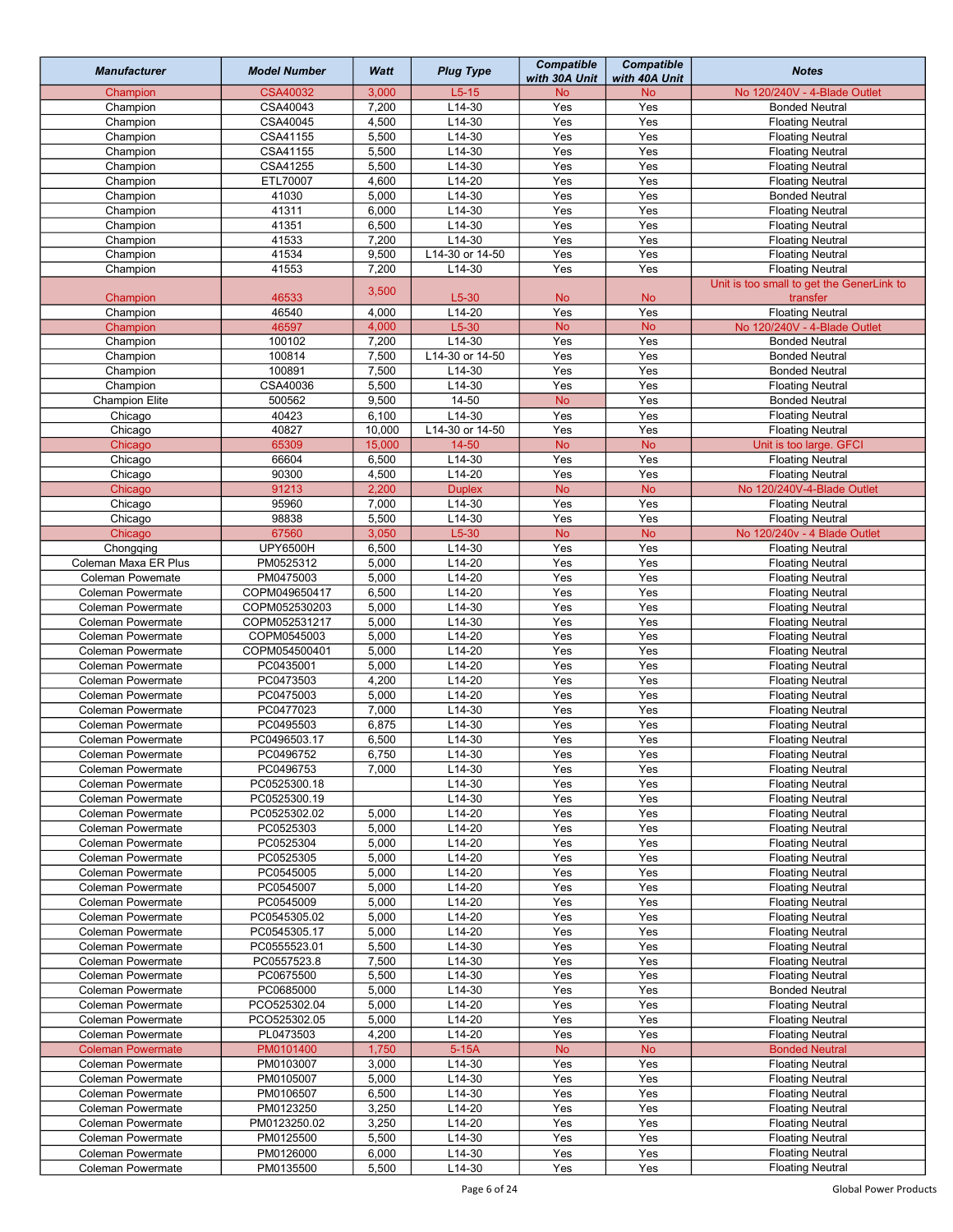| <b>Manufacturer</b>                           | <b>Model Number</b>       | Watt           | <b>Plug Type</b>     | <b>Compatible</b><br>with 30A Unit | <b>Compatible</b><br>with 40A Unit | <b>Notes</b>                                                         |
|-----------------------------------------------|---------------------------|----------------|----------------------|------------------------------------|------------------------------------|----------------------------------------------------------------------|
| Coleman Powermate                             | PM0418000                 | 8,000          | L14-30               | Yes                                | Yes                                | <b>Floating Neutral</b>                                              |
| <b>Coleman Powermate</b>                      | PM0431802                 | 2,250          | <b>Duplex</b>        | <b>No</b>                          | <b>No</b>                          | No 120/240V - 4-Blade Outlet                                         |
| Coleman Powermate                             | PM0433500                 | 3,500          | $L14-20$             | Yes                                | Yes                                | <b>Floating Neutral</b>                                              |
| <b>Coleman Powermate</b>                      | PM0434600                 | 4,600          | L14-20               | Yes                                | Yes                                | <b>Floating Neutral</b>                                              |
| <b>Coleman Powermate</b>                      | PM0435000                 | 5,000          | L14-20               | Yes                                | Yes                                | <b>Floating Neutral</b>                                              |
| <b>Coleman Powermate</b>                      | PM0435001                 | 5,000          | $L14-20$             | Yes                                | Yes                                | <b>Floating Neutral</b>                                              |
| Coleman Powermate                             | PM0435001                 | 5,000          | $L14-20$             | Yes                                | Yes                                | <b>Floating Neutral</b>                                              |
| Coleman Powermate                             | PM0435003                 | 5,000          | $L14-20$             | Yes                                | Yes                                | <b>Floating Neutral</b>                                              |
| Coleman Powermate                             | PM0435005                 | 5,000          | $L14-20$             | Yes                                | Yes                                | <b>Floating Neutral</b>                                              |
| Coleman Powermate                             | PM0463300.01              | 3,250          | $L14-20$             | Yes                                | Yes                                | <b>Floating Neutral</b>                                              |
| <b>Coleman Powermate</b>                      | PM0473503                 | 4,200          | $L14-20$             | Yes                                | Yes                                | <b>Floating Neutral</b>                                              |
| Coleman Powermate                             | PM0474203                 | 4,200          | L14-20               | Yes                                | Yes                                | <b>Floating Neutral</b>                                              |
| Coleman Powermate                             | PM0477022                 | 7,000          | L14-30               | Yes                                | Yes                                | <b>Floating Neutral</b>                                              |
| Coleman Powermate                             | PM0477023                 | 7,000          | L14-30               | Yes                                | Yes                                | <b>Floating Neutral</b>                                              |
| <b>Coleman Powermate</b>                      | PM0496504                 | 6,500          | L14-30               | Yes                                | Yes                                | <b>Floating Neutral</b>                                              |
| <b>Coleman Powermate</b>                      | PM0497000                 | 7,000          | $L14-30$             | Yes                                | Yes                                | <b>Floating Neutral</b>                                              |
| Coleman Powermate                             | PM0497000.02              | 7,000          | L14-30               | Yes                                | Yes                                | <b>Floating Neutral</b>                                              |
| <b>Coleman Powermate</b>                      | PM0524000                 | 4,000          | <b>Duplex</b>        | <b>No</b>                          | <b>No</b>                          | No 120/240V - 4-Blade Outlet                                         |
| <b>Coleman Powermate</b>                      | PM0524000.01              | 4,000          | <b>Duplex</b>        | <b>No</b>                          | <b>No</b>                          | No 120/240V - 4-Blade Outlet<br>No 120/240V - 4-Blade Outlet         |
| <b>Coleman Powermate</b>                      | PM0525202                 | 5,000          | 5-20R and 6-20R      | <b>No</b>                          | <b>No</b>                          |                                                                      |
| <b>Coleman Powermate</b>                      | PM0525202.02              | 5,000          | L14-20               | Yes                                | Yes                                | <b>Floating Neutral</b>                                              |
| Coleman Powermate                             | PM0525202.03              | 5000 KW        | $L14-20$             | Yes                                | Yes                                | <b>Floating Neutral</b>                                              |
| <b>Coleman Powermate</b>                      | PM0525300                 | 5,500          | $L14-20$             | Yes                                | Yes                                | <b>Floating Neutral</b>                                              |
| Coleman Powermate                             | PM0525302.17              | 5,000          | L14-20               | Yes                                | Yes                                | <b>Floating Neutral</b>                                              |
| <b>Coleman Powermate</b>                      | PM0525303                 | 5,000          | $L14-20$             | Yes                                | $\overline{Yes}$                   | <b>Floating Neutral</b>                                              |
| <b>Coleman Powermate</b>                      | PM0525303.01              | 5,000          | $L14-20$             | Yes                                | Yes                                | <b>Floating Neutral</b>                                              |
| <b>Coleman Powermate</b>                      | PM0525312.17              | 5,200          | $L14-20$             | Yes                                | Yes                                | <b>Floating Neutral</b>                                              |
| <b>Coleman Powermate</b>                      | PM0525312.18              | 5,200          | $L14-20$             | Yes                                | Yes                                | <b>Floating Neutral</b>                                              |
| <b>Coleman Powermate</b>                      | PM0535000                 | 5,000          | $L14-20$             | Yes                                | Yes                                | <b>Floating Neutral</b>                                              |
| <b>Coleman Powermate</b>                      | PM0535202                 | 5,000          | $L14-20$             | Yes<br>Yes                         | Yes                                | <b>Floating Neutral</b>                                              |
| Coleman Powermate                             | PM0535202.04              | 5,000          | L14-20               | Yes                                | Yes<br>Yes                         | <b>Floating Neutral</b>                                              |
| Coleman Powermate                             | PM0543250.01<br>PM0545003 | 3,250<br>5,000 | $L14-20$<br>$L14-20$ | Yes                                | Yes                                | <b>Floating Neutral</b>                                              |
| Coleman Powermate                             |                           |                |                      |                                    |                                    | <b>Floating Neutral</b>                                              |
| Coleman Powermate                             | PM0545004                 | 5,000          | $L14-20$             | Yes                                | Yes                                | <b>Floating Neutral</b>                                              |
| <b>Coleman Powermate</b><br>Coleman Powermate | PM0545004.17              | 5,000<br>5,000 | $L14-20$<br>L14-20   | Yes<br>Yes                         | Yes<br>Yes                         | <b>Floating Neutral</b><br>Floating Neutral. Not available in Canada |
| <b>Coleman Powermate</b>                      | PM0545004.18<br>PM0545005 | 5,000          | $L14-20$             | Yes                                | Yes                                |                                                                      |
| Coleman Powermate                             | PM0545006                 | 5,000          | $L14-20$             | Yes                                | Yes                                | <b>Floating Neutral</b><br><b>Floating Neutral</b>                   |
| Coleman Powermate                             | PM0545007.01              | 5,000          | $L14-20$             | Yes                                | Yes                                | <b>Floating Neutral</b>                                              |
| <b>Coleman Powermate</b>                      | PM0545007.02              | 5,000          | $L14-20$             | Yes                                | Yes                                | <b>Floating Neutral</b>                                              |
| <b>Coleman Powermate</b>                      | PM0545007.03              | 5,000          | $L14-20$             | Yes                                | Yes                                | <b>Floating Neutral</b>                                              |
| <b>Coleman Powermate</b>                      | PM0545008                 | 5,000          | $L14-20$             | Yes                                | Yes                                | <b>Floating Neutral</b>                                              |
| <b>Coleman Powermate</b>                      | PM0545010                 | 5,000          | $L14-20$             | Yes                                | Yes                                | <b>Floating Neurtral</b>                                             |
| <b>Coleman Powermate</b>                      | PM0545202.01              | 5,000          | Duplex Only          | <b>No</b>                          | <b>No</b>                          | No 120/240V - 4-Blade Outlet                                         |
| <b>Coleman Powermate</b>                      | PM0545305.01              | 5,000          | $L5-30$              | <b>No</b>                          | <b>No</b>                          | No 120/240v - 4 Blade Outlet                                         |
| Coleman Powermate                             | PM0545305.02              | 5,000          | L14-20               | Yes                                | Yes                                | <b>Floating Neutral</b>                                              |
| Coleman Powermate                             | PM0545305.17              | 5,000          | $L14-20$             | Yes                                | Yes                                | <b>Floating Neutral</b>                                              |
| <b>Coleman Powermate</b>                      | PM0555523                 | 7,500          | 14-50                | No                                 | Yes                                | <b>Floating Neutral</b>                                              |
| Coleman Powermate                             | PM0557523                 | 7,500          | 14-50                | <b>No</b>                          | Yes                                | Floating Neutral. Vertex Series                                      |
| Coleman Powermate                             | PM0557523.9               | 7,500          | 14-50                | No                                 | Yes                                | <b>Floating Neutral</b>                                              |
| Coleman Powermate                             | PM0558023                 | 7,500          | 14-50                | <b>No</b>                          | Yes                                | <b>Floating Neutral</b>                                              |
| Coleman Powermate                             | PM0558023.01              | 8,000          | 14-50                | <b>No</b>                          | Yes                                | <b>Floating Neutral</b>                                              |
| <b>Coleman Powermate</b>                      | PM0601100                 | 11,000         | 14-50                | <b>No</b>                          | <b>No</b>                          | Unit is too Large                                                    |
| <b>Coleman Powermate</b>                      | PM0601250                 | 12,500         | 14-50                | <b>No</b>                          | <b>No</b>                          | Unit is too Large                                                    |
| <b>Coleman Powermate</b>                      | PM0601350                 | 17,000         | 14-50                | <b>No</b>                          | <b>No</b>                          | Unit is too large                                                    |
| <b>Coleman Powermate</b>                      | PM0603250                 | 3,250          | <b>Duplex</b>        | <b>No</b>                          | <b>No</b>                          | No 120/240V - 4-Blade Outlet                                         |
| Coleman Powermate                             | PM0605000                 | 5,000          | L14-30               | Yes                                | Yes                                | <b>Floating Neutral</b>                                              |
| Coleman Powermate                             | PM0606500                 | 6,500          | L14-30               | Yes                                | Yes                                | <b>Floating Neutral</b>                                              |
| Coleman Powermate                             | PM0606750                 | 6,750          | $L14-30$             | Yes                                | Yes                                | <b>Floating Neutral</b>                                              |
| Coleman Powermate                             | PM0645250                 | 6,560          | L14-30               | Yes                                | Yes                                | <b>Floating Neutral</b>                                              |
| Coleman Powermate                             | PM0645500                 | 5,500          | L14-30               | Yes                                | Yes                                | <b>Bonded Neutral</b>                                                |
| Coleman Powermate                             | PM0647000                 | 7,000          | L14-30               | Yes                                | Yes                                | <b>Floating Neutral</b>                                              |
| Coleman Powermate                             | PM0675700                 | 5,700          | L14-30               | Yes                                | Yes                                | <b>Floating Neutral</b>                                              |
| Coleman Powermate                             | PM0676800                 | 6,800          | L14-30               | Yes                                | Yes                                | <b>Floating Neutral</b>                                              |
| Coleman Powermate                             | PMA505622                 | 5,000          | L14-20               | Yes                                | Yes                                | <b>Floating Neutral</b>                                              |
| <b>Coleman Powermate</b>                      | PMA525302                 | 5,000          | L14-20               | Yes                                | Yes                                | <b>Floating Neutral</b>                                              |
| Coleman Powermate                             | PMA525500                 | 5,500          | L14-20               | Yes                                | Yes                                | <b>Floating Neutral</b>                                              |
| <b>Coleman Powermate</b>                      | PMC102500                 | 5,000          | <b>Duplex</b>        | <b>No</b>                          | <b>No</b>                          | No 120/240V - 4-Blade Outlet                                         |
| Coleman Powermate                             | PMC525501                 | 5,500          | L14-20               | Yes                                | Yes                                | <b>Floating Neutral</b>                                              |
| <b>Coleman Powermate</b>                      | PMC601200                 | 12,000         | $14 - 50$            | <b>No</b>                          | <b>No</b>                          | Unit is too large                                                    |
| Coleman Powermate                             | PMO145400                 | 5,400          | L14-30               | Yes                                | Yes                                | <b>Floating Neutral</b>                                              |
| <b>Coleman Powermate</b>                      | PMO478022                 | 7,000          | $5 - 20$             | <b>No</b>                          | <b>No</b>                          | No 120/240V- 4 Blade Outlet                                          |
| Coleman Powermate                             | POO80801                  | 7,500          | L14-30               | Yes                                | Yes                                | <b>Floating Neutral</b>                                              |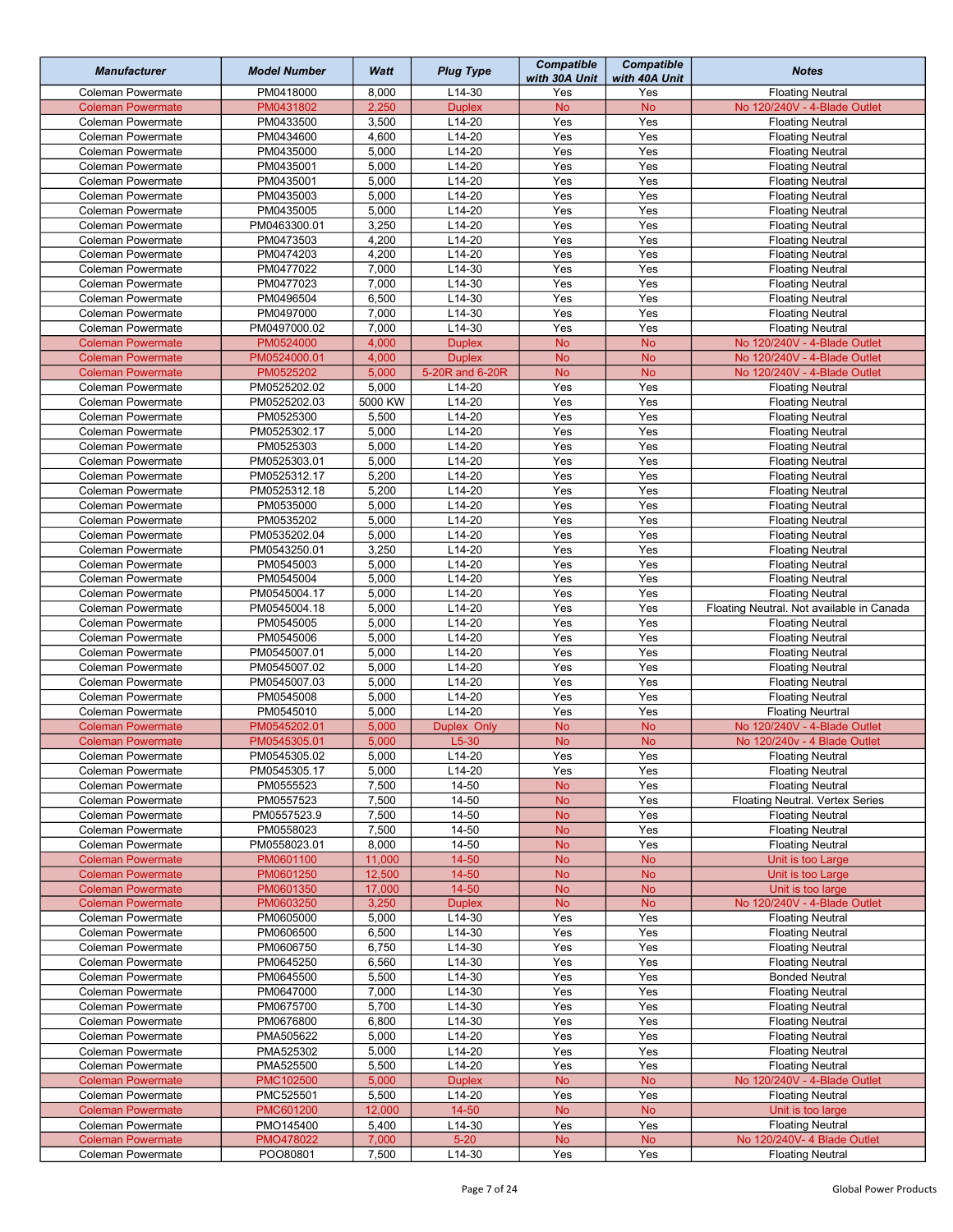| <b>Manufacturer</b>                 | <b>Model Number</b>          | Watt           | <b>Plug Type</b>     | <b>Compatible</b><br>with 30A Unit | <b>Compatible</b><br>with 40A Unit | <b>Notes</b>                                            |
|-------------------------------------|------------------------------|----------------|----------------------|------------------------------------|------------------------------------|---------------------------------------------------------|
| <b>Coleman Powermate</b>            | POO81600                     | 7,500          | $L14-30$             | Yes                                | Yes                                | <b>Floating Neutral</b>                                 |
| <b>Coleman Powermate</b>            | RPM052500                    | 5,500          | $L14-20$             | Yes                                | Yes                                | <b>Floating Neutral</b>                                 |
| <b>Coleman Powermate</b>            | RPM0535000                   | 5,000          | $L14-20$             | Yes                                | Yes                                | <b>Floating Neutral</b>                                 |
| <b>Coleman Powermate</b>            | RPM0545007                   | 5,000          | $L14-20$             | Yes                                | Yes                                | <b>Floating Neutral</b>                                 |
| Coleman Powermate                   | RPM05525312                  | 5,000          | $L14-20$             | Yes<br>Yes                         | Yes<br>Yes                         | <b>Floating Neutral</b>                                 |
| Companion                           | 919327210<br>919329110       | 5,200<br>5,500 | $L14-20$<br>$L14-30$ | Yes                                | Yes                                | <b>Floating Neutral</b>                                 |
| Companion<br><b>Contractor Line</b> | <b>GEN8000</b>               | 6,000          | $L14-30$             | Yes                                | Yes                                | <b>Floating Neutral</b>                                 |
| <b>CPE Power Station</b>            | 40046                        | 5,000          | $L14-30$             | Yes                                | Yes                                | <b>Floating Neutral</b>                                 |
| Craftsman                           | 580.3233                     | 3,000          | <b>None</b>          | <b>No</b>                          | <b>No</b>                          | No 120/240V outlet                                      |
| Craftsman                           | 580.323602                   | 3,600          | L14-20               | Yes                                | Yes                                | <b>Bonded Neutral</b>                                   |
| Craftsman                           | 580.325600                   | 5,600          | L14-30               | Yes                                | Yes                                | <b>Bonded Neutral</b>                                   |
| Craftsman                           | 580.325601                   | 5,600          | L14-30               | Yes                                | Yes                                | <b>Bonded Neutral</b>                                   |
| Craftsman                           | 580.325610                   | 5,600          | $L14-30$             | Yes                                | Yes                                | <b>Floating Neutral</b>                                 |
| Craftsman                           | 580.325650                   | 5,600          | L14-30               | Yes                                | Yes                                | <b>Bonded Neutral</b>                                   |
| Craftsman                           | 580.326310                   | 6,300          | $L14-30$             | Yes                                | Yes                                | <b>Bonded Neutral</b>                                   |
| Craftsman                           | 580.326311                   | 6,300          | $L14-30$             | Yes                                | Yes                                | <b>Bonded Neutral</b>                                   |
| Craftsman                           | 580.327051                   | 4,000          | L14-20               | Yes                                | Yes                                | <b>Floating Neutral</b>                                 |
| Craftsman                           | 580.327112                   | 5,000          | $L14-20$             | Yes                                | Yes                                | <b>Floating Neutral</b>                                 |
| Craftsman                           | 580.327130                   | 3,500          | L14-20               | Yes                                | Yes                                | <b>Floating Neutral</b>                                 |
| Craftsman                           | 580.327140                   | 4,200          | L14-20               | Yes                                | Yes                                | <b>Floating Neutral</b>                                 |
| Craftsman                           | 580.327160                   | 6,000          | L14-30               | Yes                                | Yes                                | <b>Floating Neutral</b>                                 |
| Craftsman                           | 580.327162                   | 6,000          | $L14-30$             | Yes                                | Yes                                | <b>Floating Neutral</b>                                 |
| Craftsman                           | 580.327181                   | 7,500          | L14-30               | Yes                                | Yes                                | <b>Floating Neutral</b>                                 |
| Craftsman                           | 580.327182                   | 7,500          | L14-30 or 14-50      | Yes                                | Yes                                | <b>Floating Neutral</b>                                 |
| Craftsman                           | 580.327203                   | 10,000         | L14-30 or 14-50      | Yes                                | Yes                                | <b>Floating Neutral</b>                                 |
| Craftsman                           | 580.327360                   | 3,600          | <b>Duplex</b>        | <b>No</b>                          | <b>No</b>                          | <b>Floating Neutral</b>                                 |
| Craftsman                           | 580.32782                    | 5,500          | L14-30               | Yes                                | Yes                                | <b>Floating Neutral</b>                                 |
| Craftsman                           | 580.675610                   | 5,600          | L14-30               | Yes                                | Yes                                | <b>Floating Neutral</b>                                 |
| Craftsman                           | 580.678420                   | 4,200          | $L14-20$             | Yes                                | Yes                                | <b>Floating Neutral</b>                                 |
| Craftsman                           | 919.670040                   | 4,250          | $L14-20$             | Yes                                | Yes                                | <b>Floating Neutral</b>                                 |
| Craftsman                           | 30731<br>30733               | 5,500<br>7,000 | $L14-30$<br>$L14-30$ | Yes<br>Yes                         | Yes<br>Yes                         | <b>Bonded Neutral</b>                                   |
| Craftsman                           | 30790                        | 5,750          | $L14-30$             | Yes                                | Yes                                | <b>Bonded Neutral</b>                                   |
| Craftsman<br>Craftsman              | 030299-0                     | 6,300          | $L14-30$             | Yes                                | Yes                                | <b>Bonded Neutral</b><br><b>Bonded Neutral</b>          |
| Craftsman                           | 030299-1                     | 6,300          | $L14-30$             | Yes                                | Yes                                | <b>Bonded Neutral</b>                                   |
| Craftsman                           | 580-32672                    | 3,250          | $L14-20$             | Yes                                | Yes                                | <b>Bonded Neutral</b>                                   |
| Craftsman                           | CMXGGASO30731                | 5,500          | L14-30               | Yes                                | Yes                                | <b>Bonded Neutral</b>                                   |
| Craftsman                           | CMXGGASO30733                | 7,000          | L14-30               | Yes                                | Yes                                | <b>Bonded Neutral</b>                                   |
| Craftsman                           | CMXGGASO30734                | 7,000          | $L14-30$             | Yes                                | Yes                                | <b>Bonded Neutral</b>                                   |
| Craftsman                           | CMXGGASO30791                | 8,000          | $L14-30$             | Yes                                | Yes                                | <b>Bonded Neutral</b>                                   |
| <b>Cummins Onan</b>                 | 10HDKAG/61731                | 10,000         |                      | <b>No</b>                          | <b>No</b>                          |                                                         |
| <b>Cummins Onan</b>                 | <b>EGHEB 38018</b>           | 5,500          | L14-30               | Yes                                | Yes                                | <b>Bonded Neutral</b>                                   |
| Cummins Onan                        | EGMBD P5450e                 | 5,000          | L14-30               | Yes                                | Yes                                | <b>Floating Neutral</b>                                 |
| <b>Cummins Onan</b>                 | EGMBE 5270A                  | 5,000          | L14-30               | Yes                                | Yes                                | <b>Floating Neutral</b>                                 |
| Cummins Onan                        | <b>EGMBE 6500</b>            | 6,500          | L14-30               | Yes                                | Yes                                | <b>Floating Neutral</b>                                 |
| Cummins Onan                        | <b>EGMBE P6500</b>           | 5,500          | L14-30               | Yes                                | Yes                                | <b>Floating Neutral</b>                                 |
| <b>Cummins Onan</b>                 | <b>EGMDB 5500</b>            | 5,500          | $L14-30$             | Yes                                | Yes                                | <b>Floating Neutral</b>                                 |
| Cummins Onan                        | P9500df                      | 9,500          | L14-30               | Yes                                | Yes                                | <b>Floating Neutral</b>                                 |
| <b>Cummins Onan</b>                 | RPM064700                    | 6,500          | L14-30               | Yes                                | Yes                                | <b>Floating Neutral</b>                                 |
| Cummins Onan                        | <b>EGHEB 38018</b>           | 5,500          | L14-30               | Yes                                | Yes                                | <b>Bonded Neutral</b>                                   |
| Cummins Onan                        | P5550E                       | 5,500          | $L14-30$             | Yes                                | Yes                                | <b>Floating Neutral</b>                                 |
| Dayton                              | 2ZRP8                        | 5,000          | L14-20               | Yes                                | Yes                                | <b>Bonded Neutral</b>                                   |
| Dayton                              | 2ZRP9                        | 6,500          | $L14-30$             | Yes                                | Yes                                | <b>Bonded Neutral</b>                                   |
| Dayton                              | <b>GEN14000</b>              | 12,000         | 14-50                | <b>No</b>                          | <b>No</b>                          | Unit is too large.                                      |
| DEK                                 | 5650                         | 5,650          | L14-30               | Yes                                | Yes                                | <b>Floating Neutral</b>                                 |
| <b>DEK</b>                          | 6500                         | 6,500          | L14-30               | Yes                                | Yes                                | <b>Floating Neutral</b>                                 |
| <b>DEK</b><br><b>DEK</b>            | 7550EL<br>G8000BM17          | 7,550          | $L14-30$<br>$L14-30$ | Yes<br>Yes                         | Yes<br>Yes                         | <b>Floating Neutral</b><br><b>Floating Neurtral</b>     |
| <b>DeVilbiss</b>                    | GB5000                       | 8,000<br>5,000 | <b>Duplex</b>        | <b>No</b>                          | <b>No</b>                          | No 120/240V - 4-Blade Outlet                            |
| <b>DeVilbiss</b>                    | <b>GBV7000</b>               | 7,000          | L14-30               | Yes                                | Yes                                | <b>Floating Neutral</b>                                 |
|                                     |                              |                |                      |                                    |                                    |                                                         |
| <b>DeVilbiss</b>                    | <b>GBVF5000</b>              | 5,000          | L14-20               | Yes                                | Yes                                | Generator cannot be equipped with a GFCI                |
| <b>DeVilbiss</b>                    | GT5000                       | 5,000          | <b>Duplex</b>        | <b>No</b>                          | <b>No</b>                          | No 120/240V - 4-Blade Outlet                            |
| <b>DeVilbiss</b>                    | PCGT5250WK                   | 5,250          | L14-20               | Yes                                | Yes                                | <b>Floating Neutral</b>                                 |
| DeVilbiss Powerback                 | GT5000C                      | 5,000          | L14-20               | Yes                                | Yes                                | <b>Floating Neutral</b>                                 |
| DeVilbiss Powerback                 | GT5000C-1                    | 5,000          | L14-20               | Yes                                | Yes                                | <b>Floating Neutral</b>                                 |
| DeVilbiss Powerback                 | GT5250-WK-2                  | 5,250          | L14-20               | Yes                                | Yes                                | <b>Floating Neutral</b>                                 |
| DeVilbiss Powerback                 | GT5251-1                     | 5,250          | L14-20               | Yes                                | Yes                                | <b>Floating Neutral</b>                                 |
| DeVilbiss Powerback                 | GTO5200C-WK<br><b>DG2900</b> | 5,200<br>2,400 | L14-30<br>$L5-20$    | Yes                                | Yes<br><b>No</b>                   | <b>Floating Neutral</b><br>No 120/240v - 4 Blade Outlet |
| <b>DeWalt</b><br>DeWalt             | DG4300                       | 3,800          | $L14-20$             | <b>No</b><br>Yes                   | Yes                                | <b>Floating Neutral</b>                                 |
| DeWalt                              | <b>DG4400BC</b>              | 4,400          | $L14-20$             | Yes                                | Yes                                | <b>Floating Neutral</b>                                 |
| DeWalt                              | DG6000                       | 5,000          | L14-30               | Yes                                | Yes                                | <b>Floating Neutral</b>                                 |
|                                     |                              |                |                      |                                    |                                    |                                                         |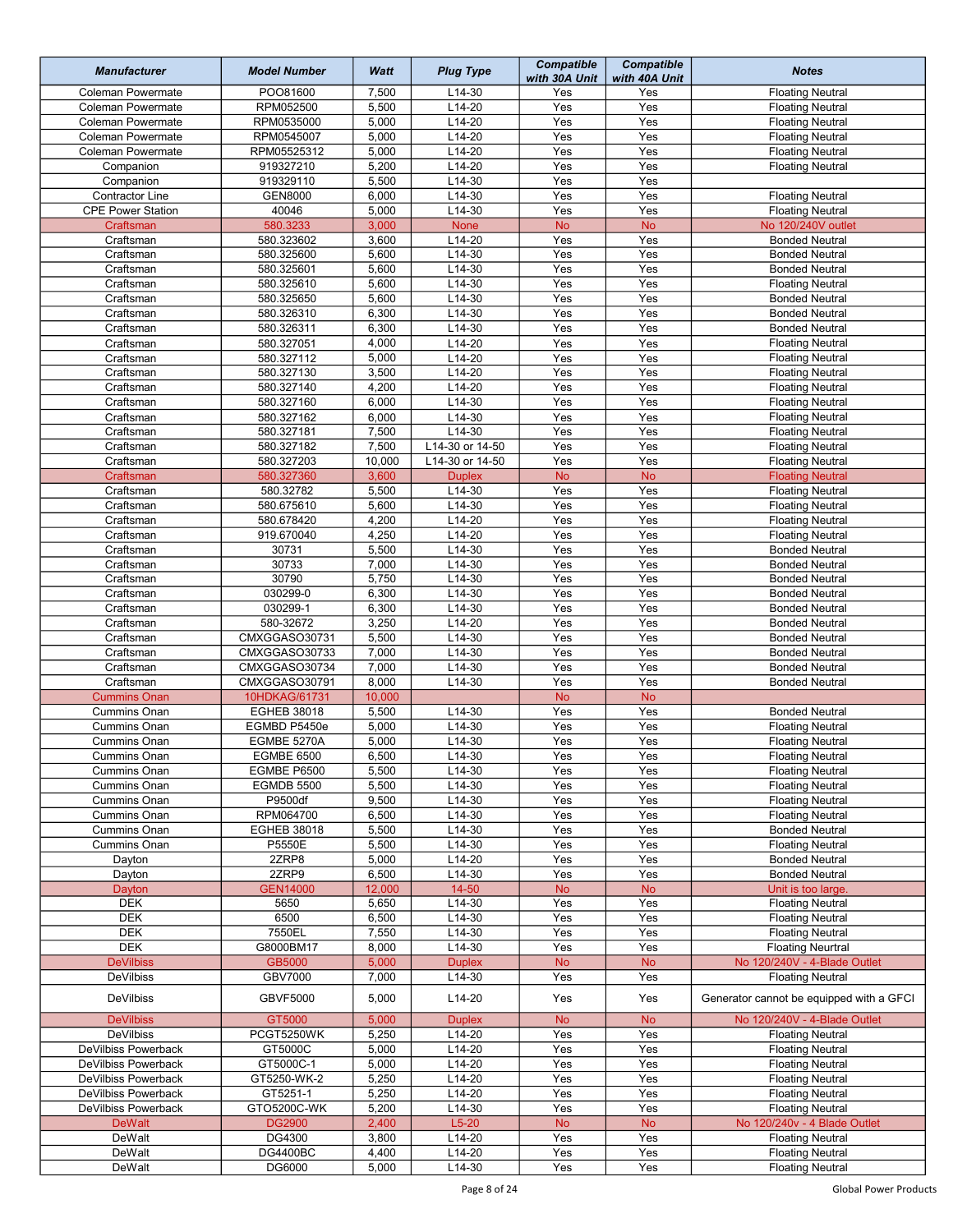| <b>Manufacturer</b>                  | <b>Model Number</b>         | Watt           | <b>Plug Type</b>               | <b>Compatible</b><br>with 30A Unit | <b>Compatible</b><br>with 40A Unit | <b>Notes</b>                                                 |
|--------------------------------------|-----------------------------|----------------|--------------------------------|------------------------------------|------------------------------------|--------------------------------------------------------------|
| DeWalt                               | DG7000                      | 6,000          | $L14-30$                       | Yes                                | Yes                                | <b>Floating Neutral</b>                                      |
| DeWalt                               | <b>DG7000B</b>              | 7,000          | L14-30                         | Yes                                | Yes                                | <b>Floating Neutral</b>                                      |
| DeWalt                               | <b>DWDG4300</b>             | 3,800          | $L14-20$                       | Yes                                | Yes                                | <b>Floating Neutral</b>                                      |
| DeWalt                               | <b>DWDG6000</b>             | 5,000          | $L14-30$                       | Yes                                | Yes                                | <b>Floating Neutral</b>                                      |
| DeWalt                               | DWDG6000E                   | 5,000          | $L14-30$                       | Yes                                | Yes                                | Floating Neutral. E = Electric Start                         |
| DeWalt                               | <b>DWDG7000</b>             | 6,000          | L14-30                         | Yes                                | Yes                                | <b>Floating Neutral</b>                                      |
| DeWalt                               | DWDG7000E                   | 6,000          | $L14-30$                       | Yes                                | Yes                                | Floating Neutral. E = Electric Start                         |
| <b>DeWalt</b>                        | <b>DXGN14000</b>            | 11,700         | L14-30 or 14-50                | <b>No</b>                          | <b>No</b>                          | Unit is too Large                                            |
| DeWalt                               | <b>DXGN7200</b>             | 6,000          | $L14-30$                       | Yes                                | Yes                                | <b>Bonded Neutral</b>                                        |
| DeWalt                               | DXGNR5700                   | 5,700          | $L14-30$                       | Yes                                | Yes                                | <b>Floating Neutral</b>                                      |
| DeWalt                               | DXGNR7000                   | 7,000          | $L14-30$                       | Yes                                | Yes                                | <b>Floating Neutral</b>                                      |
| DeWalt                               | DXGNR8000                   | 8,000          | L14-30                         | Yes                                | Yes                                | <b>Floating Neutral</b>                                      |
| Ducar                                | DF6500H                     | 5,500          | L14-30                         | Yes                                | Yes                                | <b>Floating Neutral</b>                                      |
| Ducar                                | <b>DF9000H</b>              | 8,000          | $L14-30$                       | Yes                                | Yes                                | <b>Floating Neutral</b>                                      |
| <b>Ducar</b>                         | <b>DG15000E</b>             | 12,500         |                                | <b>No</b>                          | <b>No</b>                          | Unit is too large                                            |
| Ducar                                | DG6500                      | 5,500          | $L14-30$                       | Yes                                |                                    | <b>Floating Neutral</b>                                      |
| Duracell                             | DG65M-R62                   | 5,000          | L14-30                         | $\overline{Yes}$                   | Yes                                | <b>Floating Neutral</b>                                      |
| Duracell                             | DG66M-B62                   | 6,500          | $L14-30$                       | Yes                                | Yes                                | <b>Floating Neutral</b>                                      |
| Duracell                             | DG66M-R62                   | 6,500          | $L14-30$                       | Yes                                | Yes                                | <b>Floating Neutral</b>                                      |
| Duracell                             | DG67M-B62                   | 7,000          | L14-30                         | Yes                                | Yes                                | <b>Floating Neutral</b>                                      |
| Duracell                             | DG67M-R62                   | 7,000          | $L14-30$                       | Yes                                | Yes                                | <b>Floating Neutral</b>                                      |
| <b>DuroMax</b>                       | MX10000E                    | 10,000         | L14-30 or 14-50                | Yes                                | Yes                                | <b>Floating Neutral</b>                                      |
| <b>DuroMax</b>                       | <b>MX4500E</b>              | 4,500          | L14-30                         | Yes                                | Yes                                | <b>Floating Neutral</b>                                      |
| DuroMax                              | XP10000E                    | 10,000         | L14-30 or 14-50                | Yes                                | Yes                                | <b>Floating Neutral</b>                                      |
| DuroMax                              | XP10000E-CA                 | 10,000         | L14-30 and 14-50               | Yes                                | Yes                                | <b>Floating Neutral</b>                                      |
| DuroMax                              | XP10000EH or HX             | 10,000         | L14-30 or 14-50                | Yes                                | Yes                                | <b>Floating Neutral</b>                                      |
| DuroMax                              | XP11500EH                   | 9,000          | L14-30 and 14-50               | Yes                                | Yes                                | <b>Floating Neutral</b>                                      |
| DuroMax                              | XP12000E                    | 9,500          | L14-30 and 14-50               | Yes                                | Yes                                | <b>Floating Neutral</b>                                      |
| <b>DuroMax</b>                       | XP12000EH or HX             | 9,500          | L14-30 and 14-50               | Yes                                | Yes                                | <b>Floating Neutral</b>                                      |
| DuroMax                              | XP13000EH                   | 10,500         | L14-30 and 14-50               | Yes                                | Yes                                | <b>Floating Neutral</b>                                      |
| DuroMax                              | XP13000HX                   | 10,500         | $\overline{L14}$ -30 and 14-50 | Yes                                | Yes                                | <b>Floating Neutral</b>                                      |
| <b>DuroMax</b>                       | XP15000EH                   |                | L14-30 ONLY                    | Yes                                | Yes                                | <b>Floating Neutral</b>                                      |
| <b>DuroMax</b>                       | <b>XP4400E</b>              | 4,400          | $L14-30$                       | Yes                                | Yes                                | <b>Floating Neutral</b>                                      |
| DuroMax                              | XP4400EH                    | 4,400          | $L14-30$                       | Yes                                | Yes                                | <b>Floating Neutral</b>                                      |
| <b>DuroMax</b>                       | XP4850EH or HX              | 4,850          | L14-30                         | Yes                                | Yes                                | <b>Floating Neutral</b>                                      |
| <b>DuroMax</b>                       | <b>XP5500E</b>              | 5,500          | $L14-30$                       | Yes                                | Yes                                | <b>Floating Neutral</b>                                      |
| DuroMax                              | XP6500E                     | 5,500          | L14-30                         | Yes                                | Yes                                | <b>Floating Neutral</b>                                      |
| DuroMax                              | <b>XP9000iH</b>             | 7,600          | L14-30                         | Yes<br>Yes                         | Yes<br>Yes                         | <b>Floating Neutral</b>                                      |
| DuroMax                              | <b>XP8500E</b>              | 8,500          | $L14-30$                       |                                    |                                    | <b>Floating Neutral</b>                                      |
| <b>DuroMax</b>                       | <b>XP8500ECA</b>            | 8,500          | $L14-30$                       | Yes                                | Yes                                | <b>Floating Neutral</b>                                      |
| <b>DuroPower</b>                     | DP7500DES                   | 7,500          | L14-30                         | Yes<br>Yes                         | Yes<br>Yes                         | <b>Floating Neutral</b>                                      |
| <b>DuroPower</b><br><b>DuroPower</b> | DP7500RDS<br><b>XP4400E</b> | 7,500<br>3,500 | $L14-30$<br>$L14-30$           | Yes                                | Yes                                | <b>Floating Neutral</b>                                      |
| DuroStar                             | <b>DS10000E</b>             | 10,000         | L14-30 or 14-50                | Yes                                | Yes                                | <b>Floating Neutral</b><br><b>Bonded Neutral</b>             |
| DuroStar                             | <b>DS12000EH</b>            | 9,500          | L14-30 or 14-50                | Yes                                | Yes                                | <b>Bonded Neutral</b>                                        |
|                                      |                             |                |                                |                                    |                                    |                                                              |
| DuroStar<br><b>DuroStar</b>          | <b>DS4000S</b><br>DS4000WGE | 3,300<br>3,500 |                                | No.<br><b>No</b>                   | No.<br><b>No</b>                   | No 120/240v - 4 Blade Outlet<br>No 120/240v - 4 Blade Outlet |
| DuroStar                             | <b>DS4400E</b>              | 4,000          | L14-30                         | Yes                                | Yes                                | <b>Bonded Neutral</b>                                        |
| DuroStar                             | DS4400EHF                   | 4,000          | L14-30                         | Yes                                | Yes                                | <b>Bonded Neutral</b>                                        |
| DuroStar                             | <b>DS7200</b>               | 5,500          | L14-30                         | Yes                                | Yes                                | <b>Bonded Neutral</b>                                        |
| DuroStar                             | <b>DS7200Q</b>              | 5,500          | L14-30                         | Yes                                | Yes                                | <b>Bonded Neutral</b>                                        |
| Dynamo                               | DP7100                      | 5,000          | L14-30                         | Yes                                | Yes                                | <b>Bonded Neutral</b>                                        |
| Dynamo                               | DXP10000                    | 10,000         | L14-30 or 14-50                | Yes                                | Yes                                | <b>Bonded Neutral</b>                                        |
| Eastern Tools & Equipment            | DG4LE                       | 3,600          | $L14-20$                       | Yes                                | Yes                                | <b>Floating Neutral</b>                                      |
| Eastern Tools & Equipment            | DG6LE                       | 3,600          | L14-20                         | Yes                                | Yes                                | <b>Floating Neutral</b>                                      |
| Eastern Tools & Equipment            | ETQPG60B12                  | 6,000          | L14-30                         | Yes                                | Yes                                | <b>Floating Neutral</b>                                      |
| Eastern Tools & Equipment            | PG30P11                     | 3,000          |                                | <b>No</b>                          | <b>No</b>                          | Only 120v 3-Wire                                             |
| Eastern Tools & Equipment            | PT GEN7003E                 | 7,000          | L14-30                         | Yes                                | Yes                                | <b>Floating Neutral</b>                                      |
| Eastern Tools & Equipment            | TG5250                      | 5,250          | L14-30                         | Yes                                | Yes                                | <b>Bonded Neutral</b>                                        |
| Eastern Tools & Equipment            | TG52T42                     | 5,250          | L14-30                         | Yes                                | Yes                                | <b>Floating Neutral</b>                                      |
| Eastern Tools & Equipment            | TG60H12                     | 6,000          | L14-30                         | Yes                                | Yes                                | <b>Floating Neutral</b>                                      |
| Eastern Tools & Equipment            | TG7000                      | 6,000          | L14-30                         | Yes                                | Yes                                | <b>Floating Neutral</b>                                      |
| Eastern Tools & Equipment            | TG72B12                     | 7,250          | L14-30                         | Yes                                | Yes                                | <b>Floating Neutral</b>                                      |
| Eastern Tools & Equipment            | TG72K12                     | 7,250          | L14-30                         | Yes                                | Yes                                | <b>Bonded Neutral</b>                                        |
| Eastern Tools & Equipment            | TG8250                      | 8,250          | $L14-30$                       | Yes                                | Yes                                | <b>Floating Neutral</b>                                      |
| Echo                                 | EG10000                     | 7,500          | $L14-30$                       | Yes                                | Yes                                | <b>Floating Neutral</b>                                      |
| Echo Bearcat                         | GN10000E                    | 7,500          | L14-30                         | Yes                                | Yes                                | <b>Floating Neutral</b>                                      |
| Echo Bearcat                         | <b>GN7100E</b>              | 5,800          | $L14-30$                       | Yes                                | Yes                                | <b>Floating Neutral</b>                                      |
| Echo Bearcat                         | <b>IG3500E</b>              | 3,000          | $L5-30$                        | <b>No</b>                          | <b>No</b>                          | No 120/240v - 4 Blade Outlet                                 |
| <b>Electric Power Generation</b>     | XQ6048KW                    | 6,000          | L14-30                         | Yes                                | Yes                                | <b>Floating Neutral</b>                                      |
| Endress                              | ESE 5006 BS/S               | 4,500          | L14-30                         | Yes                                | Yes                                | <b>Floating Neutral</b>                                      |
| Endress                              | ESE 7006 BS/S               | 6,200          | L14-30                         | Yes                                | Yes                                | <b>Floating Neutral</b>                                      |
| Energ-G+                             | LT65500CLE                  | 6,500          | L14-30                         | Yes                                | Yes                                | <b>Floating Neutral</b>                                      |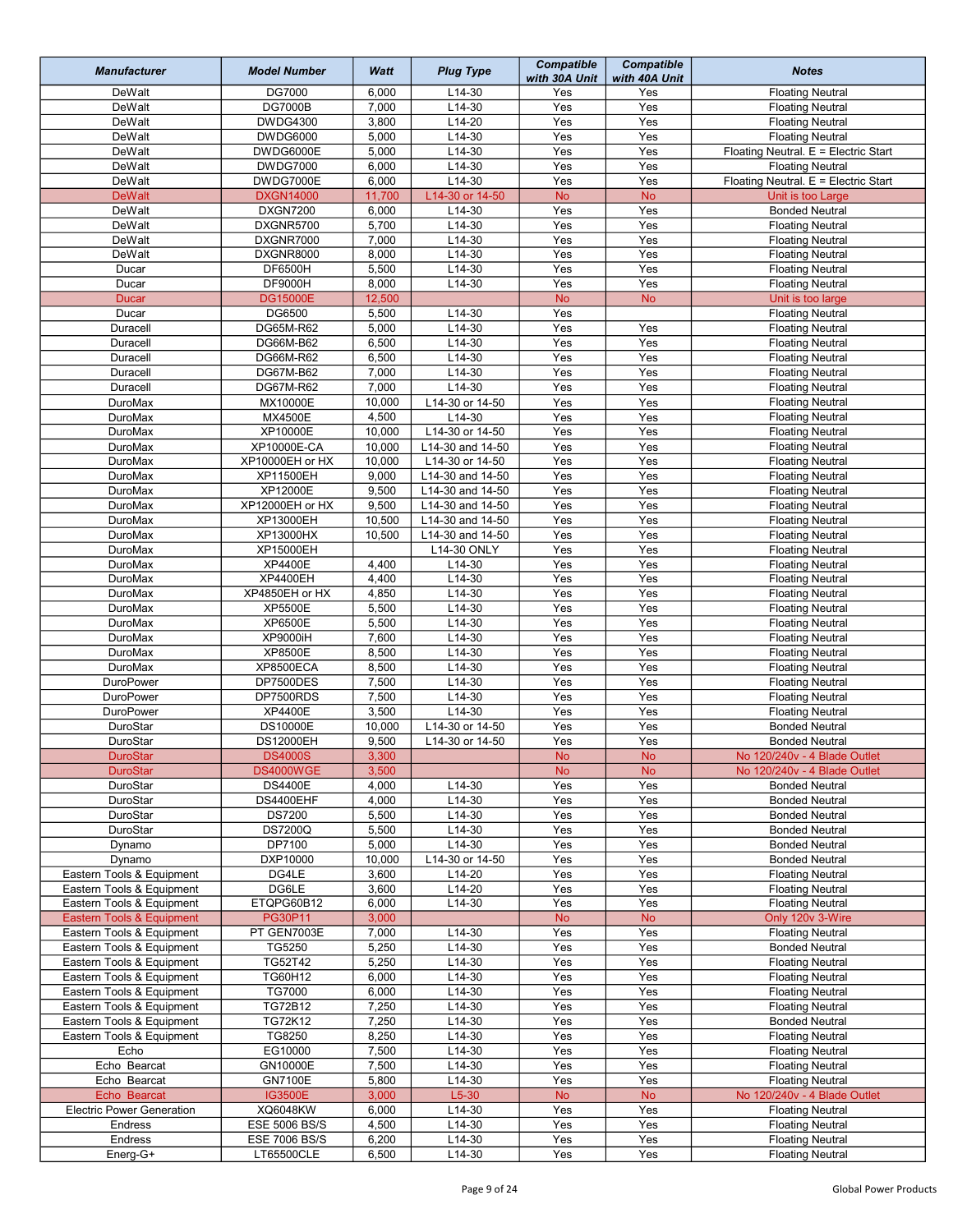| <b>Manufacturer</b> | <b>Model Number</b>           | Watt           | <b>Plug Type</b> | <b>Compatible</b><br>with 30A Unit | <b>Compatible</b><br>with 40A Unit | <b>Notes</b>                                                       |
|---------------------|-------------------------------|----------------|------------------|------------------------------------|------------------------------------|--------------------------------------------------------------------|
| Energizer           | EG4500                        | 4,000          | $L14-30$         | Yes                                | Yes                                | <b>Floating Neutral</b>                                            |
| Energizer           | EG8750                        | 7,000          | L14-30           | Yes                                | Yes                                | <b>Floating Neutral</b>                                            |
| Energizer           | eZG6250                       | 5,500          | $L14-30$         | Yes                                | Yes                                | <b>Floating Neutral</b>                                            |
| Energizer           | eZG7250                       | 6,500          | $L14-30$         | Yes                                | Yes                                | <b>Floating Neutral</b>                                            |
| Energizer           | eZV7500                       | 7,500          | L14-30 or 14-50  | Yes                                | Yes                                | <b>Floating Neutral</b>                                            |
| Energizer           | eZV8000                       | 6,500          | L14-30 or 14-50  | Yes                                | Yes                                | <b>Floating Neutral</b>                                            |
| Evans               | G110                          | 9,400          | $L14-30$         | Yes                                | Yes                                | <b>Bonded Neutral</b>                                              |
| Evercraft           | <b>EV9000ER</b>               | 9,000          | $L14-30$         | Yes                                | Yes                                | <b>Floating Neutral</b>                                            |
| Everlast            | SP10000E                      | 8,500          | L14-30 or 14-50  | Yes                                | Yes                                | <b>Floating Neutral</b>                                            |
| Firman              | ECO7000                       | 5,500          | L14-30           | Yes                                | Yes                                | <b>Floating Neutral</b>                                            |
| Firman              | HO3651                        | 3,600          | $L5-30$          | <b>No</b>                          | <b>No</b>                          | No 120/240v - 4 Blade Outlet                                       |
| Firman              | HO5751                        | 5,700          | $L14-30$         | Yes                                | Yes                                | <b>Floating Neutral</b>                                            |
| Firman              | HO5752                        | 5,700          | L14-30           | Yes                                | Yes                                | <b>Floating Neutral</b>                                            |
| Firman              | HO5753                        | 5,700          | $L14-30$         | Yes                                | Yes                                | <b>Floating Neutral</b>                                            |
| Firman              | HO5754                        | 5,700          | $L14-30$         | Yes                                | Yes                                | <b>Floating Neutral</b>                                            |
| Firman              | HO7551                        | 7,500          | L14-30 or 14-50  | Yes                                | Yes                                | <b>Floating Neutral</b>                                            |
| Firman              | HO7552                        | 7,500          | L14-30 or 14-50  | Yes                                | Yes                                | <b>Floating Neutral</b>                                            |
| Firman              | HO75537                       | 7,500          | L14-30 or 14-50  | Yes                                | Yes                                | <b>Floating Neutral</b>                                            |
| Firman              | HO8051                        | 8,000          | L14-30 or 14-50  | Yes                                | Yes                                | <b>Floating Neutral</b>                                            |
| Firman              | HO8053                        | 8,000          | L14-30 or 14-50  | Yes                                | Yes                                | <b>Floating Neutral</b>                                            |
| Firman              | P03609                        | 3,650          | $L5-30$          | <b>No</b>                          | <b>No</b>                          | No 120/240 - 4 Blade Outlet                                        |
| Firman              | P03617                        | 3,650          | $L14-30$         | Yes                                | Yes                                | <b>Floating Neutral</b>                                            |
| Firman              | P06701                        | 6,700          | L14-30           | Yes                                | Yes                                | <b>Bonded Neutral</b>                                              |
| Firman              | P08007                        | 8,000          | L14-30 or 14-50  | Yes                                | Yes                                | <b>Floating Neutral</b>                                            |
| Firman              | PO3501                        | 3,500          | $L5-30$          | <b>No</b>                          | <b>No</b>                          | No 120/240v - 4 Blade Outlet                                       |
| Firman              | PO3602                        | 3,550          | $L5-30$          | $\overline{No}$                    | No                                 | No 120/240v - 4 Blade Outlet                                       |
| Firman              | PO3605                        | 3,650          | L14-30           | Yes                                | Yes                                | <b>Floating Neutral</b>                                            |
| Firman              | PO3612                        | 3,650          | $L14-30$         | Yes                                | Yes                                | <b>Floating Neutral</b>                                            |
| Firman              | PO5702                        | 5,700          | L14-30           | Yes                                | Yes                                | <b>Floating Neutral</b>                                            |
| Firman              | PO5703                        | 5,700          | L14-30           | Yes                                | Yes                                | <b>Floating Neutral</b>                                            |
| Firman              | PO5706                        | 5,700          | L14-30           | Yes                                | Yes                                | <b>Floating Neutral</b>                                            |
| Firman              | PO8003                        | 8,000          | L14-30 or 14-50  | Yes                                | Yes                                | <b>Floating Neutral</b>                                            |
| Firman              | PO8004                        | 8,000          | L14-30 or 14-50  | Yes                                | Yes                                | <b>Floating Neutral</b>                                            |
| Firman              | <b>PRE9000KE</b>              | 7,500          | $L-14-30$        | Yes                                | Yes                                | <b>Floating Neutral</b>                                            |
| Firman              | <b>RD9000E</b>                | 7,500          | $L-14-30$        | Yes                                | Yes                                | <b>Floating Neutral</b>                                            |
| Firman              | T07571                        | 7,500          | L14-30 or 14-50  | Yes                                | Yes                                | <b>Floating Neutral</b>                                            |
| Firman              | T07573                        | 6,750          | L14-30 or 14-50  | Yes                                | Yes                                | <b>Floating Neutral</b>                                            |
| Firman              | T08071                        | 8,000          | L14-30 or 14-50  | Yes                                | Yes                                | <b>Floating Neutral</b>                                            |
| Firman              | W03381                        | 3,300          | TT-30A, Duplex   | <b>No</b>                          | <b>No</b>                          | No 120/240v - 4 Blade Outlet                                       |
| Firman              | WH02942                       | 3,200          | TT-30A, Duplex   | <b>No</b>                          | <b>No</b>                          | No 120/240v - 4 Blade Outlet                                       |
| Firman              | WH03042                       | 3,300          | TT-30A, Duplex   | <b>No</b>                          | <b>No</b>                          | <b>Floating Neutral</b>                                            |
| Firman              | WH03242                       | 3,200          | TT-30A, Duplex   | <b>No</b>                          | <b>No</b>                          | <b>Floating Neutral</b>                                            |
| Flagstaff<br>Ford   | 720850<br>$F-150$             | 3,200          | L14-20           | Yes<br>No                          | Yes<br>No                          | <b>Floating Neutral</b><br>FULL PANEL GFCI Utility Idle            |
| Ford                | FG11050PBE                    | 9,000          | 14-50            | <b>No</b>                          | Yes                                |                                                                    |
|                     |                               |                |                  |                                    |                                    | <b>Floating Neutral</b>                                            |
| Ford<br>Ford        | FG11050PE<br><b>FG5250PBR</b> | 9,000<br>4,250 | 14-50<br>L14-30  | No.<br>Yes                         | Yes<br>Yes                         | <b>Floating Neutral</b><br>Floating Neutral Cannot be used with LP |
| Ford                | FG6250E                       | 5,250          | L14-30           | Yes                                | Yes                                | <b>Floating Neutral</b>                                            |
| Ford                | FG7750P                       | 7,750          | L14-30           | Yes                                | Yes                                | <b>Floating Neutral</b>                                            |
| Ford                | FG9250W                       | 7,500          | L14-30           | Yes                                | Yes                                | <b>Floating Neutral</b>                                            |
| Fuzhou Launtop      | LT6500CL                      | 5,000          | $L14-20$         | Yes                                | Yes                                | <b>Floating Neutral</b>                                            |
| Generac             | 001019                        | 7,500          | L14-30 and 14-50 | Yes                                | Yes                                | <b>Floating Neutral</b>                                            |
| Generac             | 1329                          | 2,400          | $L14-20$         | Yes                                | Yes                                | <b>Floating Neutral</b>                                            |
| Generac             | 1339                          | 12,500         | L14-30 and 14-50 | <b>No</b>                          | <b>No</b>                          | Unit is too Large                                                  |
| Generac             | 1646                          | 5,550          | $L14-30$         | Yes                                | Yes                                | Floating Neutral. Surge starting watts 8550                        |
| Generac             | 1657                          | 6,000          | L14-30           | Yes                                | Yes                                | <b>Floating Neutral</b>                                            |
| Generac             | 003560                        | 8,000          | L14-30           | Yes                                | Yes                                | <b>Floating Neutral</b>                                            |
| Generac             | 004451                        | 12,500         | L14-30 and 14-50 | <b>No</b>                          | <b>No</b>                          | Unit is too Large                                                  |
| Generac             | 004582                        | 15,000         | L14-30 and 14-50 | <b>No</b>                          | <b>No</b>                          | Unit is too Large                                                  |
| Generac             | 5604                          | 4,000          |                  | <b>No</b>                          | <b>No</b>                          | <b>Full Panel GFCI</b>                                             |
| Generac             | 6823                          | 6,500          | L14-30           | <b>No</b>                          | <b>No</b>                          | All receptacles are GFCI protected                                 |
| Generac             | 6825                          | 6,500          | $L14-30$         | <b>No</b>                          | <b>No</b>                          | All recptacles are GFCI protected                                  |
| Generac             | 6826                          | 8,500          | $L14-30$         | <b>No</b>                          | <b>No</b>                          | All receptacles are GFCI protected                                 |
| Generac             | 6827                          | 8,500          | L14-30           | <b>No</b>                          | No                                 | All receptacles are GFCI protected                                 |
| Generac             | 7670                          | 6,500          | $L14-30$         | Yes                                | Yes                                | <b>Bonded Neutral</b>                                              |
| Generac             | 7672                          | 6,500          | $L14-30$         | Yes                                | Yes                                | <b>Bonded Neutral</b>                                              |
| Generac             | 7677                          | 3,600          | $L5-30$          | <b>No</b>                          | <b>No</b>                          | No 120/240-4 Blade outlet                                          |
| Generac             | 7678                          | 3,600          | $L5-30$          | <b>No</b>                          | <b>No</b>                          | No 120/240-4 Blade outlet                                          |
| Generac             | 30557                         | 6,500          | L14-30           | <b>No</b>                          | <b>No</b>                          | <b>Full Panel GFCI</b>                                             |
| Generac             | 55010                         | 7,000          | Hard Wired Only  | <b>No</b>                          | Yes                                | <b>Floating Neutral</b>                                            |
| Generac             | 0057351                       | 17,500         | L14-30 and 14-50 | <b>No</b>                          | <b>No</b>                          | Unit is too Large                                                  |
| Generac             | 0058370                       | 7,000          | L14-30           | Yes                                | Yes                                | 14-30 Hardwired only                                               |
| Generac             | 001006-1                      | 6,500          | L14-30           | Yes                                | Yes                                | <b>Bonded Neutral</b>                                              |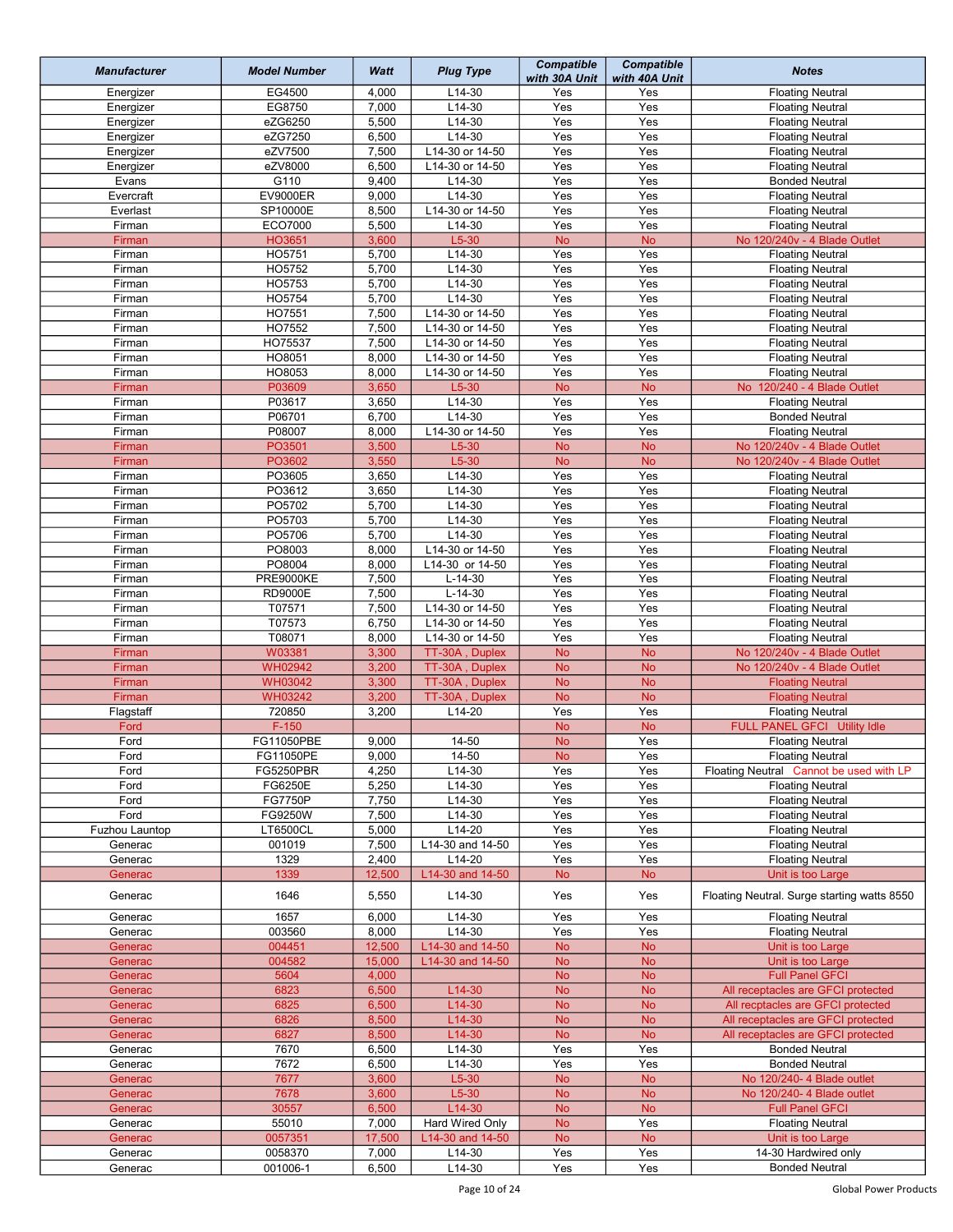| <b>Manufacturer</b> | <b>Model Number</b>  | Watt           | <b>Plug Type</b>          | <b>Compatible</b><br>with 30A Unit | <b>Compatible</b><br>with 40A Unit | <b>Notes</b>                                                             |
|---------------------|----------------------|----------------|---------------------------|------------------------------------|------------------------------------|--------------------------------------------------------------------------|
| Generac             | 001140-0             | 5,000          | $L14-20$                  | Yes                                | Yes                                | <b>Bonded Neutral</b>                                                    |
| Generac             | 001312-0             | 5,000          | $L14-20$                  | Yes                                | Yes                                | <b>Floating Neutral</b>                                                  |
| Generac             | 001314-0             | 5,500          | $L14-30$                  | Yes                                | Yes                                | <b>Floating Neutral</b>                                                  |
| Generac             | 001329-0             | 5,000          | $L14-20$                  | Yes                                | Yes                                | <b>Floating Neutral</b>                                                  |
| Generac<br>Generac  | 001470-0<br>001470-1 | 7,000<br>7,500 | $L14-30$<br>$L14-30$      | Yes<br>Yes                         | Yes<br>Yes                         | <b>Floating Neutral</b>                                                  |
| Generac             | 001645-0             | 4,000          | $L14-20$                  | Yes                                | Yes                                | <b>Floating Neutral</b><br><b>Floating Neutral</b>                       |
| Generac             | 001646-5             | 5,550          | $L14-30$                  | Yes                                | Yes                                | <b>Floating Neutral</b>                                                  |
| Generac             | 001656-1             | 4,000          | $L14-20$                  | Yes                                | Yes                                | <b>Floating Neutral</b>                                                  |
| Generac             | 001669-0             | 5,000          | $L14-20$                  | Yes                                | Yes                                | <b>Floating Neurtral</b>                                                 |
| Generac             | 005518-1             | 8,000          | Hard Wired Only           | <b>No</b>                          | Yes                                | <b>Floating Neutral</b>                                                  |
| Generac             | 005577-1             | 5,000          | $L14-30$                  | Yes                                | Yes                                | <b>Floating Neutral</b>                                                  |
| Generac             | 005605-0             | 6,500          | $L14-30$                  | Yes                                | Yes                                | <b>Floating Neutral</b>                                                  |
| Generac             | 005606-0             | 8,000          | $L14-30$                  | Yes                                | Yes                                | <b>Bonded Neutral</b>                                                    |
| Generac             | 005622-0             | 5,000          | $L14-30$                  | Yes                                | Yes                                | <b>Floating Neutral</b>                                                  |
| Generac             | 005622-1             | 5,000          | $L14-30$                  | Yes                                | Yes                                | <b>Floating Neutral</b>                                                  |
| Generac             | 005623-0             | 6,500          | $L14-30$                  | Yes                                | Yes                                | <b>Floating Neutral</b>                                                  |
| Generac             | 005623-1             | 6,500          | $L14-30$                  | Yes                                | Yes                                | <b>Floating Neutral</b>                                                  |
| Generac             | 005625-0             | 7,000          | $L14-30$                  | Yes                                | Yes                                | <b>Floating Neutral</b>                                                  |
| Generac             | 005626-0             | 7,000          | $L14-30$                  | Yes                                | Yes                                | <b>Floating Neutral</b>                                                  |
| Generac             | 005680-0             | 8,000          | $L14-30$                  | Yes                                | Yes                                | <b>Floating Neutral</b>                                                  |
| Generac             | 005681-0<br>005688-0 | 8,000          | $L14-30$                  | Yes<br>Yes                         | Yes<br>Yes                         | <b>Floating Neutral</b>                                                  |
| Generac             | 005690-0             | 5,000<br>5,500 | $L14-30$<br>$L14-30$      | Yes                                | Yes                                | <b>Floating Neutral</b>                                                  |
| Generac<br>Generac  | 005693-0             | 7,000          | $L14-30$                  | Yes                                | Yes                                | <b>Floating Neutral</b><br><b>Floating Neutral</b>                       |
| Generac             | 005696-0             | 8,000          | $L14-30$                  | Yes                                | Yes                                | <b>Floating Neutral</b>                                                  |
| Generac             | 005698-0             | 5,500          | $L14-30$                  | Yes                                | Yes                                | <b>Bonded Neutral</b>                                                    |
| Generac             | 005708-0             | 8,000          | $L14-30$                  | Yes                                | Yes                                | <b>Bonded Neutral</b>                                                    |
| Generac             | 005708-1             | 8,000          | $L14-30$                  | Yes                                | Yes                                | <b>Floating Neutral</b>                                                  |
| Generac             | 005714-0             | 8,000          | L14-30                    | Yes                                | Yes                                | <b>Bonded Neutral</b>                                                    |
| Generac             | 005723-0             | 1,800          | $5 - 20$                  | <b>No</b>                          | <b>No</b>                          | No 120/240V - 4-Blade Outlet                                             |
| Generac             | 005724-0             | 3,250          | $5 - 20$                  | <b>No</b>                          | <b>No</b>                          | No 120/240V - 4-Blade Outlet                                             |
| Generac             | 005732-0             | 5,500          | $L14-30$                  | Yes                                | Yes                                | <b>Floating Neutral</b>                                                  |
| Generac             | 005734-0             | 15,000         | L14-30 or 14-50           | <b>No</b>                          | <b>No</b>                          | Unit is too Large                                                        |
| Generac             | 005735-0             | 17,500         | L14-30 and 14-50          | <b>No</b>                          | <b>No</b>                          | Unit is too Large                                                        |
| Generac             | 005736-0             | 5,500          | $L14-30$                  | Yes                                | Yes                                | <b>Floating Neutral</b>                                                  |
| Generac             | 005738-0             | 6,500          | L14-30                    | Yes                                | Yes                                | <b>Floating Neutral</b>                                                  |
| Generac             | 005747-0             | 8,000          | L14-30                    | Yes                                | Yes                                | <b>Bonded Neutral</b>                                                    |
| Generac             | 005747-3             | 8,000          | $L14-30$                  | Yes                                | Yes                                | <b>Bonded Neutral</b>                                                    |
| Generac             | 005778-2<br>005789-0 | 3,600          | $L14-20$                  | Yes                                | Yes<br><b>No</b>                   | <b>Bonded Neutral</b><br>No 120/240V - 4-Blade Outlet                    |
| Generac<br>Generac  | 005790-0             | 3,250<br>3,250 | <b>Duplex</b><br>$L14-20$ | <b>No</b><br>Yes                   | Yes                                | <b>Bonded Neutral</b>                                                    |
| Generac             | 005796-0             | 6,500          | $L14-30$                  | Yes                                | Yes                                | <b>Bonded Neutral</b>                                                    |
| Generac             | 005797-0             | 7,000          | $L14-30$                  | Yes                                | Yes                                | <b>Bonded Neutral</b>                                                    |
| Generac             | 005798-0             | 7,000          | $L14-30$                  | Yes                                | Yes                                | <b>Bonded Neutral</b>                                                    |
| Generac             | 005800-0             | 8,000          | L <sub>14</sub> -30       | Yes                                | Yes                                | <b>Bonded Neutral</b>                                                    |
| Generac             | 005802-0             | 10,000         | $14 - 50$                 | <b>No</b>                          | Yes                                | <b>Floating Neutral</b>                                                  |
| Generac             | 005802-2             | 10,000         | 14-50                     | <b>No</b>                          | Yes                                | <b>Floating Neutral</b>                                                  |
| Generac             | 005845-2             | 7,000          | L14-30                    | Yes                                | Yes                                | <b>Bonded Neutral</b>                                                    |
| Generac             | 005846-2             | 8,000          | L14-30                    | Yes                                | Yes                                | <b>Floating Neutral</b>                                                  |
| Generac             | 005847-0             | 8,000          | L14-30                    | Yes                                | Yes                                | <b>Floating Neutral</b>                                                  |
| Generac             | 005847-3             | 8,000          | L14-30                    | Yes                                | Yes                                | <b>Floating Neutral</b>                                                  |
| Generac             | 005871-0             | 10,000         | <b>Hardwire Only</b>      | No                                 | Yes                                | MA24 ONLY                                                                |
| Generac             | 005882-1             | 8,000          | Hardwire Only             | Yes                                | Yes                                | <b>Floating Neutral</b>                                                  |
| Generac             | 005929-0             | 3,600          | $L14-30$                  | <b>No</b>                          | <b>No</b>                          | All receptacles are GFCI protected                                       |
| Generac<br>Generac  | 005930-0<br>005930-1 | 6,500<br>3,600 | L14-30                    | <b>No</b><br><b>No</b>             | <b>No</b><br><b>No</b>             | All receptacles are GFCI protected<br>All receptacles are GFCI protected |
| Generac             | 005931-0             | 8,000          | L14-30                    | <b>No</b>                          | <b>No</b>                          | All receptacles are GFCI protected                                       |
| Generac             | 005932-0             | 10,000         | L14-30                    | <b>No</b>                          | No                                 | All receptacles are GFCI protected                                       |
| Generac             | 005938-0             | 5,000          | L14-30                    | Yes                                | Yes                                | <b>Floating Neutral</b>                                                  |
| Generac             | 005939-0             | 5,500          | L14-30                    | Yes                                | Yes                                | <b>Floating Neutral</b>                                                  |
| Generac             | 005939-3             | 5,500          | L14-30                    | Yes                                | Yes                                | <b>Floating Neutral</b>                                                  |
| Generac             | 005939-5             | 5,500          | L14-30                    | Yes                                | Yes                                | <b>Floating Neutral</b>                                                  |
| Generac             | 005939-6             | 5,500          | L14-30                    | Yes                                | Yes                                | <b>Bonded Neutral</b>                                                    |
| Generac             | 005940-0             | 6,500          | L14-30                    | Yes                                | Yes                                | <b>Floating Neutral</b>                                                  |
| Generac             | 005940-1             | 6,500          | $L14-30$                  | Yes                                | Yes                                | <b>Bonded Neutral</b>                                                    |
| Generac             | 005940-2             | 6,500          | L14-30                    | Yes                                | Yes                                | <b>Bonded Neutral</b>                                                    |
| Generac             | 005941-0             | 6,500          | L14-30                    | Yes                                | Yes                                | <b>Bonded Neutral</b>                                                    |
| Generac             | 005941-2             | 6,500          | L14-30                    | Yes                                | Yes                                | <b>Bonded Neutral</b>                                                    |
| Generac             | 005942-0             | 7,500          | L14-30                    | Yes                                | Yes                                | <b>Floating Neutral</b>                                                  |
| Generac             | 005943-0             | 7,500          | L14-30                    | Yes                                | Yes                                | <b>Bonded Neutral</b>                                                    |
| Generac             | 005943-2<br>005943-3 | 7,500<br>7,500 | L14-30<br>$L14-30$        | Yes<br>Yes                         | Yes                                | <b>Bonded Neutral</b>                                                    |
| Generac             |                      |                |                           |                                    | Yes                                | <b>Bonded Neutral</b>                                                    |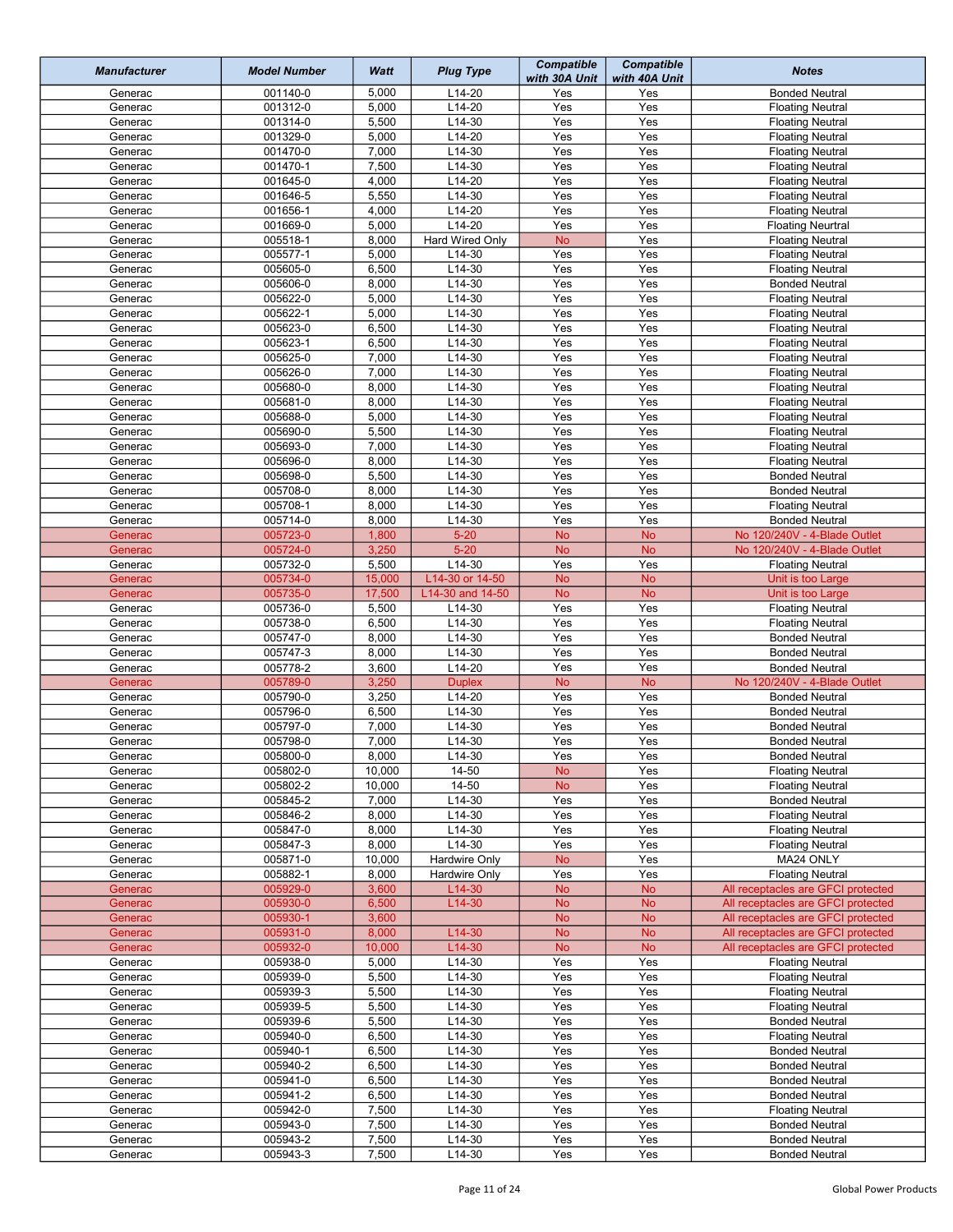| <b>Manufacturer</b> | <b>Model Number</b>  | Watt           | <b>Plug Type</b>         | <b>Compatible</b><br>with 30A Unit | <b>Compatible</b><br>with 40A Unit | <b>Notes</b>                                          |
|---------------------|----------------------|----------------|--------------------------|------------------------------------|------------------------------------|-------------------------------------------------------|
| Generac             | 005943-4             | 7,500          | $L14-30$                 | Yes                                | Yes                                | <b>Bonded Neutral</b>                                 |
| Generac             | 005943-5             | 7,500          | $L14-30$                 | Yes                                | Yes                                | <b>Bonded Neutral</b>                                 |
| Generac             | 005943-7             | 7,500          | $L14-30$                 | Yes                                | Yes                                | <b>Bonded Neutral</b>                                 |
| Generac             | 005945-1             | 5,500          | $L14-30$                 | Yes                                | Yes                                | <b>Bonded Neutral</b>                                 |
| Generac<br>Generac  | 005946-1<br>005971-0 | 5,500<br>5,000 | $L14-30$<br>$L14-30$     | Yes<br>Yes                         | Yes<br>Yes                         | <b>Bonded Neutral</b>                                 |
| Generac             | 005974-0             | 5,000          | $L14-30$                 | Yes                                | Yes                                | <b>Bonded Neutral</b><br><b>Bonded Neutral</b>        |
| Generac             | 005975-0             | 5,500          | $L14-30$                 | Yes                                | Yes                                | <b>Bonded Neutral</b>                                 |
| Generac             | 005975-2             | 5,500          | $L14-30$                 | Yes                                | Yes                                | <b>Bonded Neutral</b>                                 |
| Generac             | 005976-0             | 6,500          | $L14-30$                 | Yes                                | Yes                                | <b>Bonded Neutral</b>                                 |
| Generac             | 005976-2             | 6,500          | $L14-30$                 | Yes                                | Yes                                | <b>Bonded Neutral</b>                                 |
| Generac             | 005977-0             | 7,500          | $L14-30$                 | Yes                                | Yes                                | <b>Bonded Neutral</b>                                 |
| Generac             | 005978-0             | 7,500          | $L14-30$                 | Yes                                | Yes                                | <b>Bonded Neutral</b>                                 |
| Generac             | 005978-0             | 7,500          | $L14-30$                 | Yes                                | Yes                                | <b>Bonded Neutral</b>                                 |
| Generac             | 005978-2             | 7,500          | $L14-30$                 | Yes                                | Yes                                | <b>Bonded Neutral</b>                                 |
| Generac             | 005978-2             | 7,500          | $L14-30$                 | Yes                                | Yes                                | <b>Bonded Neutral</b>                                 |
| Generac             | 005981-2             | 1,800          | 5-20R                    | <b>No</b>                          | <b>No</b>                          | No 240 outlet                                         |
| Generac             | 005982-1             | 3,250          | $L14-20$                 | Yes                                | Yes                                | <b>Bonded Neutral</b>                                 |
| Generac             | 006000-0             | 3,250          | $L14-20$                 | Yes                                | Yes                                | <b>Bonded Neutral</b>                                 |
| Generac             | 006036-1             | 5,500          | $L14-30$                 | Yes                                | Yes                                | <b>Floating Neutral</b>                               |
| Generac             | 006104-0             | 3,250          | $L14-20$                 | Yes                                | Yes                                | <b>Bonded Neutral</b>                                 |
| Generac             | 006110-0             | 5,500          | $L14-30$                 | Yes                                | Yes                                | <b>Bonded Neutral</b>                                 |
| Generac             | 006110-2             | 5,500          | $L14-30$<br>$L14-30$     | Yes                                | Yes                                | <b>Bonded Neutral</b>                                 |
| Generac<br>Generac  | 006110-3<br>006111-0 | 5,500<br>8,000 | $L14-30$                 | Yes<br>Yes                         | Yes<br>Yes                         | <b>Bonded Neutral</b>                                 |
| Generac             | 006218-0             | 5,000          | $L14-30$                 | Yes                                | Yes                                | <b>Floating Neutral</b><br><b>Floating Neutral</b>    |
| Generac             | 006433-0             | 8,000          | $L14-30$                 | Yes                                | Yes                                | <b>Floating Neutral</b>                               |
| Generac             | 006434-0             | 8,000          | $L14-30$                 | Yes                                | Yes                                | <b>Floating Neutral</b>                               |
| Generac             | 006439-0             | 11,000         | <b>Hard Wired Only</b>   | <b>No</b>                          | <b>No</b>                          | Unit is too Large                                     |
| Generac             | 006515-0             | 6,500          | $L14-30$                 | Yes                                | Yes                                | <b>Floating Neutral</b>                               |
| Generac             | 006672-0             | 5,500          | $L14-30$                 | Yes                                | Yes                                | <b>Bonded Neutral</b>                                 |
| Generac             | 006673-0             | 7,000          | $L14-30$                 | Yes                                | Yes                                | <b>Floating Neutral</b>                               |
| Generac             | 006674-0             | 5,500          | $L14-30$                 | Yes                                | Yes                                | <b>Bonded Neutral</b>                                 |
| Generac             | 006675-0             | 7,000          | $L14-30$                 | Yes                                | Yes                                | <b>Floating Neutral</b>                               |
| Generac             | 006864-0             | 5,000          | $L14-30$                 | Yes                                | Yes                                | <b>Bonded Neutral</b>                                 |
| Generac             | 006865-0             | 6,500          | $L14-30$                 | Yes                                | Yes                                | <b>Bonded Neutral</b>                                 |
| Generac             | 006871-0             | 30,000         |                          | <b>No</b>                          | <b>No</b>                          | Unit is too Large                                     |
| Generac             | 006931-0             | 8,000          | $L14-30$                 | Yes                                | Yes                                | <b>Bonded Neutral</b>                                 |
| Generac             | 006954-0             | 8,000          | $L14-30$                 | Yes                                | Yes                                | <b>Bonded Neutral</b>                                 |
| Generac             | 007029-0<br>007117-0 | 9,000<br>1,700 | Hard Wired Only<br>5-20R | <b>No</b>                          | Yes<br><b>No</b>                   | <b>Floating Neutral</b><br>No 120/240- 4 Blade outlet |
| Generac<br>Generac  | 007127-0             | 3,000          | $L5-30$                  | <b>No</b><br><b>No</b>             | <b>No</b>                          | No 120/240- 4 Blade outlet                            |
| Generac             | 007128-0             | 3,000          | $L5-30$                  | <b>No</b>                          | <b>No</b>                          | No 120/240- 4 Blade outlet                            |
| Generac             | 007129-0             | 2,500          | $L5-30$                  | <b>No</b>                          | <b>No</b>                          | No 120/240- 4 Blade outlet                            |
| Generac             | 007162-0             | 8,000          | $L14-30$                 | Yes                                | Yes                                | <b>Bonded Neutral</b>                                 |
| Generac             | 007247-0             | 8,500          | L <sub>14</sub> -30      | Yes                                | Yes                                | <b>Bonded Neutral</b>                                 |
| Generac             | 007718-0             | 7,500          | $L14-30$                 | Yes                                | Yes                                | <b>Bonded Neutral</b>                                 |
| Generac             | 007951-0             | 8,000          | L14-30                   | Yes                                | Yes                                | <b>Bonded Neutral</b>                                 |
| Generac             | 008820-1             | 10,000         | Hard Wired Only          | <b>No</b>                          | Yes                                | <b>Floating Neutral</b>                               |
| Generac             | 009173-0             | 4,000          |                          | <b>No</b>                          | <b>No</b>                          | No 120/240-4 Blade outlet                             |
| Generac             | 009719-2             | 5,000          | $L14-20$                 | Yes                                | Yes                                | <b>Floating Neutral</b>                               |
| Generac             | 009719-3             | 5,000          | L14-20                   | Yes                                | Yes                                | <b>Bonded Neutral</b>                                 |
| Generac             | 009777-2             | 4,000          | L14-20                   | Yes                                | Yes                                | <b>Floating Neutral</b>                               |
| Generac             | 009797-3             | 5,500          | $L14-30$                 | Yes                                | Yes                                | <b>Floating Neutral</b>                               |
| Generac             | 009801-1             | 10,000         | L14-30 or 14-50          | Yes                                | Yes                                | <b>Floating Neutral</b>                               |
| Generac<br>Generac  | 009856-0<br>009885-2 | 5,000<br>5,500 | L14-20<br>$L14-30$       | Yes<br>Yes                         | Yes<br>Yes                         | <b>Bonded Neutral</b><br><b>Bonded Neutral</b>        |
| Generac             | 01021-0              | 6,500          | $L14-30$                 | Yes                                | Yes                                | <b>Floating Neutral</b>                               |
| Generac             | 04673-0              | 7,000          | Hard Wired Only          | <b>No</b>                          | Yes                                | <b>Floating Neutral</b>                               |
| Generac             | 07675-0              | 8,000          | $L14-30$                 | Yes                                | Yes                                | <b>Bonded Neutral</b>                                 |
| Generac             | 07682-0              | 6,500          | $L14-30$                 | Yes                                | Yes                                | <b>Bonded Neutral</b>                                 |
| Generac             | 07686-0              | 8,000          | L14-30                   | Yes                                | Yes                                | <b>Bonded Neutral</b>                                 |
| Generac             | 07690-2              | 6,500          | L14-30                   | Yes                                | Yes                                | <b>Bonded Neutral</b>                                 |
| Generac             | 09778-0              | 5,500          | $L14-30$                 | Yes                                | Yes                                | <b>Floating Neutral</b>                               |
| Generac             | 09779-2              | 6,500          | $L14-30$                 | Yes                                | Yes                                | <b>Floating Neutral</b>                               |
| Generac             | 09798-2              | 6,500          | $L14-30$                 | Yes                                | Yes                                | <b>Floating Neutral</b>                               |
| Generac             | 1305-0               | 4,200          | L14-20                   | Yes                                | Yes                                | <b>Bonded Neutral</b>                                 |
| Generac             | 1315-0               | 7,500          | L14-30                   | Yes                                | Yes                                | <b>Floating Neutral</b>                               |
| Generac             | 1647-0               | 8,000          | L14-30 or 14-50          | Yes                                | Yes                                | <b>Floating Neutral</b>                               |
| Generac             | 1655-2               | 5,500          | L14-30                   | Yes                                | Yes                                | <b>Bonded Neutral</b>                                 |
| Generac             | 7676-0               | 8,000          | L14-30                   | Yes                                | Yes                                | <b>Bonded Neutral</b>                                 |
| Generac             | 7680-0<br>7683-0     | 6,500<br>6,500 | L14-30<br>L14-30         | Yes<br>Yes                         | Yes                                | <b>Bonded Neutral</b>                                 |
| Generac             |                      |                |                          |                                    | Yes                                | <b>Bonded Neutral</b>                                 |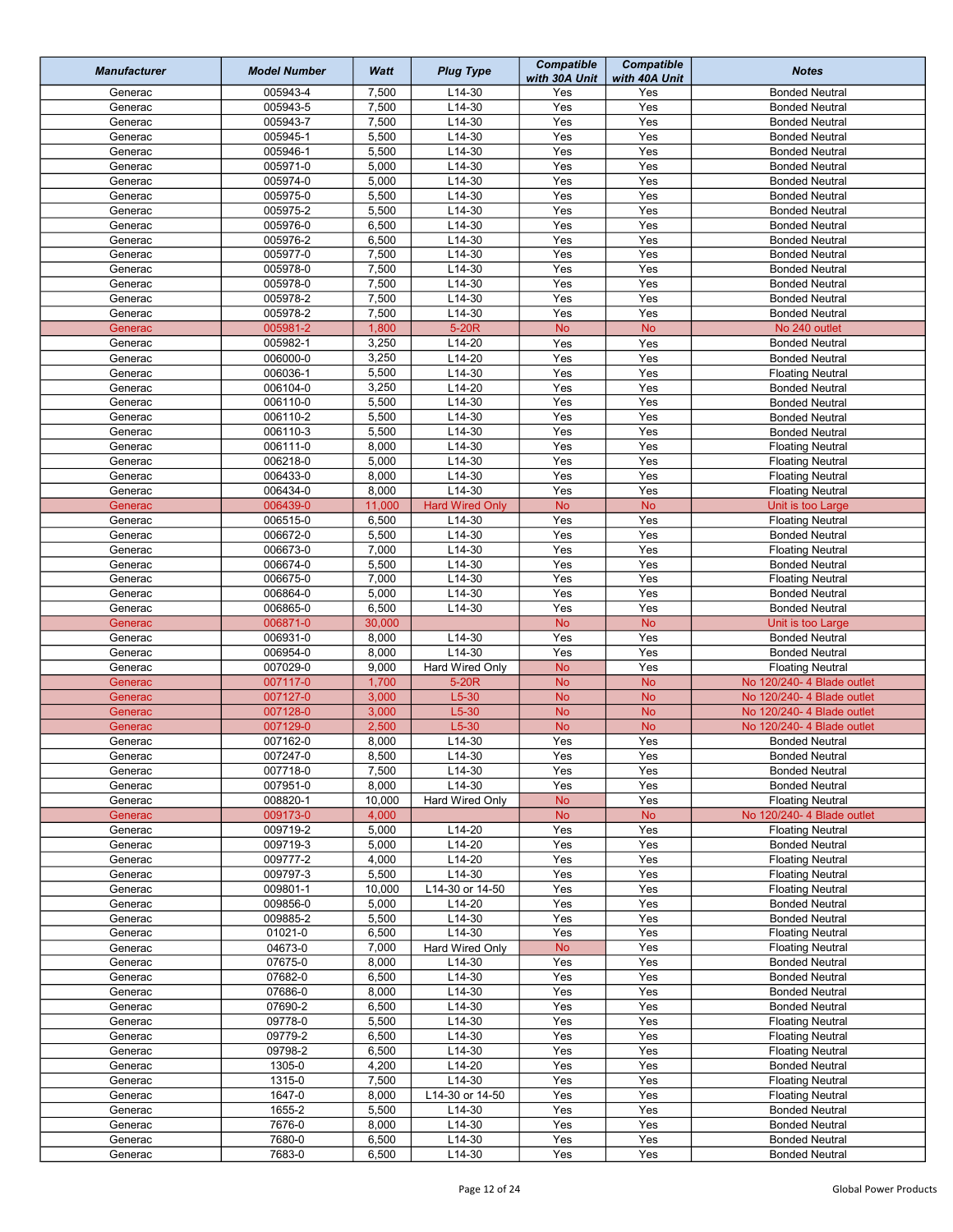| <b>Manufacturer</b>                        | <b>Model Number</b> | Watt           | <b>Plug Type</b> | <b>Compatible</b><br>with 30A Unit | <b>Compatible</b><br>with 40A Unit | <b>Notes</b>                                     |
|--------------------------------------------|---------------------|----------------|------------------|------------------------------------|------------------------------------|--------------------------------------------------|
| Generac                                    | <b>BS1339</b>       | 10,000         | $L14-30$         | Yes                                | Yes                                | <b>Floating Neutral</b>                          |
| Generac                                    | <b>BS1654</b>       | 5,500          | $L14-30$         | Yes                                | Yes                                | <b>Floating Neutral</b>                          |
| Generac                                    | <b>BS1669</b>       | 5,000          | $L14-20$         | Yes                                | Yes                                | <b>Floating Neutral</b>                          |
| Generac                                    | <b>BS9777</b>       | 4,000          | $L14-20$         | Yes                                | Yes                                | <b>Floating Neutral</b>                          |
| Generac                                    | <b>BS9801</b>       | 10,000         | $L14-30$         | Yes                                | Yes                                | <b>Floating Neutral</b>                          |
| Generac                                    | LP5500              | 5,500          | L14-30           | Yes                                | Yes                                | <b>Bonded Neutral</b>                            |
| Generac                                    | MC5500              | 5,500          | $L14-30$         | Yes                                | Yes                                | Floating Neutral. Surge starting watts 6875      |
| Generac                                    | MDG25IF4            |                |                  | <b>No</b>                          | <b>No</b>                          | No 120/240V- 4 Blade Outlet                      |
| Generac                                    | <b>MLT3060K</b>     | 6,000          | $L6-30$          | <b>No</b>                          | <b>No</b>                          | No 120/240V-4-Blade Outlet                       |
| Generac                                    | 005941-3            | 6,500          | L14-30           | Yes                                | Yes                                | <b>Bonded Neutral</b>                            |
| Generac                                    | 006001-0            | 5,500          | $L14-30$         | Yes                                | Yes                                | <b>Bonded Neutral</b>                            |
| Generac                                    | 006431-0            | 3,300          | $L14-20$         | Yes                                | Yes                                | <b>Floating Neutral</b>                          |
| Generac                                    | 006866-01           | 1,600          | $L5-30$          | <b>No</b>                          | <b>No</b>                          | No 120/240 - 4-Blade Outlet                      |
| Generac                                    | 007672-0            |                | L14-30           | Yes                                | Yes                                |                                                  |
|                                            |                     | 6,500          |                  |                                    |                                    | <b>Bonded Neutral</b>                            |
| Generac                                    | LP3250              | 3,250          | $L14-20$         | Yes                                | Yes                                | <b>Floating Neutral</b>                          |
| Generac Megaforce 6500                     | 1021-0              | 6,500          | $L14-30$         | Yes                                | Yes                                | <b>Bonded Neutral</b>                            |
| <b>General Power Products</b>              | APP 6000            | 6,300          | $L14-30$         | Yes                                | Yes                                | <b>Floating Neutral</b>                          |
| <b>General Power Products</b>              | <b>GEN 3500</b>     | 3,200          | $5 - 15$         | <b>No</b>                          | <b>No</b>                          | No 120/240V - 4-Blade Outlet                     |
| <b>General Power Products</b>              | <b>GEN 6500</b>     | 6,200          | L14-30           | Yes                                | Yes                                | <b>Floating Neutral</b>                          |
| Generator Joe                              | <b>LR105EI</b>      | 9,500          | $L14-30$         | Yes                                | Yes                                | <b>Floating Neutral</b>                          |
| <b>GenPower</b>                            | LGD15               |                |                  | <b>No</b>                          | <b>No</b>                          |                                                  |
| Gen-Pro                                    | GPN-125EH           | 12,500         | $14 - 50$        | <b>No</b>                          | <b>No</b>                          | Unit is too Large                                |
| Gen-Pro                                    | GPN-50EH            | 4,500          | $L14-20$         | Yes                                | Yes                                | Floating Neutral. 2011 and older.                |
| Gen-Pro                                    | GPN-75EH            |                | $L14-30$         | Yes                                | Yes                                | <b>Floating Neutral</b>                          |
| Gen-Pro                                    | GPN-50EH            | 4,500          | $L14-20$         | <b>No</b>                          | <b>No</b>                          | 2012 and Newer have full panel GFCI              |
| Gentron                                    | G3500LPG            | 3,500          | $L14-30$         | Yes                                | Yes                                | <b>Floating Neutral</b>                          |
| Gentron                                    | G6000LPG            | 6,000          | $L14-30$         | Yes                                | Yes                                | <b>Floating Neutral</b>                          |
| Gentron                                    | GENTRI10            | 8,500          | L14-30           | Yes                                | Yes                                | <b>Floating Neutral</b>                          |
| Gentron                                    | GG10020             | 8,000          | $L14-30$         | Yes                                | Yes                                | <b>Floating Neutral</b>                          |
| Gentron                                    | GG12000             | 9,000          | L14-30           | Yes                                | Yes                                | <b>Floating Neutral</b>                          |
|                                            | <b>PRO GG6000</b>   | 5,000          | L14-30           | Yes                                | Yes                                |                                                  |
| Gentron                                    |                     |                |                  |                                    |                                    | <b>Floating Neutral</b>                          |
| Gentron                                    | PRO2-10000          | 7,200          | L14-30           | Yes                                | Yes                                | <b>Bonded Neutral</b>                            |
| Gentron                                    | PRO2-3500P          | 2,800          | $L14-30$         | Yes                                | Yes                                | <b>Floating Neutral</b>                          |
| Gentron                                    | PRO2-6000W          | 6,000          | $L14-30$         | Yes                                | Yes                                | <b>Floating Neutral</b>                          |
| Gentron                                    | PRO2-7500           | 7,500          | L14-30           | Yes                                | Yes                                | <b>Floating Neutral</b>                          |
| <b>Gillette Generators</b>                 | GPN-60E             | 5,000          | $L14-30$         | Yes                                | Yes                                | <b>Floating Neutral</b>                          |
| <b>Gillette Generators</b>                 | GPN-90E             | 9,000          | 14-50            | <b>No</b>                          | Yes                                | <b>Floating Neutral</b>                          |
| <b>Goss Industries</b>                     | <b>GS3000i</b>      | 3,000          |                  | <b>No</b>                          | <b>No</b>                          | No 4 blade outlet                                |
| <b>Goss Industries</b>                     | <b>GS5000i</b>      | 5,000          |                  | <b>No</b>                          | <b>No</b>                          | No 4 blade outlet                                |
| Goss Industries                            | GS5001W             | 5,250          | L14-30           | Yes                                | Yes                                | <b>Bonded Neutral</b>                            |
| <b>Goss Industries</b>                     | GS5600W             | 5,000          | L14-30           | Yes                                | Yes                                | <b>Bonded Neutral</b>                            |
| <b>Goss Industries</b>                     | GSE9000E            | 7,250          | L14-30           | Yes                                | Yes                                | <b>Bonded Neutral</b>                            |
| <b>Green Power</b>                         | GN13000EW           | 10,000         | L14-30 or 14-50  | Yes                                | Yes                                | <b>Floating Neutral</b>                          |
| <b>Green Power</b>                         | GPG8000W            | 6,500          | L14-30           | Yes                                | Yes                                | <b>Floating Neutral</b>                          |
| GT-Power                                   | GT6500LDE           | 5,500          | L14-30           | Yes                                | Yes                                | <b>Floating Neutral</b>                          |
| Guardian                                   | 005209              | 15,000         | $14 - 50$        | <b>No</b>                          | <b>No</b>                          | Unit is too Large                                |
| Guardian                                   | 004582-2            | 12,000         | L14-30 or 14-50  | <b>No</b>                          | <b>No</b>                          | Unit is too Large                                |
| Guardian                                   | 004583-0            | 17,500         | L14-30 or 14-50  | <b>No</b>                          | <b>No</b>                          | Unit is too Large                                |
| Guardian                                   | 4451                | 12,500         | L14-30           | <b>No</b>                          | <b>No</b>                          | Unit is too Large                                |
| Guardian                                   | 4582                | 15,000         | L14-30           | <b>No</b>                          | <b>No</b>                          | Unit is too Large                                |
| Guardian                                   | 5348                | 8,000          | L14-30           | <b>No</b>                          | <b>No</b>                          | All receptacles are GFCI protected               |
| <b>Heavy Duty Power Systems</b>            | <b>HD8000GE</b>     | 7,000          | L14-30 or 14-50  | Yes                                | Yes                                | <b>Bonded Neutral</b>                            |
|                                            |                     |                |                  |                                    |                                    |                                                  |
| <b>Heavy Duty Power Systems</b><br>Henchan | HDG9000ER<br>CC5500 | 7,000<br>5,500 | L14-30<br>L14-30 | Yes<br>Yes                         | Yes<br>Yes                         | <b>Bonded Neutral</b><br><b>Floating Neutral</b> |
|                                            |                     |                |                  |                                    |                                    |                                                  |
| Hitachi                                    | E43                 | 4,300          | L14-20           | Yes                                | Yes                                | <b>Bonded Neutral</b>                            |
| Hitachi                                    | E60                 | 6,000          | L14-30           | Yes                                | Yes                                | <b>Bonded Neutral</b>                            |
| Hitachi                                    | E71                 | 7,100          | L14-30           | Yes                                | Yes                                | <b>Bonded Neutral</b>                            |
| Hobart                                     | Champion 10000      | 9,500          | 14-50            | <b>No</b>                          | Yes                                | <b>Floating Neutral</b>                          |
| <b>Hobart</b>                              | Champion 4500       | 4,500          |                  | <b>No</b>                          | <b>No</b>                          | No 120/240 - 4-Blade Outlet                      |
| Hobart                                     | Champion Elite 260  | 9,500          | 14-50            | <b>No</b>                          | Yes                                | <b>Bonded Neutral</b>                            |
| Hobart                                     | Titan 8             | 8,000          | 14-50            | <b>No</b>                          | Yes                                | <b>Bonded Neutral</b>                            |
| Homelite                                   | HG3500              | 3,500          | $L14-20$         | Yes                                | Yes                                | <b>Bonded Neutral</b>                            |
| Homelite                                   | <b>HG5000</b>       | 5,000          | L14-30           | $\overline{Yes}$                   | Yes                                | <b>Bonded Neutral</b>                            |
| Homelite                                   | HG5700              | 5,700          | L14-30           | Yes                                | Yes                                | <b>Bonded Neutral</b>                            |
| Homelite                                   | HG6000              | 5,500          | $L14-30$         | Yes                                | Yes                                | <b>Bonded Neutral</b>                            |
| Homelite                                   | <b>HGCA5000</b>     | 5,000          | L14-30           | Yes                                | Yes                                | <b>Bonded Neutral</b>                            |
| Homelite                                   | <b>HRL440</b>       | 4,400          |                  | <b>No</b>                          | <b>No</b>                          | No 120/240V - 4-Blade Outlet                     |
| Homelite                                   | LR4300              | 3,800          | L14-20           | Yes                                | Yes                                | <b>Bonded Neutral</b>                            |
| Homelite                                   | UT905000P           | 5,000          | L14-20           | Yes                                | Yes                                | <b>Floating Neutral</b>                          |
| Homelite                                   | UT905000SA          | 5,000          | L14-20           | Yes                                | Yes                                | <b>Floating Neutral</b>                          |
| Homelite                                   | UT905700            | 5,700          | L14-30           | Yes                                | Yes                                | <b>Bonded Neutral</b>                            |
| Homelite                                   | <b>HGCA4500</b>     | 4,500          | L14-30           | Yes                                | Yes                                | <b>Bonded Neutral</b>                            |
|                                            |                     | 2,300          |                  |                                    |                                    |                                                  |
| Homelite EH2500HD                          | UT03686             |                | $5 - 15$         | No                                 | <b>No</b>                          | No 120/240V - 4-Blade Outlet                     |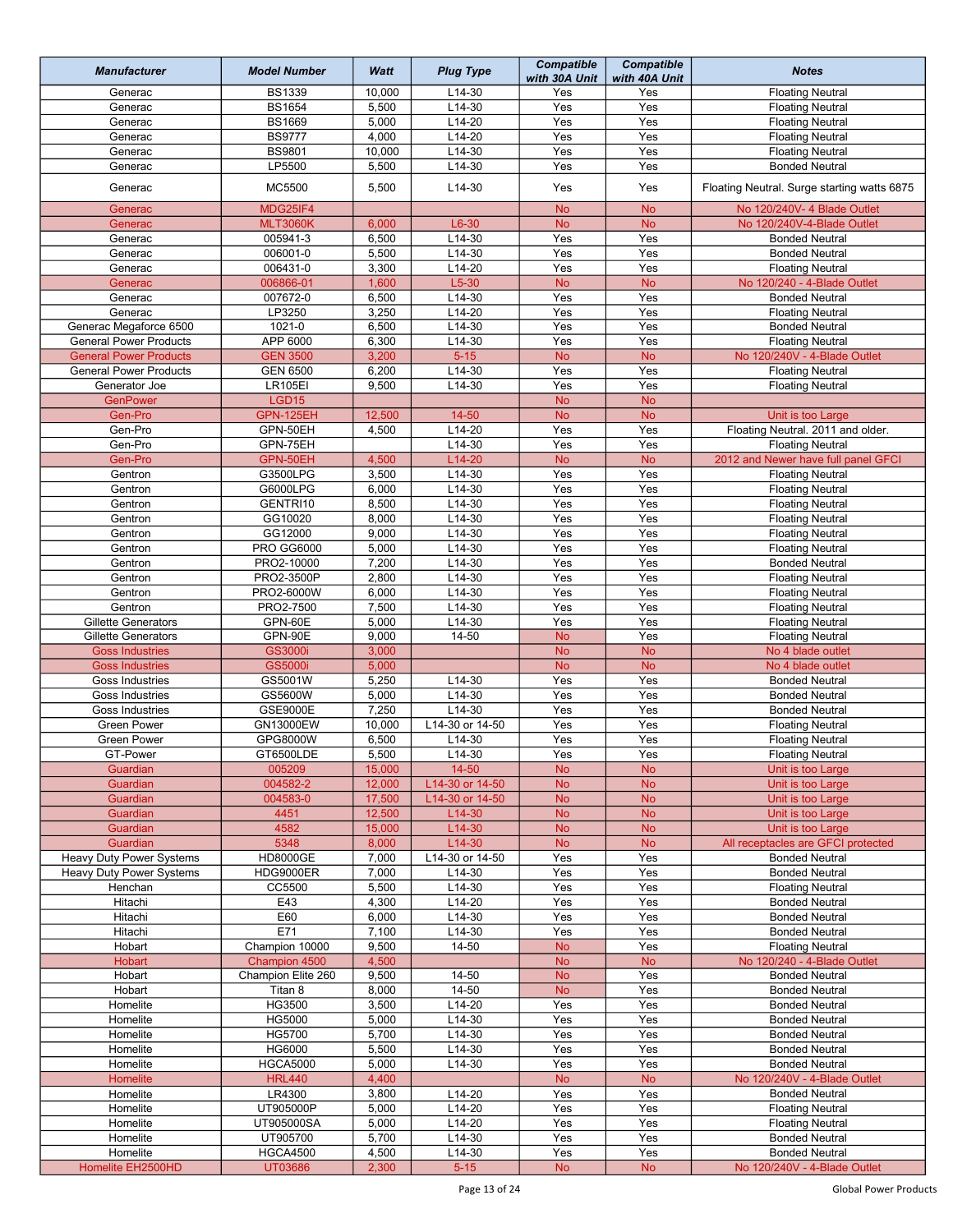| <b>Manufacturer</b>                   | <b>Model Number</b>                | Watt           | <b>Plug Type</b>     | <b>Compatible</b><br>with 30A Unit | <b>Compatible</b><br>with 40A Unit | <b>Notes</b>                                                                          |
|---------------------------------------|------------------------------------|----------------|----------------------|------------------------------------|------------------------------------|---------------------------------------------------------------------------------------|
| Homelite EH2500HD-CSA                 | UT03691                            | 2,300          | $5 - 20$             | <b>No</b>                          | <b>No</b>                          | No 120/240V - 4-Blade Outlet                                                          |
| Homelite EH4000HD-CSA                 | UT03692                            | 3,600          | 5-15 & 6-15          | <b>No</b>                          | <b>No</b>                          | No 120/240V - 4-Blade Outlet                                                          |
| Homelite EH4400HD                     | <b>UT03687</b>                     | 4,000          | 5-15 & 6-15          | <b>No</b>                          | <b>No</b>                          | No 120/240V - 4-Blade Outlet                                                          |
| Homelite EH5000HD-CSA                 | UT03694                            | 4,800          | 5-20 & 6-20          | <b>No</b>                          | <b>No</b>                          | No 120/240V - 4-Blade Outlet                                                          |
| Homelite EH5500HD                     | UT03689                            | 5,200          | 5-15 & 6-15          | <b>No</b>                          | <b>No</b>                          | No 120/240V - 4-Blade Outlet                                                          |
| Homelite EHE4000HD-CSA                | UT03693                            | 3,600          | 5-15 & 6-15          | <b>No</b>                          | <b>No</b>                          | No 120/240V - 4-Blade Outlet                                                          |
| Homelite EHE4400HD                    | <b>UT03688</b>                     | 4,000          | 5-15 & 6-15          | <b>No</b>                          | <b>No</b>                          | No 120/240V - 4-Blade Outlet                                                          |
| Homelite EHE5000HD-CSA                | UT03695                            | 4,800          | 5-20 & 6-20          | <b>No</b>                          | <b>No</b>                          | No 120/240V - 4-Blade Outlet                                                          |
| Homelite EHE5500HD<br>Homelite LR2500 | UT03690<br><b>UT03773B</b>         | 5,200<br>2,300 | 5-15 & 6-15          | <b>No</b><br><b>No</b>             | <b>No</b>                          | No 120/240V - 4-Blade Outlet<br>No 120/240V - 4-Blade Outlet                          |
| Homelite LR4400                       | UT03781B                           | 4,000          | $5 - 20$<br>$L14-20$ | Yes                                | <b>No</b><br>Yes                   | <b>Floating Neutral</b>                                                               |
| Homelite LR5000T                      | UT03829                            | 4,600          | $L14-20$             | Yes                                | Yes                                | <b>Floating Neutral</b>                                                               |
| Homelite LR5500                       | UT03774B                           | 5,000          | L14-20               | Yes                                | Yes                                | <b>Floating Neutral</b>                                                               |
| Homelite LR5500-CSA                   | UT03785                            | 5,000          | $L14-20$             | Yes                                | Yes                                | <b>Floating Neutral</b>                                                               |
| Homelite LRE4400                      | UT03783B                           | 4,000          | L14-20               | Yes                                | Yes                                | <b>Floating Neutral</b>                                                               |
| Homelite LRE5500                      | UT03775B                           | 5,000          | $L14-20$             | Yes                                | Yes                                | <b>Floating Neutral</b>                                                               |
| Honda                                 | 03369                              | 7,000          | $L14-30$             | Yes                                | Yes                                | <b>Bonded Neutral</b>                                                                 |
| Honda                                 | <b>E2500CX</b>                     | 2,300          |                      | <b>No</b>                          | <b>No</b>                          | Does not have a compatible receptacle                                                 |
| Honda                                 | EB10000                            | 10,000         | L14-30               | <b>No</b>                          | <b>No</b>                          | All receptacles are GFCI protected                                                    |
| Honda                                 | EB10000                            | 10,000         | L14-30               | <b>No</b>                          | <b>No</b>                          | All receptacles are GFCI protected                                                    |
| Honda                                 | EB11000                            | 9,500          | L14-30               | <b>No</b>                          | <b>No</b>                          | All receptacles are GFCI protected                                                    |
| Honda                                 | EB12D                              | 10,000         | $L14-30$             | <b>No</b>                          | <b>No</b>                          | All receptacles are GFCI protected                                                    |
| Honda                                 | EB12DAG                            | 10,000         | $L14-30$             | <b>No</b>                          | <b>No</b>                          | All receptacles are GFCI protected                                                    |
| Honda                                 | EB3500                             | 3,000          | $L14-20$             | <b>No</b>                          | <b>No</b>                          | All receptacles are GFCI protected                                                    |
| Honda                                 | <b>EB3500X</b>                     | 3,000          | $L14-20$             | <b>No</b>                          | <b>No</b>                          | All receptacles are GFCI protected                                                    |
| Honda                                 | EB3500XK1                          | 3,000          | $L14-20$             | <b>No</b>                          | <b>No</b>                          | All receptacles are GFCI protected                                                    |
| Honda                                 | EB3800                             | 3,000          | $L14-20$             | <b>No</b>                          | <b>No</b>                          | All receptacles are GFCI protected                                                    |
| Honda                                 | <b>EB3800X</b>                     | 3,300          | $L14-20$             | <b>No</b>                          | <b>No</b>                          | All receptacles are GFCI protected                                                    |
| Honda                                 | EB5000                             | 4,500          | L14-30               | <b>No</b>                          | <b>No</b>                          | All receptacles are GFCI protected                                                    |
| Honda                                 | <b>EB5000i</b>                     | 4,500          | L14-30               | <b>No</b>                          | <b>No</b>                          | All receptacles are GFCI protected. Check for<br>GFCI.                                |
| Honda                                 | <b>EB5000X</b>                     | 4,500          | $L14-30$             | <b>No</b>                          | <b>No</b>                          | All receptacles are GFCI protected                                                    |
| Honda                                 | <b>EB5000XK2A</b>                  | 4,500          | L14-30               | <b>No</b>                          | <b>No</b>                          | All receptacles are GFCI protected. Check for<br>GFCI.                                |
| Honda                                 | EB6500                             | 5,500          | L14-30               | <b>No</b>                          | <b>No</b>                          | All receptacles are GFCI protected                                                    |
| Honda                                 | <b>EB6500X</b>                     | 5,500          | $L14-30$<br>$L14-30$ | <b>No</b><br><b>No</b>             | <b>No</b>                          | All receptacles are GFCI protected                                                    |
| Honda<br>Honda                        | <b>EB6500XKC</b><br><b>EB7000i</b> | 5,500<br>5,500 | L14-30               |                                    | <b>No</b>                          | All receptacles are GFCI protected<br>All receptacles are GFCI protected              |
| Honda                                 | EG3500                             | 3,000          | $L14-20$             | <b>No</b><br>Yes                   | <b>No</b><br>Yes                   | <b>Floating Neutral</b>                                                               |
| Honda                                 | EG4000CL                           | 4,000          | $L14-20$             | Yes                                | Yes                                | <b>Floating Neutral</b>                                                               |
| Honda                                 | EG5000                             | 4,500          | L14-30               | Yes                                | Yes                                | <b>Floating Neutral</b>                                                               |
| Honda                                 | EG5000CL                           | 5,000          | L14-30               | Yes                                | Yes                                | <b>Floating Neutral</b>                                                               |
| Honda                                 | EG5000XK1                          | 4,500          | $L14-30$             | Yes                                | Yes                                | <b>Floating Neutral</b>                                                               |
| Honda                                 | EG6500                             | 6,500          | $L14-30$             | Yes                                | Yes                                | <b>Floating Neutral</b>                                                               |
| Honda                                 | EG6500CL                           | 6,500          | L14-30               | Yes                                | Yes                                | <b>Floating Neutral</b>                                                               |
| Honda                                 | <b>EM1600X</b>                     | 1,600          | <b>Duplex</b>        | No                                 | No                                 | No 120/240V - 4-Blade Outlet                                                          |
| Honda                                 | <b>EM1800C</b>                     | 1,800          | <b>Duplex</b>        | <b>No</b>                          | <b>No</b>                          | No 120/240V - 4-Blade Outlet                                                          |
| Honda                                 | <b>EM2200X</b>                     | 2,200          | <b>Duplex</b>        | <b>No</b>                          | <b>No</b>                          | No 120/240V - 4-Blade Outlet                                                          |
| Honda                                 | EM3000                             | 2,800          | L14-20               | Yes                                | Yes                                | <b>Floating Neutral</b>                                                               |
| Honda                                 | <b>EM3000cc</b>                    | 2,500          |                      | Yes                                | Yes                                | <b>Floating Neutral</b>                                                               |
| Honda                                 | <b>EM3000SX</b>                    | 2,800          | L14-20               | Yes                                | Yes                                | <b>Floating Neutral</b>                                                               |
| Honda                                 | <b>EM3500X</b>                     | 3,000          | $L14-20$             | Yes                                | Yes                                | <b>Floating Neutral</b>                                                               |
| Honda                                 | EM3500XK1                          | 2,800          | $L14-20$             | Yes                                | Yes                                | <b>Floating Neutral</b>                                                               |
| Honda                                 | <b>EM3800S</b>                     | 3,300          | L14-30               | Yes                                | Yes                                | <b>Floating Neutral</b>                                                               |
| Honda                                 | <b>EM3800SX</b>                    | 3,800          | L14-20               | Yes                                | Yes                                | <b>Floating Neutral</b>                                                               |
| Honda                                 | EM4000                             | 3,800          | L14-20               | Yes                                | Yes                                | <b>Floating Neurtral</b>                                                              |
| Honda                                 | <b>EM4000SX</b>                    | 3,500          | L14-30               | Yes                                | Yes                                | <b>Floating Neutral</b>                                                               |
| Honda                                 | <b>EM5000IS</b>                    | 4,500          | L14-30               | Yes                                | Yes                                | <b>Bonded Neutral</b>                                                                 |
| Honda<br>Honda                        | <b>EM5000S</b><br><b>EM5000SX</b>  | 5,000<br>5,000 | L14-30<br>L14-30     | Yes<br>Yes                         | Yes<br>Yes                         | <b>Bonded Neutral</b><br><b>Bonded Neutral</b>                                        |
| Honda                                 | EM5000SXK3                         | 5,000          | L14-30               | Yes                                | Yes                                | <b>Bonded Neutral</b>                                                                 |
| Honda                                 | <b>EM5000X</b>                     | 4,500          | L14-30               | Yes                                | Yes                                | <b>Bonded Neutral</b>                                                                 |
| Honda                                 | EM6000                             | 5,000          | L14-30               | Yes                                | Yes                                | <b>Bonded Neutral</b>                                                                 |
| Honda                                 | EM6500                             | 6,500          | L14-30               | Yes                                | Yes                                | <b>Bonded Neutral</b>                                                                 |
| Honda                                 | <b>EM6500S</b>                     | 5,500          | $L14-30$             | Yes                                | Yes                                | <b>Bonded Neutral</b>                                                                 |
| Honda                                 | EM6500S2C                          | 5,500          | L14-30               | Yes                                | Yes                                | <b>Bonded Neutral</b>                                                                 |
| Honda                                 | <b>EM6500SX</b>                    | 5,500          | L14-30               | Yes                                | Yes                                | <b>Bonded Neutral</b>                                                                 |
| Honda                                 | <b>EM6500SX</b>                    | 5,500          | L14-30               | Yes                                | Yes                                | <b>Bonded Neutral</b>                                                                 |
| Honda                                 | EM6500SXK1A                        | 6,500          | L14-30               | Yes                                | Yes                                | <b>Bonded Neutral</b>                                                                 |
| Honda                                 | <b>EM6500SXK2</b>                  | 5,500          | L14-30               | Yes                                | Yes                                | <b>Bonded Neutral</b>                                                                 |
| Honda                                 | <b>EM7000IS</b>                    | 5,500          | L14-30               | Yes                                | Yes                                | <b>Bonded Neutral</b>                                                                 |
| Honda                                 | <b>EMS4500</b>                     | 3,600          | L14-20               | Yes                                | Yes                                | <b>Floating Neutral</b>                                                               |
| Honda                                 | ES6500                             | 6,000          | L14-30               | Yes                                | Yes                                | Floating Neutral - Auto-Throttle must be in<br>OFF position & pilot light illuminated |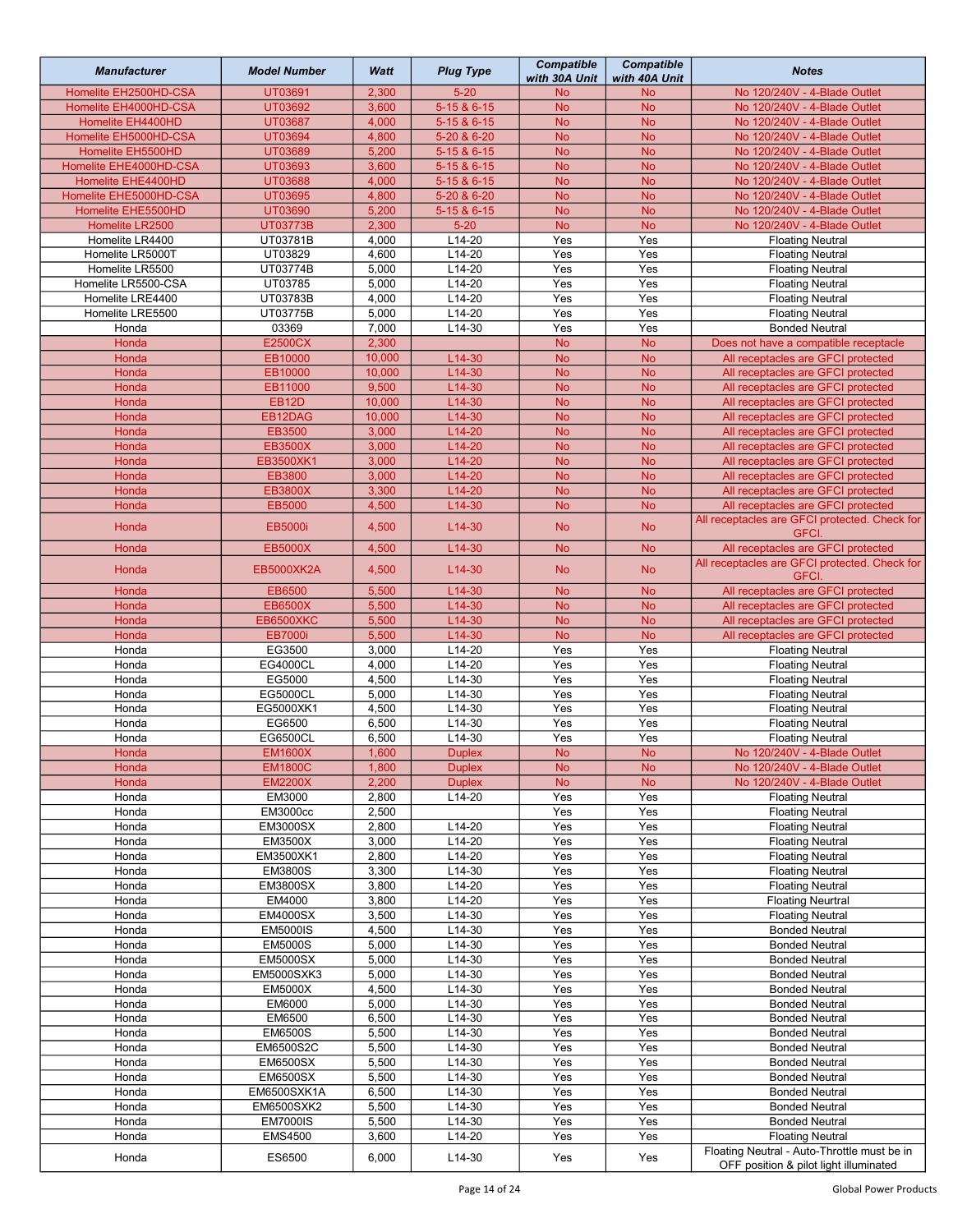| <b>Manufacturer</b>              | <b>Model Number</b>               | Watt            | <b>Plug Type</b>          | <b>Compatible</b><br>with 30A Unit | <b>Compatible</b><br>with 40A Unit | <b>Notes</b>                                                |
|----------------------------------|-----------------------------------|-----------------|---------------------------|------------------------------------|------------------------------------|-------------------------------------------------------------|
| Honda                            | ES6500K1                          | 6,000           | $L14-30$                  | Yes                                | Yes                                | <b>Bonded Neutral</b>                                       |
| Honda                            | ES6500K2                          | 6,000           | L14-30                    | Yes                                | Yes                                | <b>Bonded Neutral</b>                                       |
| Honda                            | EU2000i                           | 1,596           | <b>Duplex</b>             | <b>No</b>                          | <b>No</b>                          | No 120/240 - 4-Blade Outlet                                 |
| Honda                            | EU2000i Companion                 | 1,596           | $L5-30$                   | <b>No</b>                          | <b>No</b>                          | No 120/240V - 4-Blade Outlet                                |
| Honda                            | <b>EU2200i</b>                    | 1,800           | $5 - 20$                  | <b>No</b>                          | <b>No</b>                          | No 120/240V- 4 Blade Outlet<br>No 120/240V - 4-Blade Outlet |
| Honda<br>Honda                   | EU2600i<br><b>EU3000ik</b>        | 2,400<br>3,000  | $L5-30$<br>$L5-30$        | <b>No</b><br><b>No</b>             | <b>No</b><br><b>No</b>             | No 120/240V - 4-Blade Outlet                                |
| Honda                            | <b>EU3000is</b>                   | 2,400           | $L5-30$                   | <b>No</b>                          | <b>No</b>                          | No 120/240V - 4-Blade Outlet                                |
| Honda                            | <b>EU6500is</b>                   | 6,500           | $L14-30$                  | Yes                                | Yes                                | <b>Floating Neutral</b>                                     |
| Honda                            | <b>EU6500iS</b>                   | 6,500           | $L14-30$                  | Yes                                | Yes                                | <b>Floating Neutral</b>                                     |
| Honda                            | EU6500iSA                         | 6,500           | $L14-30$                  | Yes                                | Yes                                | <b>Floating Neutral</b>                                     |
| Honda                            | EU6500isC2                        | 6,500           | $L14-20$                  | Yes                                | Yes                                | <b>Floating Neutral</b>                                     |
| Honda                            | EU7000i                           | 7,000           | L14-30                    | Yes                                | Yes                                | <b>Floating Neutral</b>                                     |
| Honda                            | <b>EU7000is</b>                   | 5,500           | $L14-30$                  | Yes                                | Yes                                | <b>Floating Neutral</b>                                     |
| Honda                            | <b>EX3300S</b>                    | 3,000           | $L14-20$                  | Yes                                | Yes                                | <b>Floating Neurtral</b>                                    |
| Honda                            | EX3300SK1                         | 3,000           | $L14-20$                  | Yes                                | Yes                                | <b>Floating Neutral</b>                                     |
| Honda<br>Honda                   | EX4500<br>EX4500SK1               | 4,000<br>4,000  | $L14-30$<br>$L14-30$      | Yes<br>Yes                         | Yes<br>Yes                         | <b>Floating Neutral</b><br><b>Floating Neutral</b>          |
| Honda                            | EX5500                            | 5,000           | L14-30                    | Yes                                | Yes                                | <b>Floating Neutral</b>                                     |
| Honda                            | EX5500K1                          | 5,000           | L14-30                    | Yes                                | Yes                                | <b>Floating Neutral</b>                                     |
| Honda                            | EX5500K2                          | 5,000           | $L14-30$                  | Yes                                | Yes                                | <b>Floating Neutral</b>                                     |
| Honda                            | EX5D                              | 4,500           | L14-30                    | Yes                                | Yes                                | <b>Floating Neutral</b>                                     |
| Honda                            | EZ3500                            | 3,000           | $L14-20$                  | Yes                                | Yes                                | <b>Floating Neutral</b>                                     |
| Honda                            | EZ5000                            | 4,500           | L14-20                    | Yes                                | Yes                                | <b>Floating Neutral</b>                                     |
| Honda                            | PCCH350IS                         | 3,500           | $L14-20$                  | Yes                                | Yes                                | <b>Floating Neutral</b>                                     |
| Honda                            | PCH1000ISW                        | 10,000          | $L14-30$                  | Yes                                | Yes                                |                                                             |
| Honda                            | PCH450ISW                         | 4,500           | $L14-20$                  | Yes                                | Yes                                | <b>Floating Neutral</b>                                     |
| Honda                            | PCH451CSW                         | 4,500           | $L14-20$                  | Yes                                | Yes                                | <b>Floating Neutral</b>                                     |
| Honda                            | PCH650ISW                         | 6,500           | L14-30                    | Yes                                | Yes                                | <b>Floating Neutral</b>                                     |
| Honda                            | PCPH350IS                         | 3,500           | $L5-20$                   | <b>No</b>                          | <b>No</b>                          | No four pronged 240V outlet                                 |
| Honda<br>Honda                   | <b>SCS14000</b><br>EM6500S2C      | 12,800<br>6,500 | L14-30 or 14-50<br>L14-20 | <b>No</b><br>Yes                   | <b>No</b><br>Yes                   | <b>GFCI And Too Large</b>                                   |
| Honda                            | EU7000iAT1                        | 5,500           | $L14-30$                  | Yes                                | Yes                                | <b>Bonded Neutral</b><br><b>Floating Neutral</b>            |
| Honeywell                        | 60320                             | 10,000          | None                      | <b>No</b>                          | <b>No</b>                          | <b>GFCI Protected</b>                                       |
| Honeywell                        | 60361                             | 5,500           | $L14-30$                  | Yes                                | Yes                                | <b>Floating Neutral</b>                                     |
| Honeywell                        | 60380                             | 7,200           | $L14-30$                  | Yes                                | Yes                                | <b>Floating Neutral</b>                                     |
| Honeywell                        | 60390                             | 7,500           | L14-30                    | Yes                                | Yes                                | <b>Floating Neutral</b>                                     |
| Honeywell                        | HW4000                            | 4,000           | L14-30                    | Yes                                | Yes                                | <b>Floating Neutral</b>                                     |
| Honeywell                        | <b>HW5000E</b>                    | 5,000           | $L14-30$                  | Yes                                | Yes                                | <b>Floating Neutral</b>                                     |
| Honeywell                        | <b>HW5000EL</b>                   | 5,000           | $L14-30$                  | Yes                                | Yes                                | <b>Floating Neutral</b>                                     |
| Honeywell                        | <b>HW5000L</b>                    | 5,000           | $L14-30$                  | Yes                                | Yes                                | <b>Floating Neutral</b>                                     |
| Honeywell<br>Honeywell           | <b>HW5500E</b><br><b>HW5500EL</b> | 5,500<br>5,500  | $L14-30$<br>$L14-30$      | Yes<br>Yes                         | Yes<br>Yes                         | <b>Floating Neutral</b><br><b>Floating Neutral</b>          |
| Honeywell                        | <b>HW5500L</b>                    | 5,500           | L14-30                    | Yes                                | Yes                                | <b>Floating Neutral</b>                                     |
| Honeywell                        | <b>HW5600C</b>                    | 5,600           | L14-30                    | Yes                                | Yes                                | <b>Floating Neutral</b>                                     |
| Honeywell                        | HW6200                            | 6,000           | L14-30                    | Yes                                | Yes                                | <b>Floating Neutral</b>                                     |
| Honeywell                        | <b>HW7000EH</b>                   | 7,000           | L14-30                    | Yes                                | Yes                                | <b>Floating Neutral</b>                                     |
| Honeywell                        | <b>HW7500E</b>                    | 9,375           | L14-30                    | Yes                                | Yes                                | <b>Floating Neutral</b>                                     |
| HotMax                           | HM8000                            | 6,500           | L14-30                    | Yes                                | Yes                                | <b>Floating Neutral</b>                                     |
| Husky                            | 30436                             | 5,000           | L14-30                    | Yes                                | Yes                                | <b>Floating Neutral</b>                                     |
| <b>Husky</b>                     | 30438                             | 3,750           | $L5-20$                   | <b>No</b>                          | <b>No</b>                          | No four pronged 240V outlet                                 |
| Husky                            | 30436-01                          | 5,000           | L14-30                    | Yes                                | Yes                                | <b>Bonded Neutral</b>                                       |
| Husky<br>Husky                   | HU405000<br><b>HUCA5700</b>       | 5,000<br>5,700  | L14-20<br>L14-30          | Yes<br>Yes                         | Yes<br>Yes                         | <b>Floating Neutral</b><br><b>Floating Neutral</b>          |
| Husky                            | <b>HU5000</b>                     | 5,000           | L14-20                    | Yes                                | Yes                                | <b>Floating Neutral</b>                                     |
| <b>Husqvarna</b>                 | 1365GN                            | 6,500           | L14-30                    | <b>No</b>                          | <b>No</b>                          | All receptacles are GFCI protected                          |
| Husqvarna                        | 1935                              | 6,500           | L14-30                    | Yes                                | Yes                                | <b>Floating Neutral</b>                                     |
| Husqvarna                        | 1055GN                            | 5,500           | L14-30                    | Yes                                | Yes                                | <b>Bonded Neutral</b>                                       |
| Hustler Turf                     | HPGH8500E                         | 7,000           | $L14-30$                  | Yes                                | Yes                                | <b>Floating Neutral</b>                                     |
| Hyundai                          | <b>HCP6500D</b>                   | 6,500           | L14-30                    | <b>No</b>                          | <b>No</b>                          | All receptacles are GFCI protected                          |
| Hyundai                          | HG12000                           | 9,000           | L14-30 or 14-50           | Yes                                | Yes                                | <b>Floating Neutral</b>                                     |
| Hyundai                          | HG6850                            | 5,500           | L14-30                    | Yes                                | Yes                                | <b>Floating Neutral</b>                                     |
| Hyundai                          | HG8750                            | 7,000           | $L14-30$                  | Yes                                | Yes                                | <b>Floating Neutral</b>                                     |
| Hyundai<br>Hyundai               | HHD3500<br>HHD6250                | 3,000<br>5,500  | L14-30<br>L14-30          | Yes<br>Yes                         | Yes<br>Yes                         | <b>Floating Neutral</b><br><b>Floating Neutral</b>          |
| Hyundai                          | <b>HHD7250</b>                    | 6,500           | L14-30                    | Yes                                | Yes                                | <b>Floating Neutral</b>                                     |
| Hyundai                          | <b>HY3800RV</b>                   | 3,300           | $L5-30$                   | <b>No</b>                          | No                                 | No 120/240 - 4-Blade Outlet                                 |
| Hyundai                          | HY7500                            | 6,500           | L14-30 or 14-50           | Yes                                | Yes                                | <b>Floating Neutral</b>                                     |
| <b>IMD</b>                       | PTO10-2SAVR                       | 10,000          | 14-50                     | <b>No</b>                          | Yes                                | <b>Bonded Neutral</b>                                       |
| Industrial Gasoline Generator    | 8500M                             | 8,500           | L14-30                    | Yes                                | Yes                                | <b>Bonded Neutral</b>                                       |
| Inernational Manufacturing       | 10KWPTO                           | 10,000          | 14-50                     | <b>No</b>                          | Yes                                | <b>Bonded Neutral</b>                                       |
| Interstate Lighting & Protection | ME 120HE2VG                       | 12,000          |                           | <b>No</b>                          | No                                 |                                                             |
| Ironton                          | 50700                             | 5,500           | L14-30                    | Yes                                | Yes                                | <b>Bonded Neutral</b>                                       |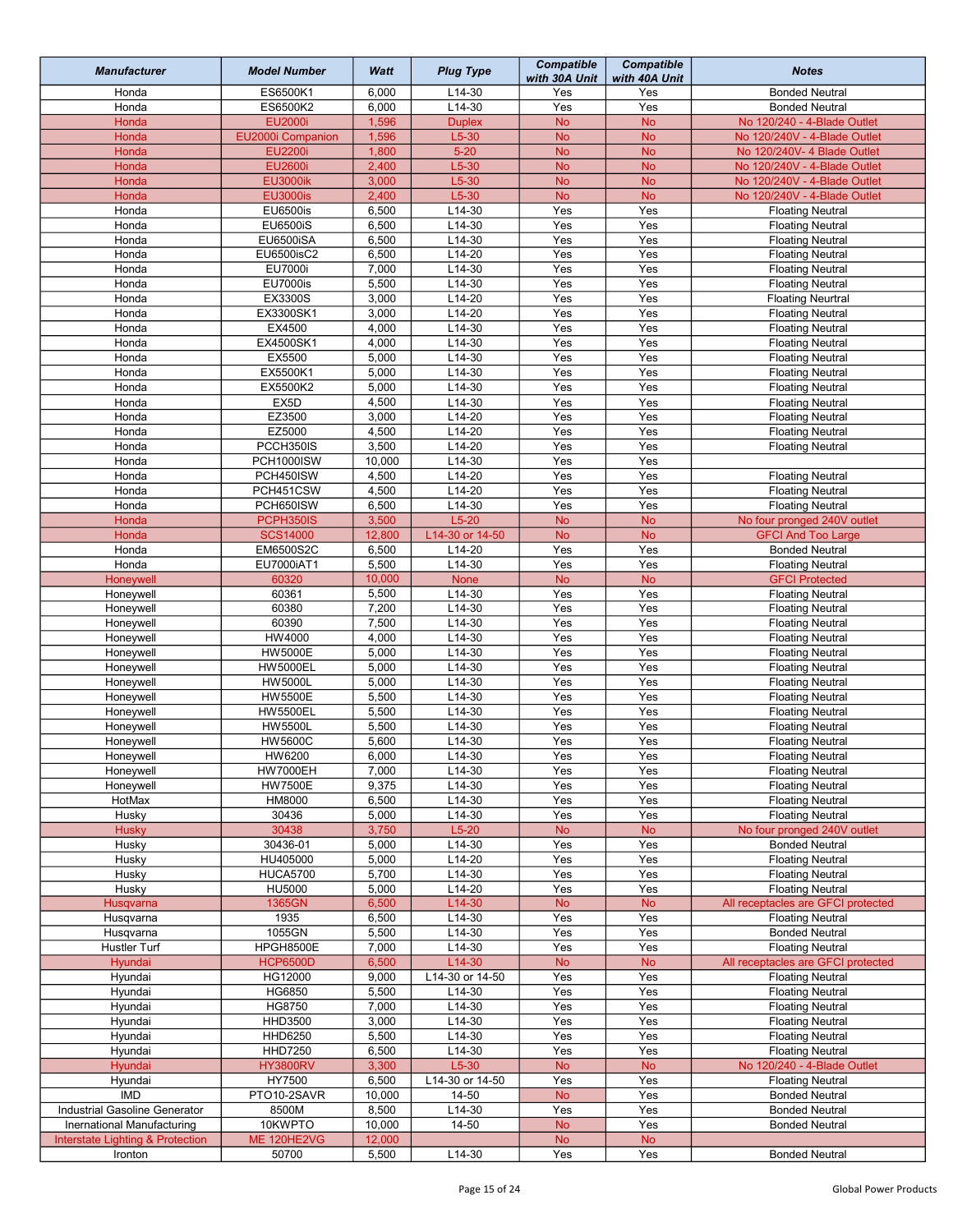| <b>Manufacturer</b>        | <b>Model Number</b>                    | Watt           | <b>Plug Type</b>     | <b>Compatible</b><br>with 30A Unit | <b>Compatible</b><br>with 40A Unit | <b>Notes</b>                                                       |
|----------------------------|----------------------------------------|----------------|----------------------|------------------------------------|------------------------------------|--------------------------------------------------------------------|
| Ironton                    | 504000                                 | 3,200          | L14-20               | Yes                                | Yes                                | <b>Bonded Neutral</b>                                              |
| <b>John Deere</b>          | 10K PTO                                | 9,600          | $6 - 50$             | <b>No</b>                          | <b>No</b>                          | No 120/240 - 4-Blade Outlet                                        |
| John Deere                 | 440G                                   | 4,000          | $L14-20$             | Yes                                | Yes                                | <b>Floating Neutral</b>                                            |
| John Deere                 | 550GE                                  | 5,500          | $L14-20$             | Yes                                | Yes                                | <b>Floating Neutral</b>                                            |
| John Deere                 | AC-G4010H                              | 4,000          | L14-20               | Yes                                | Yes                                | <b>Floating Neutral</b>                                            |
| <b>John Deere</b>          | AC-G4300i                              | 3,800          | <b>120V</b>          | <b>No</b>                          | <b>No</b>                          | No 120/240 - 4-Blade Outlet                                        |
| John Deere                 | AC-G5010S                              | 5,000          | $L14-20$             | Yes                                | Yes                                | Floating Neutral. Subaru Engine                                    |
| John Deere                 | AC-G6010H                              | 5,000          | $L14-20$             | Yes                                | Yes                                | Floating Neutral. Honda Engine                                     |
| John Deere                 | AC-G6010HE                             | 5,000          | L14-20               | Yes                                | Yes                                | Floating Neutral. Honda Engine                                     |
| John Deere<br>John Deere   | AC-G6010S<br>AC-G6010SE                | 5,000<br>5,000 | $L14-20$<br>$L14-20$ | Yes<br>Yes                         | Yes<br>Yes                         | Floating Neutral. Subaru Engine<br>Floating Neutral. Subaru Engine |
| John Deere                 | <b>AC-G7510H</b>                       | 6,500          | L14-30               | Yes                                | Yes                                | Floating Neutral. Honda Engine                                     |
| John Deere                 | AC-G7510HE                             | 6,500          | L14-30               | Yes                                | Yes                                | Floating Neutral. Honda Engine                                     |
| John Deere                 | AC-G8010S                              | 6,900          | L14-30               | Yes                                | Yes                                | Floating Neutral. Subaru Engine                                    |
| John Deere                 | AC-G8010SE                             | 6,900          | $L14-30$             | Yes                                | Yes                                | Floating Neutral. Subaru Engine                                    |
| John Deere                 | AG-G4010S                              | 4,000          | L14-20               | Yes                                | Yes                                | <b>Floating Neutral</b>                                            |
| John Deere                 | G5500KE                                | 5,000          | $L14-20$             | Yes                                | Yes                                | <b>Floating Neutral</b>                                            |
| <b>John Deere</b>          | <b>Gen-5000 OMSO</b>                   | 5,000          | $L14-20$             | <b>No</b>                          | <b>No</b>                          | <b>GFCI, Bonded Neutral</b>                                        |
| <b>John Deere</b>          | <b>PR-G3200M</b>                       | 2,600          | <b>Duplex</b>        | <b>No</b>                          | <b>No</b>                          | No 120/240 - 4-Blade Outlet                                        |
| John Deere                 | <b>PR-G5500M</b>                       | 4,800          | L14-20               | Yes                                | Yes                                | <b>Floating Neutral</b>                                            |
| John Deere                 | PR-G6000M                              | 6,000          | $L14-30$             | Yes                                | Yes                                | <b>Floating Neutral</b>                                            |
| John Deere                 | <b>PR-G7500M</b>                       | 6,500          | L14-30               | Yes                                | Yes                                | <b>Floating Neutral</b>                                            |
| John Deere                 | PR-G8000M-E                            | 8,000          | $L14-30$             | Yes                                | Yes                                | <b>Floating Neutral</b>                                            |
| King Canada                | <b>KCG-10000GE</b>                     | 7,500          | L14-30               | Yes                                | Yes                                | <b>Bonded Neutral</b>                                              |
| King Canada                | <b>KCG12000GE-DF</b>                   | 9,000          | $14 - 50$            | <b>No</b>                          | Yes                                | <b>Bonded Neutral</b>                                              |
| King Canada                | KCG-12001GE-DF                         | 9,000          | L14-30 or 14-50      | Yes                                | Yes                                | <b>Bonded Neutral</b>                                              |
| <b>King Canada</b>         | <b>KCG-15000GE</b>                     | 12,500         | 14-50                | <b>No</b>                          | <b>No</b>                          | Unit is too large                                                  |
| King Canada                | <b>KCG-4200G</b>                       | 3,500          | L14-20               | Yes                                | Yes                                | <b>Floating Neutral</b>                                            |
| King Canada                | <b>KCG-5100G</b>                       | 4,000          | L14-30               | Yes                                | Yes                                | <b>Floating Neutral</b>                                            |
| King Canada                | <b>KCG-5625G</b>                       | 4,500          | L14-30               | Yes                                | Yes                                | <b>Floating Neutral</b>                                            |
| King Canada                | <b>KCG-6500GE</b>                      | 5,500          | L14-30               | Yes                                | Yes                                | <b>Floating Neutral</b>                                            |
| King Canada                | KCG-6501G                              | 5,500          | $L14-30$             | Yes                                | Yes                                | <b>Floating Neutral</b>                                            |
| King Canada                | <b>KCG-6502ge</b>                      | 5,500          | $L14-30$             | Yes<br>Yes                         | Yes                                | <b>Floating Neutral</b>                                            |
| King Canada                | <b>KCG-7500G</b>                       | 5,500<br>7,500 | L14-30<br>L14-30     | Yes                                | Yes<br>Yes                         | <b>Floating Neutral</b>                                            |
| King Canada<br>King Canada | <b>KCG-7501GE</b><br><b>KCG-7501GE</b> | 7,500          | $L14-30$             | Yes                                | Yes                                | <b>Floating Neutral</b><br><b>Floating Neutral</b>                 |
| King Canada                | <b>KCG-8500GE</b>                      | 6,250          | L14-30               | Yes                                | Yes                                | <b>Floating Neutral</b>                                            |
| King Canada                | <b>KCG-9000GE</b>                      | 9,000          | L14-30               | Yes                                | Yes                                | <b>Bonded Neutral</b>                                              |
| King Canada/PowerForce     | <b>KCG-6500GE</b>                      | 6,500          | L14-30               | Yes                                | Yes                                | <b>Floating Neutral</b>                                            |
| King Craft                 | 6000                                   | 5,000          | $L14-30$             | Yes                                | Yes                                | <b>Floating Neutral</b>                                            |
| Kingcraft                  | 1705-6000W                             |                | L14-30               | Yes                                | Yes                                | <b>Floating Neutral</b>                                            |
| Kipor                      | <b>IG3000</b>                          | 2,800          | $L5-30$              | <b>No</b>                          | No                                 | Too small, No 120/240- 4 Blade Outlet                              |
| Kipor                      | IG4300                                 | 4,000          | $L14-30$             | Yes                                | Yes                                | <b>Floating Neutral</b>                                            |
| Kipor                      | IG6000                                 | 5,000          | 14-50                | <b>No</b>                          | Yes                                | <b>Floating Neutral</b>                                            |
| Kipor                      | KGE6000THi                             | 6,000          | 14-50                | <b>No</b>                          | Yes                                | <b>Floating Neutral</b>                                            |
| Kipor                      | KGE600011                              | 5,000          | 14-50                | No.                                | Yes                                | <b>Floating Neutral</b>                                            |
| Kodiak                     | <b>KD7000VRS</b>                       | 6,000          | L14-30               | Yes                                | Yes                                | <b>Bonded Neutral</b>                                              |
| Kodiak                     | <b>SGB12000HX</b>                      | 10,000         | L14-30 or 14-50      | No                                 | Yes                                | <b>Bonded Neutral</b>                                              |
| <b>Kodiak</b>              | <b>SXA1900HX</b>                       | 1,600          |                      | <b>No</b>                          | <b>No</b>                          | No 120/240 - 4-Blade Outlet                                        |
| <b>Kodiak</b>              | <b>SXA2800HX</b>                       | 2,400          |                      | <b>No</b>                          | <b>No</b>                          | No 120/240 - 4-Blade Outlet                                        |
| <b>Kodiak</b>              | <b>SXB2800HX</b>                       | 2,400          |                      | <b>No</b>                          | <b>No</b>                          | No 120/240 - 4-Blade Outlet                                        |
| Kodiak                     | SXB4000HX                              | 3,600          | L14-30               | Yes                                | Yes                                | <b>Bonded Neutral</b>                                              |
| Kodiak<br>Kodiak           | SXB5500HX<br>SXB5500HXS                | 4,500<br>4,500 | L14-30<br>L14-30     | Yes<br>Yes                         | Yes<br>Yes                         | <b>Bonded Neutral</b><br><b>Bonded Neutral</b>                     |
| Kodiak                     | SXB7000HX                              | 5,700          | $L14-30$             | Yes                                | Yes                                | <b>Bonded Neutral</b>                                              |
| Kodiak                     | SXB7000HXS                             | 5,700          | L14-30               | Yes                                | Yes                                | <b>Bonded Neutral</b>                                              |
| Kohler                     | 12RESL                                 | 12,000         | <b>Hardwire</b>      | <b>No</b>                          | <b>No</b>                          | Unit is too large                                                  |
| Kohler                     | 12RESM1                                | 12,000         | Hardwire             | <b>No</b>                          | <b>No</b>                          | Unit is too large                                                  |
| Kohler                     | <b>GEN 5.0</b>                         | 5,000          | L14-20               | Yes                                | Yes                                | <b>Floating Neutral</b>                                            |
| Kohler                     | <b>GEN 5.2</b>                         | 5,200          | L14-30               | Yes                                | Yes                                | <b>Floating Neutral</b>                                            |
| Kohler                     | <b>PRO 7.5E</b>                        | 6,300          | L14-30               | Yes                                | Yes                                | <b>Floating Neutral</b>                                            |
| Kohler                     | PRO9.0                                 | 7,200          | L14-30               | Yes                                | Yes                                | <b>Floating Neutral</b>                                            |
| <b>Koshin</b>              | <b>GEH14000EW</b>                      | 11,700         | L14-30, 14-50        | <b>No</b>                          | <b>No</b>                          | Unit is too large                                                  |
| Kubota                     | <b>ARX6500B</b>                        | 4,500          | L14-30               | Yes                                | Yes                                | <b>Floating Neutral</b>                                            |
| Kubota                     | AV6500-B                               | 4,800          | L14-30               | Yes                                | Yes                                | <b>Floating Neutral</b>                                            |
| Kubota                     | GL11000                                | 11,000         |                      | <b>No</b>                          | <b>No</b>                          | <b>Bonded Neutral</b>                                              |
| Kubota                     | GL7000                                 | 7,000          | L14-30 ONLY          | Yes                                | Yes                                | <b>Bonded Neutral</b>                                              |
| Kubota                     | <b>GL7000KM</b>                        | 7,000          | Hardwire             | Yes                                | Yes                                | <b>Bonded Neutral</b>                                              |
| Lifan                      | <b>ES2000</b>                          |                |                      | <b>No</b>                          | <b>No</b>                          | No 120/240 - 4-Blade Outlet                                        |
| Lifan                      | ES4100                                 |                |                      | <b>No</b>                          | <b>No</b>                          | No 120/240 - 4-Blade Outlet                                        |
| Lifan                      | <b>ES5700</b>                          |                |                      | <b>No</b>                          | <b>No</b>                          | No 120/240 - 4-Blade Outlet                                        |
| Lifan                      | ES6600                                 | 6,000          | $L5-30$              | <b>No</b>                          | No                                 | No 120/240 - 4-Blade Outlet                                        |
| Lifan                      | <b>ES8000E</b>                         | 8,000          | $L14-30$             | Yes                                | Yes                                | <b>Floating Neutral</b>                                            |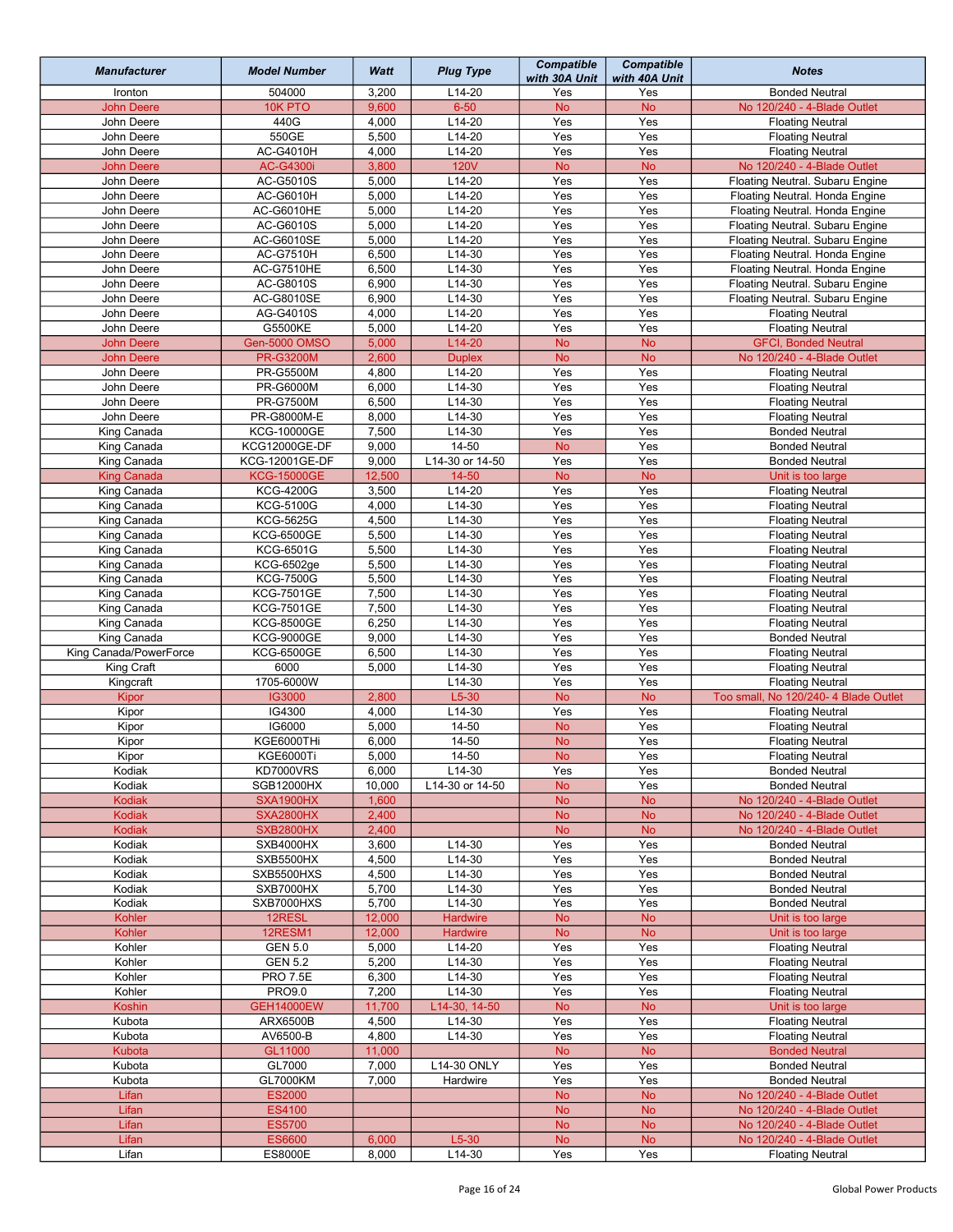| <b>Manufacturer</b>                      | <b>Model Number</b>              | Watt            | <b>Plug Type</b>     | <b>Compatible</b><br>with 30A Unit | <b>Compatible</b><br>with 40A Unit | <b>Notes</b>                                       |
|------------------------------------------|----------------------------------|-----------------|----------------------|------------------------------------|------------------------------------|----------------------------------------------------|
| Lifan                                    | <b>ES8100E</b>                   | 7,500           | $L14-30$             | Yes                                | Yes                                | <b>Floating Neutral</b>                            |
| Lifan                                    | ESI7000EFI-CA                    | 6,500           |                      | <b>No</b>                          | <b>No</b>                          | No 120/240 - 4-Blade Outlet                        |
| Lifan                                    | LF7000                           | 6,000           | $L14-30$             | Yes                                | Yes                                | <b>Floating Neutral</b>                            |
| Lifan                                    | <b>LF7000i</b>                   | 6,000           | $L14-30$             | Yes                                | Yes                                | <b>Floating Neutral</b>                            |
| Lifan                                    | <b>LF7000i-wk</b>                | 6,000           | L14-30               | Yes                                | Yes                                | <b>Floating Neutral</b>                            |
| <b>Lincoln Electric</b>                  | 9113                             | 6,000           | <b>Duplex</b>        | <b>No</b>                          | <b>No</b>                          | No 120/240V - 4-Blade Outlet                       |
| Lincoln Electric                         | Classic 300D                     | 3,000           | $L14-20$             | Yes                                | Yes                                | <b>Floating Neutral</b>                            |
| Lincoln Electric                         | Commander 300                    | 10,000          | 14-50                | <b>No</b>                          | Yes                                | <b>Floating Neutral</b>                            |
| <b>Lincoln Electric</b>                  | Commander 500                    | 12,000          | $14 - 50$            | <b>No</b>                          | <b>No</b>                          | Unit is too large                                  |
| Lincoln Electric                         | Eagle 10000                      | 9,000           | 14-50                | <b>No</b>                          | Yes                                | <b>Floating Neutral</b>                            |
| <b>Lincoln Electric</b>                  | GX 300                           | 9,500           | 14-50                | <b>No</b>                          | Yes                                | <b>Floating Neutral</b>                            |
| <b>Lincoln Electric</b>                  | Power Arc 5500                   | 4,000           | $L$ 5-20             | <b>No</b>                          | <b>No</b>                          | No 120/240 - 4-Blade Outlet                        |
| Lincoln Electric                         | Ranger 10000 Plus                | 9,000           | $14 - 50$            | <b>No</b>                          | Yes                                | <b>Floating Neutral</b>                            |
| Lincoln Electric                         | Ranger 225                       | 9,000<br>10,000 | 14-50<br>14-50       | <b>No</b><br><b>No</b>             | Yes<br>Yes                         | <b>Floating Neutral</b>                            |
| Lincoln Electric<br>Lincoln Electric     | Ranger 250 GXT<br>Ranger 260 MPX | 9,500           | 14-50                | <b>No</b>                          | Yes                                | <b>Floating Neutral</b><br><b>Floating Neutral</b> |
| Lincoln Electric                         | Ranger 305D                      | 9,500           | 14-50                | <b>No</b>                          | Yes                                | <b>Floating Neutral</b>                            |
| Lincoln Electric                         | Ranger 305G                      | 9,500           | $14 - 50$            | <b>No</b>                          | Yes                                | <b>Floating Neutral</b>                            |
| Lincoln Electric                         | Ranger 8                         | 8,000           | 14-50                | <b>No</b>                          | Yes                                | <b>Floating Neutral</b>                            |
| Lincoln Electric                         | Ranger 8 LPG                     | 8,000           | 14-50                | <b>No</b>                          | Yes                                | <b>Floating Neutral</b>                            |
| Lincoln Electric                         | Ranger 9                         | 9,000           | 14-50                | Yes                                | Yes                                | <b>Floating Neutral</b>                            |
| <b>Lincoln Electric</b>                  | SA-250 Perkins                   | 10,000          | <b>None</b>          | <b>No</b>                          | <b>No</b>                          | <b>Floating Neutral</b>                            |
| <b>Locker and Neuson</b>                 | <b>GPS 5600</b>                  | 5,600           | $14 - 30$            | <b>No</b>                          | <b>No</b>                          | <b>Full panel GFCI</b>                             |
| Magnum                                   | 33CSA3024                        |                 | L14-30               | Yes                                | Yes                                | <b>Floating Neutral</b>                            |
| Magnum                                   | <b>MLG25</b>                     | 25,000          | L14-30               | <b>No</b>                          | <b>No</b>                          | Unit is too large                                  |
| Magnum                                   | <b>MPG6600E</b>                  | 6,600           | L14-30               | <b>No</b>                          | <b>No</b>                          | <b>Full panel GFCI</b>                             |
| <b>Makita</b>                            | G5500R                           | 5,500           | $L5-30$              | <b>No</b>                          | <b>No</b>                          | No 4 blade outlet                                  |
| Makita                                   | G6100R                           | 5,800           | $L14-20$             | Yes                                | Yes                                | <b>Floating Neutral</b>                            |
| Makita                                   | G6101R                           | 5,800           | $L14-20$             | Yes                                | Yes                                | <b>Floating Neutral</b>                            |
| Makita                                   | <b>MKG6100R</b>                  | 4,800           | $L14-20$             | Yes                                | Yes                                | <b>Floating Neutral</b>                            |
| Makita                                   | <b>MKG6101R</b>                  | 4,800           | $L14-20$             | Yes                                | Yes                                | <b>Floating Neutral</b>                            |
| Master                                   | <b>MCH8500IE</b>                 | 8,500           | $L14-30$             | Yes                                | Yes                                | <b>Floating Neutral</b>                            |
| Master                                   | MGH10000                         | 10,000          | L14-30               | Yes                                | Yes                                | <b>Floating Neutral</b>                            |
| Master                                   | <b>MGH4000C</b>                  | 4,000           | $L14-20$             | Yes                                | Yes                                | <b>Floating Neutral</b>                            |
| Master                                   | <b>MGH4000CI</b>                 | 4,000           | $L14-20$             | Yes                                | Yes                                | <b>Floating Neutral</b>                            |
| Master                                   | <b>MGH5000C</b>                  | 5,000           | $L14-20$             | Yes                                | Yes                                | <b>Floating Neutral</b>                            |
| Master                                   | <b>MGH5000CI</b>                 | 5,000           | $L14-20$             | Yes                                | Yes                                | <b>Floating Neutral</b>                            |
| Master                                   | MGH5000CIE                       | 5,000           | L14-20               | Yes                                | Yes                                | <b>Floating Neutral</b>                            |
| Master                                   | <b>MGH6000C</b>                  | 6,000           | $L14-20$             | Yes                                | Yes                                | <b>Floating Neutral</b>                            |
| Master                                   | <b>MGH6000CI</b>                 | 6,000           | $L14-20$             | Yes                                | Yes                                | <b>Floating Neutral</b>                            |
| Master                                   | <b>MGH7000C</b>                  | 7,000           | L14-30               | Yes                                | Yes                                | <b>Floating Neutral</b>                            |
| Master<br><b>MasterCraft</b>             | MGH7000CI<br>055-0216-8          | 7,000<br>5,500  | $L14-30$<br>$L14-30$ | Yes<br>Yes                         | Yes<br>Yes                         | <b>Floating Neutral</b><br><b>Bonded Neutral</b>   |
| McCulloch                                | <b>FG5700AK</b>                  | 5,130           | $L14-30$             | Yes                                | Yes                                | <b>Floating Neutral</b>                            |
| McCulloch                                | <b>FG6000MK</b>                  | 6,000           | L14-30               | Yes                                | Yes                                | <b>Floating Neutral</b>                            |
| McCulloch                                | FG7000MA                         | 7,800           | L14-30               |                                    |                                    |                                                    |
| <b>Milbank</b>                           | MPG100001E                       | 10,000          | $14 - 50$            | Yes<br><b>No</b>                   | Yes<br><b>No</b>                   | Floating Neutral<br><b>Full panel GFCI</b>         |
| <b>Milbank</b>                           | MPG32501                         | 3,250           | 5-20R                | <b>No</b>                          | <b>No</b>                          | Not a compatible outlet                            |
| Milbank                                  | MPG55003                         | 5,500           | L14-30               | Yes                                | Yes                                |                                                    |
| Milbank                                  | <b>MPG6000S</b>                  | 6,000           | L14-30               | Yes                                | Yes                                |                                                    |
| Milbank                                  | <b>MPG6500E</b>                  | 6,500           | L14-30               | Yes                                | Yes                                |                                                    |
| Milbank                                  | MPG70002E                        | 7,000           | L14-30               | Yes                                | Yes                                |                                                    |
| Milbank                                  | MPG75002E                        | 7,500           | L14-30               | Yes                                | Yes                                |                                                    |
| <b>Miller</b>                            | AEAD200LE                        | 5,000           | $L5-30$              | <b>No</b>                          | <b>No</b>                          | No 120/240V - 4-Blade Outlet                       |
| <b>Miller</b>                            | <b>Blue Star 185</b>             | 6,200           |                      | <b>No</b>                          | <b>No</b>                          | No 120/240v - 4 Blade Outlet                       |
| Miller                                   | Blue Star 6000                   | 6,000           | L14-30               | Yes                                | Yes                                | <b>Bonded Neutral</b>                              |
| Miller                                   | Bobcat 225                       | 9,500           | 14-50                | No                                 | Yes                                | <b>Floating Neutral</b>                            |
| Miller                                   | Bobcat 225G                      | 8,000           | 14-50                | <b>No</b>                          | Yes                                | <b>Floating Neutral</b>                            |
| Miller                                   | Bobcat 225NT                     | 9,500           | 14-50                | <b>No</b>                          | Yes                                | <b>Floating Neutral</b>                            |
| Miller                                   | Bobcat 260                       | 9,500           | 14-50                | <b>No</b>                          | Yes                                | <b>Floating Neutral</b>                            |
| Miller                                   | Trailblazer 301G                 | 9,500           | 14-50                | <b>No</b>                          | Yes                                | <b>Floading Neutral</b>                            |
| Miller                                   | Trailblazer 302 Diesel           | 10,000          | 14-50                | <b>No</b>                          | Yes                                | <b>Bonded Neutral</b>                              |
| Miller                                   | Trailblazer 302G                 | 10,000          | 14-50                | <b>No</b>                          | Yes                                | <b>Bonded Neutral</b>                              |
| Miller                                   | Trailblazer 325                  | 10,000          | 14-50                | <b>No</b>                          | Yes                                | <b>Bonded Neutral</b>                              |
| Miller                                   | Bobcat 250                       | 10,500          | 14-50                | <b>No</b>                          | Yes                                | <b>Floating Neutral</b>                            |
| Milwaukee                                | 4970-24                          | 7,000           | L14-30               | <b>No</b>                          | <b>No</b>                          | All receptacles are GFCI protected                 |
| Mi-T-M Corporation<br>Mi-T-M Corporation | Gen-3600-0MH0                    | 3,600           | $L5-20$              | <b>No</b>                          | <b>No</b>                          | No four pronged 240V outlet                        |
| Mitsubishi                               | GEN-6000-0MH0<br>MGE4000         | 6,000           | $L14-30$             | Yes<br>Yes                         | Yes<br>Yes                         | <b>Floating Neutral</b>                            |
|                                          |                                  | 3,300<br>5,800  | L14-30               |                                    |                                    | <b>Floating Neutral</b>                            |
| Mitsubishi<br>Mitsubishi                 | <b>MGE5800</b><br>MSMGE12000REU  | 9,500           | L14-30<br>L14-30     | Yes<br>Yes                         | Yes<br>Yes                         | <b>Bonded Neutral</b><br><b>Floating Neutral</b>   |
| Mitsubishi                               | MSMGE4800REU                     | 4,100           | L14-30               | Yes                                | Yes                                | <b>Floating Neutral</b>                            |
| Mitsubishi                               | MSMGE4800ROU                     | 4,100           | L14-30               | Yes                                | Yes                                | <b>Floating Neutral</b>                            |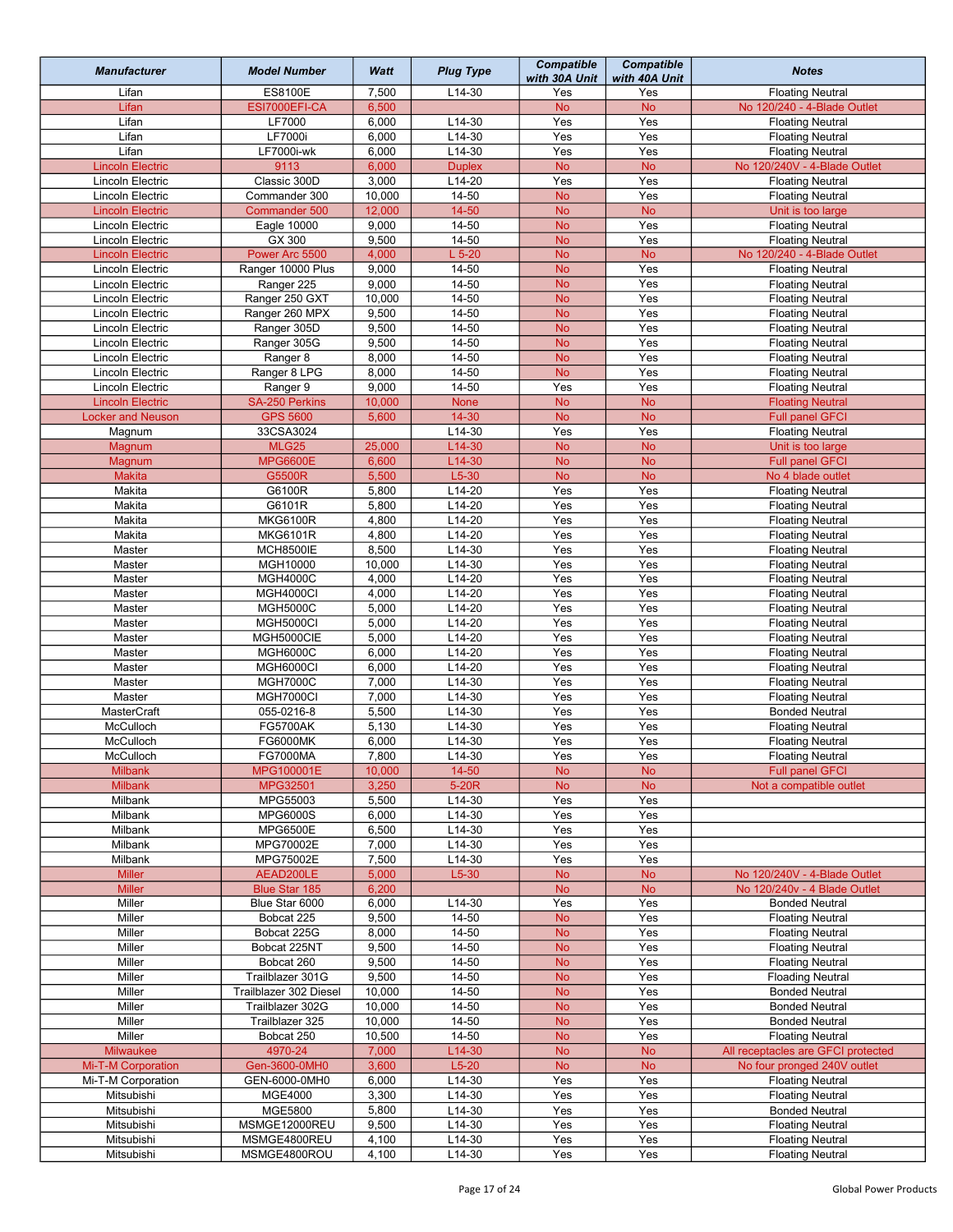| <b>Manufacturer</b>          | <b>Model Number</b> | Watt           | <b>Plug Type</b>        | <b>Compatible</b><br>with 30A Unit | <b>Compatible</b><br>with 40A Unit | <b>Notes</b>                                                     |
|------------------------------|---------------------|----------------|-------------------------|------------------------------------|------------------------------------|------------------------------------------------------------------|
| Mitsubishi                   | MSMGE5800REU        | 5,000          | $L14-30$                | Yes                                | Yes                                | <b>Floating Neutral</b>                                          |
| Mitsubishi                   | MSMGE5800ROU        | 5,000          | L14-30                  | Yes                                | Yes                                | <b>Floating Neutral</b>                                          |
| Mitsubishi                   | MSMGE6700REU        | 5,800          | $L14-30$                | Yes                                | Yes                                | <b>Floating Neutral</b>                                          |
| Mitsubishi                   | MSMGE6700ROU        | 5,800          | $L14-30$                | Yes                                | Yes                                | <b>Floating Neutral</b>                                          |
| <b>MMD</b>                   | <b>NGK-6000H</b>    | 5,000          | $L14-20$                | Yes                                | Yes                                | <b>Floating Neutral</b>                                          |
| <b>MMD</b>                   | <b>NGK-7000H</b>    | 6,000          | L14-30                  | $\overline{Yes}$                   | Yes                                | <b>Floating Neutral</b>                                          |
| Multiquip                    | 9700                | 8,400          | $L14-30$                | Yes                                | Yes                                | <b>Floating Neutral</b>                                          |
| Multiquip                    | <b>DA7000SS</b>     | 7,000          | $L14-30$                | Yes                                | Yes                                | <b>Floating Neutral</b>                                          |
| Multiquip                    | <b>DA7000SSA</b>    | 7,000          | $L14-30$                | Yes                                | Yes                                | <b>Floating Neutral</b>                                          |
| Multiquip                    | <b>DA7000SSW</b>    | 7,000          | L14-30                  | Yes                                | Yes                                | <b>Floating Neutral</b>                                          |
| Multiquip                    | DA7000WGH           | 7,000          | $L14-30$                | Yes                                | Yes                                | <b>Floating Neutral</b>                                          |
| <b>Multiquip</b>             | DCA25USI            | 22,000         |                         | <b>No</b>                          | <b>No</b>                          | Unit is too large                                                |
| Multiquip                    | GA6HR               | 5,000          | L14-30                  | Yes                                | Yes                                | <b>Floating Neurtral</b>                                         |
| Multiquip                    | GA6HRS<br>GA6HZ     | 5,000<br>5,000 | $L14-30$<br>L5-30/L6-20 | Yes<br><b>No</b>                   | Yes<br><b>No</b>                   | <b>Floating Neurtral</b><br>No 120/240V - 4-Blade Outlet         |
| Multiquip                    | GA97HE              | 9,700          | L14-30                  | Yes                                | Yes                                |                                                                  |
| Multiquip                    | GA97HZ              | 8,400          | L14-30                  | Yes                                | Yes                                | <b>Floating Neutral</b>                                          |
| Multiquip<br>North Star      | 165601              | 4,500          | $L14-30$                | $\overline{Yes}$                   | Yes                                | <b>Floating Neutral</b><br><b>Bonded Neutral</b>                 |
| North Star                   | 165603              | 6,600          | $L14-30$                | Yes                                | Yes                                | <b>Bonded Neutral</b>                                            |
| North Star                   | 165604              | 6,000          | $L14-30$                | Yes                                | Yes                                | <b>Bonded Neutral</b>                                            |
| North Star                   | 165605              | 8,500          | L14-30 or 14-50         | Yes                                | Yes                                | <b>Bonded Neutral</b>                                            |
| North Star                   | 165606              | 10,000         | L14-30 or 14-50         | Yes                                | Yes                                | <b>Bonded Neutral</b>                                            |
| <b>North Star</b>            | 165607              | 13,500         | $L14-30$                | <b>No</b>                          | No                                 | Unit is too large                                                |
| <b>North Star</b>            | 165607              | 13,500         |                         | <b>No</b>                          | <b>No</b>                          | Unit is too large                                                |
| North Star                   | 165911              | 4,500          | $L14-20$                | Yes                                | Yes                                | <b>Bonded Neutral</b>                                            |
| North Star                   | 165914              | 6,600          | $L14-30$                | Yes                                | Yes                                | <b>Bonded Neutral</b>                                            |
| North Star                   | 165917              | 10,000         | L14-30 or 14-50         | Yes                                | Yes                                | <b>Bonded Neutral</b>                                            |
| North Star                   | 165920              | 6,600          | L14-30                  | Yes                                | Yes                                | <b>Bonded Neutral</b>                                            |
| North Star                   | 165923              | 10,500         | L14-30 or 14-50         | Yes                                | Yes                                | <b>Bonded Neutral</b>                                            |
| North Star                   | 165926              | 4,500          | $L14-20$                | Yes                                | Yes                                | <b>Bonded Neutral</b>                                            |
| North Star                   | 165928              | 9,600          | $14 - 50$               | <b>No</b>                          | Yes                                | <b>Bonded Neutral</b>                                            |
| North Star                   | 165930              | 6,500          | L14-30                  | Yes                                | Yes                                | <b>Bonded Neutral</b>                                            |
| North Star                   | 165938              | 8,000          | $L14-30$                | Yes                                | Yes                                | <b>Bonded Neutral</b>                                            |
| North Star                   | 165950              | 4,000          | $L14-20$                | Yes                                | Yes                                | <b>Bonded Neutral</b>                                            |
| North Star                   | 165957              | 8,000          | $L14-30$                | Yes                                | Yes                                | <b>Bonded Neutral</b>                                            |
| North Star                   | 165967              | 8,500          | L14-30 or 14-50         | Yes                                | Yes                                | <b>Bonded Neutral</b>                                            |
| North Star                   | M165923AB           | 10,500         | L14-30 or 14-50         | Yes                                | Yes                                | <b>Bonded Neutral</b>                                            |
| North Star                   | M165938Q            | 6,600          | L14-30                  | Yes                                | Yes                                | <b>Bonded Neutral</b>                                            |
| <b>North Star</b>            | 165929              | 12,000         | $14 - 50$               | <b>No</b>                          | <b>No</b>                          | Unit is too large                                                |
| North Star                   | 165951              | 7,200          | $L14-30$                | Yes                                | Yes                                | <b>Floating Neutral</b>                                          |
| Northern Tool                | 10622               | 6,800          | $L14-30$                | Yes                                | Yes                                | <b>Floating Neutral</b>                                          |
| NorthShore                   | NSP7000EH           | 7,000          | L14-30                  | Yes                                | Yes                                | <b>Floating Neutral</b>                                          |
| Onan                         | 6500                | 5,000          | L14-30                  | Yes                                | Yes                                | <b>Bonded Neutral</b>                                            |
| Onan                         | 4.0BGE-FA/26110     | 4,000          |                         | <b>No</b>                          | <b>No</b>                          | Does not have a compatible receptacle                            |
| Onan                         | 4.0BGE-FA26100      | 4,000          |                         | No                                 | No                                 | Does not have a compatible receptacle                            |
| Onan                         | P2500L              | 2,200          | $5-20R$                 | No.                                | No.                                | Unit is too small. No 120/240 outlet.                            |
| Onan                         | P4500i              | 3,700          | 5-20R                   | <b>No</b>                          | <b>No</b>                          | Unit is too small. No 120/240 outlet.                            |
| Onan                         | P9500df             | 7,500          | L14-30                  | Yes                                | Yes                                | <b>Bonded Neutral</b>                                            |
| Onan                         | Pro 4000E           | 3,500          | $L14-20$                | Yes                                | Yes                                | <b>Bonded Neutral</b>                                            |
| Onan                         | <b>EM 45</b>        | 45,000         |                         | <b>No</b>                          | <b>No</b>                          | Unit is too large                                                |
| Pentagon                     | <b>PT4400/E</b>     | 4,400          | $L14-30$                | Yes                                | Yes                                | <b>Floating Neutral</b>                                          |
| Pentagon                     | PT8500E             | 7,000          | L14-30                  | Yes                                | Yes                                | <b>Floating Neutral</b><br>Unit is too small. No 120/240 outlet. |
| <b>Polaris</b><br>Polaris    | P3000ie<br>P7500    | 3,000<br>7,300 | $L5-30$                 | <b>No</b><br>Yes                   | <b>No</b><br>Yes                   |                                                                  |
| Polaris                      | P7500E              |                | $L14-30$<br>$L14-30$    | Yes                                | Yes                                |                                                                  |
|                              | <b>BSI525-W</b>     | 7,300          | L14-20                  | Yes                                | Yes                                | <b>Floating Neutral</b>                                          |
| Porter-Cable                 | <b>BSV550-W</b>     | 5,250<br>5,500 | L14-30                  | Yes                                | Yes                                |                                                                  |
| Porter-Cable<br>Porter-Cable | H1000               | 10,000         | L14-30 or 14-50         | Yes                                | Yes                                | <b>Floating Neutral</b><br><b>Floating Neutral</b>               |
| Porter-Cable                 | PCBSI525W           | 5,250          | $L14-30$                | Yes                                | Yes                                | <b>Floating Neutral</b>                                          |
| Porter-Cable                 | PCBSI550W           | 5,500          | L14-30                  | Yes                                | Yes                                | <b>Floating Neutral</b>                                          |
| Porter-Cable                 | PCBSV750W           | 7,500          | L14-30                  | Yes                                | Yes                                | <b>Floating Neutral</b>                                          |
| Porter-Cable                 | PCCH3500IS          | 3,500          | L14-20                  | Yes                                | Yes                                | <b>Floating Neutral</b>                                          |
| Porter-Cable                 | PCGT5250WK          | 5,250          | L14-30                  | Yes                                | Yes                                | <b>Floating Neutral</b>                                          |
| Porter-Cable                 | PCH1000ISW          | 10,000         | L14-30                  | Yes                                | Yes                                | <b>Floating Neutral</b>                                          |
| Porter-Cable                 | PCH450ISW           | 4,500          | L14-30                  | Yes                                | Yes                                | <b>Floating Neutral</b>                                          |
| Porter-Cable                 | PCH451CSW           | 4,500          | $L14-20$                | Yes                                | Yes                                | <b>Floating Neutral</b>                                          |
| Porter-Cable                 | PCH650ISW           | 6,500          | $L14-30$                | Yes                                | Yes                                | <b>Floating Neutral</b>                                          |
| Poulan Pro                   | PP4300              | 4,300          | $L14-30$                | Yes                                | Yes                                | <b>Floating Neutral</b>                                          |
| Poulan Pro                   | PP6600              | 6,600          | $L14-30$                | Yes                                | Yes                                | <b>Floating Neutral</b>                                          |
| Poulan Pro                   | PP6600E             | 6,600          | L14-30                  | Yes                                | Yes                                | <b>Floating Neutral</b>                                          |
| Poulan Pro                   | <b>PP7600E</b>      | 7,600          | L14-30                  | Yes                                | Yes                                | <b>Floating Neutral</b>                                          |
| Power Fist                   | 6500W               | 6,500          | L14-30                  | Yes                                | Yes                                | <b>Bonded Neutral</b>                                            |
| <b>Power Pro</b>             | 4050                | 3,250          | $L5-30$                 | ${\sf No}$                         | <b>No</b>                          | No 120/240V - 4-Blade Outlet                                     |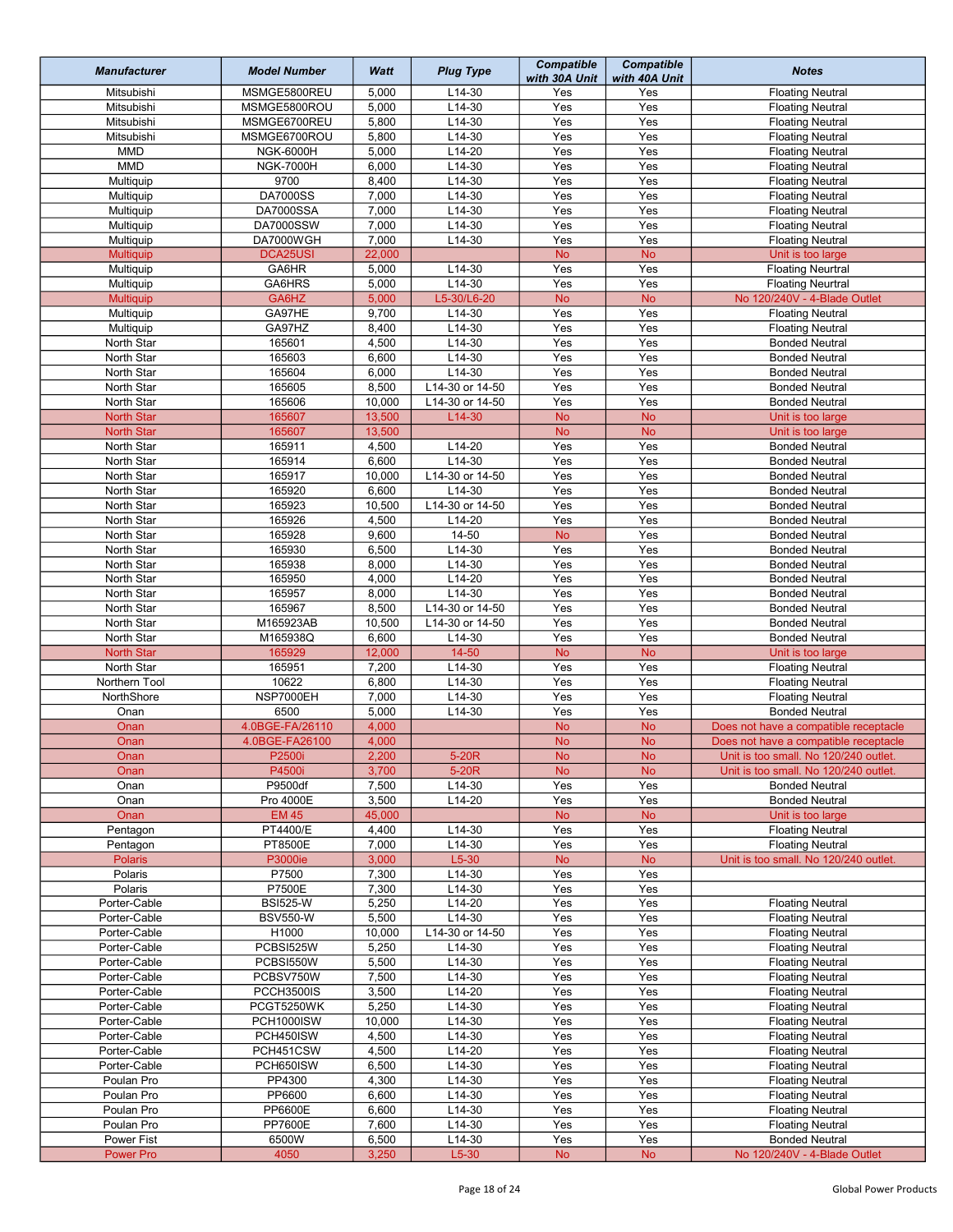| <b>Manufacturer</b>    | <b>Model Number</b>                    | Watt           | <b>Plug Type</b>     | <b>Compatible</b><br>with 30A Unit | <b>Compatible</b><br>with 40A Unit | <b>Notes</b>                                         |
|------------------------|----------------------------------------|----------------|----------------------|------------------------------------|------------------------------------|------------------------------------------------------|
| <b>Power Pro</b>       | 56405                                  | 4,050          | <b>None</b>          | No                                 | <b>No</b>                          | No 120/240V - 4-Blade Outlet                         |
| Power Pro              | 56680                                  | 6,800          | L14-30               | Yes                                | Yes                                | <b>Floating Neutral</b>                              |
| Power Pro              | 56875                                  | 7,000          | $L14-30$             | Yes                                | Yes                                | <b>Floating Neutral</b>                              |
| <b>Power Stroke</b>    | <b>PS903500A</b>                       | 3,500          | <b>None</b>          | <b>No</b>                          | <b>No</b>                          | No 120/240 - 4-Blade Outlet                          |
| Power Stroke           | PS905000                               | 5,000          | $L14-20$             | Yes                                | Yes                                | <b>Bonded Neutral</b>                                |
| Power Stroke           | PS906025                               | 6,000          | L14-30               | Yes                                | Yes                                | <b>Bonded Neutral</b>                                |
| Power Stroke           | PS907000                               | 6,800          | L14-30               | Yes                                | Yes                                | <b>Bonded Neutral</b>                                |
| Power Stroke           | PS9C5001                               | 5,000          | $L14-20$             | Yes                                | Yes                                | <b>Bonded Neutral</b>                                |
| Power Train            | PT13000EG                              | 8,500          | $L14-30$             | Yes                                | Yes                                | <b>Floating Neutral</b>                              |
| Power Train            | PTG3500EXCS                            | 3,500          | $L14-20$             | Yes                                | Yes                                | <b>Floating Neutral</b>                              |
| Power Train            | PTG4500XCS                             | 4,500          | $L14-20$             | Yes                                | Yes                                | <b>Floating Neutral</b>                              |
| Power Train            | PTG6500EXCS                            | 6,500          | L14-30               | Yes                                | Yes                                | <b>Floating Neutral</b>                              |
| PowerBack              | GBFE6010                               | 6,000          | $L14-20$             | Yes                                | Yes                                | <b>Floating Neutral</b>                              |
| PowerBack              | GT5000C                                | 5,000          | L14-20               | Yes<br>Yes                         | Yes<br>Yes                         | <b>Floating Neutral</b>                              |
| PowerBack              | GT5000C-1                              | 5,000<br>5,250 | $L14-20$<br>$L14-20$ | Yes                                | Yes                                | <b>Floating Neutral</b>                              |
| PowerBack<br>PowerBack | GT5250-WK-2<br>GT5251-1                | 5,250          | $L14-20$             | Yes                                | Yes                                | <b>Floating Neutral</b><br><b>Floating Neutral</b>   |
| PowerBOSS              | 30217                                  | 5,250          | $L14-30$             | Yes                                | Yes                                | <b>Floating Neutral</b>                              |
| PowerBOSS              | 30220                                  | 7,000          | $L14-30$             | Yes                                | Yes                                | Bonded Neutral. By Briggs & Stratton                 |
| PowerBOSS              | 30230                                  | 5,600          | L14-30               | Yes                                | Yes                                | <b>Bonded Neutral</b>                                |
| PowerBOSS              | 30249                                  | 5,500          | L14-30               | Yes                                | Yes                                | Bonded Neutral. By Briggs & Stratton                 |
| PowerBOSS              | 30255                                  | 5,500          | L14-30               | Yes                                | Yes                                | <b>Bonded Neutral</b>                                |
| PowerBOSS              | 30359                                  | 7,000          | $L14-30$             | Yes                                | Yes                                | Bonded Neutral. By Briggs & Stratton                 |
| PowerBOSS              | 01647-0                                | 8,000          | 14-50 or L14-30      | Yes                                | Yes                                | <b>Bonded Neutral</b>                                |
| PowerBOSS              | 01648-1                                | 4,500          | $L14-30$             | Yes                                | Yes                                | <b>Bonded Neutral</b>                                |
| PowerBOSS              | 1642-0                                 | 5,500          | $L14-30$             | Yes                                | Yes                                | <b>Floating Neutral</b>                              |
| PowerBOSS              | 1642-2                                 | 5,500          | L14-30               | Yes                                | Yes                                | <b>Floating Neutral</b>                              |
| Powerease              | <b>BE-9000ER</b>                       | 9,000          | $L14-30$             | Yes                                | Yes                                | <b>Floating Neutral</b>                              |
| Powerease              | <b>MN9000ER</b>                        | 9,000          | $L14-30$             | Yes                                | Yes                                | <b>Floating Neutral</b>                              |
| PowerHorse             | 166114                                 | 7,250          | L14-30               | Yes                                | Yes                                | <b>Floating Neutral</b>                              |
| PowerHorse             | 750133                                 | 7,250          | L14-30               | Yes                                | Yes                                | <b>Floating Neutral</b>                              |
| PowerHorse             | 11000ES                                | 8,400          | $14 - 50$            | <b>No</b>                          | Yes                                | <b>Floating Neutral</b>                              |
| PowerHorse             | M102221D                               | 8,400          | L14-30 or 14-50      | Yes                                | Yes                                | <b>Floating Neutral</b>                              |
| PowerHorse             | M102222C                               | 7,500          | $L14-30$             | Yes                                | Yes                                | <b>Floating Neutral</b>                              |
| PowerHorse             | M166112B                               | 3,100          | $L14-30$             | Yes                                | Yes                                | <b>Floating Neutral</b>                              |
| PowerHorse             | M166113B                               | 7,000          | $L14-30$             | Yes                                | Yes                                | <b>Bonded Neutral</b>                                |
| PowerHorse             | M166114B.2                             | 7,250          | L14-30               | Yes                                | Yes                                | <b>Floating Neutral</b>                              |
| PowerHorse             | M74006A                                | 6,500          | L14-30 or 14-50      | Yes                                | Yes                                |                                                      |
| PowerHorse             | M750140B                               | 5,500          | $L14-30$             | Yes                                | Yes                                | <b>Bonded Neutral</b>                                |
| PowerHorse             | M750142B.3                             | 7,250          | $L14-30$             | Yes                                | Yes                                | <b>Bonede Neutral</b>                                |
| PowerHorse             | M750144B.2                             | 8,400          | 14-50                | <b>No</b>                          | Yes                                | <b>Bonded Neutral</b>                                |
| PowerHorse             | M75014A.4                              | 7,250          | $L14-30$             | Yes                                | Yes                                | <b>Bonded Neutral</b>                                |
| PowerHorse             | M799215A.3                             | 10,000         | L14-30 or 14-50      | Yes                                | Yes                                | <b>Bonded Neutral</b>                                |
| <b>PowerHouse</b>      | <b>PH3100Ri</b>                        | 3,100          | $L5-30$              | <b>No</b>                          | <b>No</b>                          | No 120/240V - 4-Blade Outlet                         |
| Powerland              | PD10000E                               | 10,000         | L14-30 or 14-50      | Yes                                | Yes                                | <b>Floating Neutral</b>                              |
| Powerland              | PD3G10000E                             | 8,000          | L14-30 or 14-50      | Yes                                | Yes                                | <b>Floating Neutral</b>                              |
| Powerland              | PD3G12000E                             | 10,000         | L14-30 or 14-50      | Yes                                | Yes                                | <b>Floating Neutral</b>                              |
| Powerland              | PD3G4400E                              | 4,400          | L14-30               | Yes                                | Yes                                | <b>Floating Neutral</b>                              |
| Powerland              | PD3G8500E                              | 7,000          | $L14-30$             | Yes                                | Yes                                | <b>Floating Neutral</b>                              |
| Powerland              | PD3G8500e<br><b>PD6500E</b>            | 8,500          | L14-30<br>$L14-30$   | $\overline{Yes}$<br>Yes            | Yes<br>Yes                         | <b>Floating Neutral</b>                              |
| Powerland              |                                        | 6,875          |                      |                                    |                                    | <b>Floating Neutral</b><br>No 120/240-4 Blade outlet |
| Powermate<br>Powermate | DF3500 #6957<br><b>DF7500</b><br>#6958 | 3,500<br>7,500 | $L5-30$<br>L14-30    | <b>No</b><br>Yes                   | <b>No</b><br>Yes                   | <b>Floating Neutral</b>                              |
| Powermate              | PM0125500                              | 5,500          | L14-30               | Yes                                | Yes                                | <b>Floating Neutral</b>                              |
| PowerMax               | XP10000E                               | 10,000         | L14-30 or 14-50      | Yes                                | Yes                                | <b>Floating Neutral</b>                              |
| PowerMax               | XP4400                                 | 4,400          | $L14-30$             | Yes                                | Yes                                | <b>Floating Neutral</b>                              |
| PowerMax               | XP8500E                                | 7,000          | L14-30               | Yes                                | Yes                                | <b>Floating Neutral</b>                              |
| PowerTEC               | <b>DFD9000H</b>                        | 7,000          | L14-30               | Yes                                | Yes                                | <b>Bonded Neutral</b>                                |
| PowerTEC               | DG9250E                                | 7,500          | $L14-30$             | Yes                                | Yes                                | <b>Bonded Neutral</b>                                |
| PowerTEC               | LT6500                                 | 6,500          | L14-30               | Yes                                | Yes                                | <b>Bonded Neutral</b>                                |
| <b>PRAMAC</b>          | S10000                                 | 10,000         | L14-30 or 14-50      | Yes                                | Yes                                | <b>Bonded Neutral</b>                                |
| <b>PRAMAC</b>          | S14000                                 | 11,700         | L14-30 or 14-50      | <b>No</b>                          | <b>No</b>                          | Unit is too large                                    |
| <b>PRAMAC</b>          | S5000                                  | 5,000          | L14-20               | Yes                                | Yes                                | <b>Bonded Neutral</b>                                |
| <b>PRAMAC</b>          | S5500                                  | 5,000          | L14-30               | Yes                                | Yes                                | <b>Bonded Neutral</b>                                |
| <b>PRAMAC</b>          | S7500                                  | 7,500          | L14-30               | Yes                                | Yes                                | <b>Bonded Neutral</b>                                |
| Predator               | 56169                                  | 7,000          | L14-30               | Yes                                | Yes                                | <b>Bonded Neutral</b>                                |
| Predator               | 56720                                  | 3,000          | $L5-30$              | No                                 | <b>No</b>                          | No 120/240 - 4-Blade Outlet                          |
| Predator               | 57080                                  | 7,600          | $L14-30$             | Yes                                | Yes                                | <b>Bonded Neutral</b>                                |
| Predator               | 57480                                  | 7,000          | L14-30               | Yes                                | Yes                                | <b>Bonded Neutral</b>                                |
| Predator               | 61725                                  | 11,000         | 14-50                | <b>No</b>                          | Yes                                | <b>Bonded Neutral</b>                                |
| Predator               | 63078                                  | 11,000         | $14 - 50$            | <b>No</b>                          | <b>No</b>                          | Unit is too large                                    |
| Predator               | 63079                                  | 3,200          | L14-30               | Yes                                | Yes                                | <b>Bonded Neutral</b>                                |
| Predator               | 63080                                  | 3,200          | L14-30               | Yes                                | Yes                                | <b>Bonded Neutral</b>                                |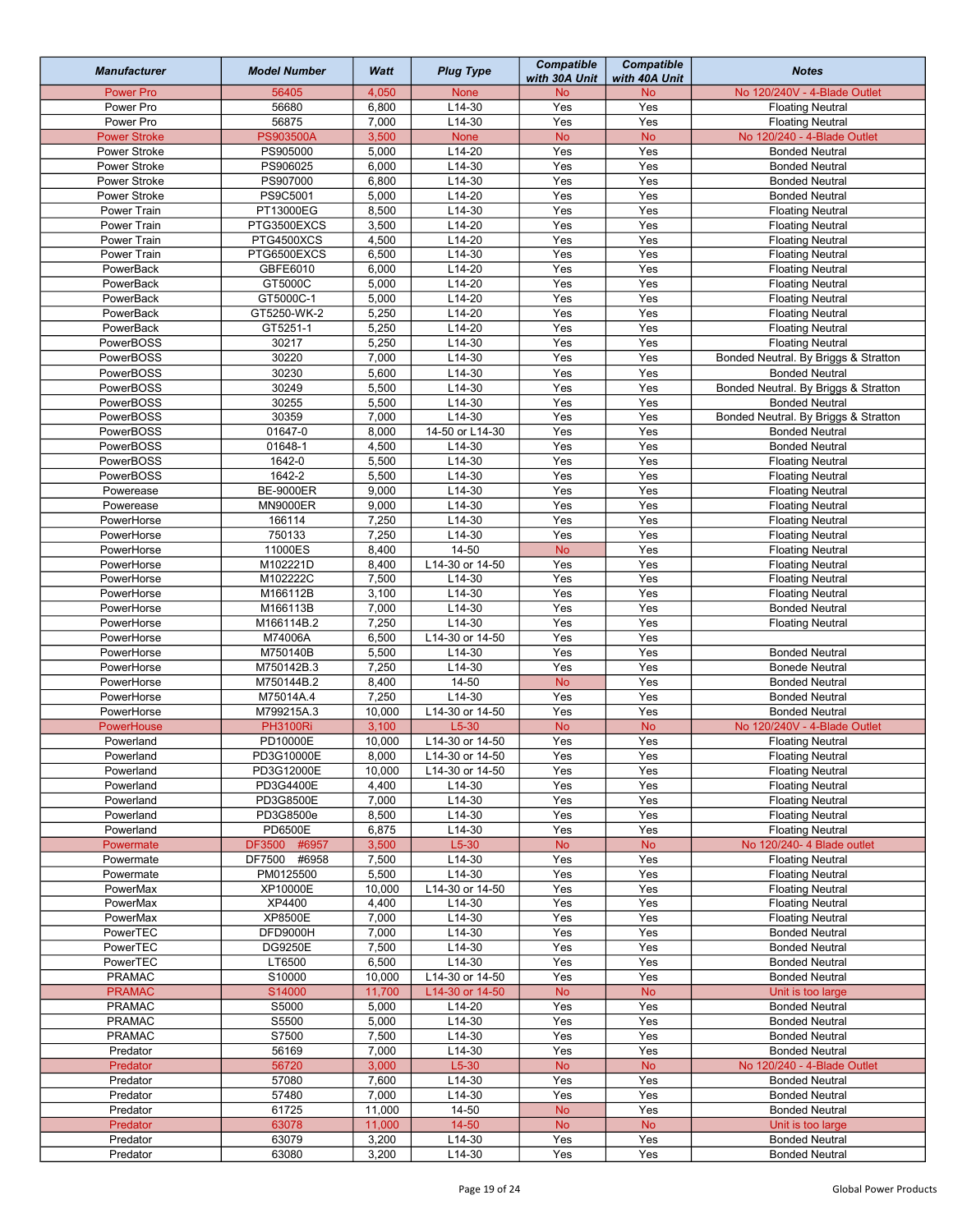| <b>Manufacturer</b>                                               | <b>Model Number</b> | Watt           | <b>Plug Type</b>   | <b>Compatible</b><br>with 30A Unit | <b>Compatible</b><br>with 40A Unit | <b>Notes</b>                                       |
|-------------------------------------------------------------------|---------------------|----------------|--------------------|------------------------------------|------------------------------------|----------------------------------------------------|
| Predator                                                          | 63083               | 5,500          | $L14-30$           | Yes                                | Yes                                | <b>Bonded Neutral</b>                              |
| Predator                                                          | 63085               | 7,000          | L14-30             | Yes                                | Yes                                | <b>Bonded Neutral</b>                              |
| Predator                                                          | 63086               | 7,000          | $L14-30$           | Yes                                | Yes                                | <b>Bonded Neutral</b>                              |
| Predator                                                          | 63087               | 7,000          | $L14-30$           | Yes                                | Yes                                | <b>Bonded Neutral</b>                              |
| Predator                                                          | 63088               | 7,000          | $L14-30$           | Yes                                | Yes                                | <b>Bonded Neutral</b>                              |
| Predator                                                          | 63089               | 3,200          | L14-30             | Yes                                | Yes                                | <b>Bonded Neutral</b>                              |
| Predator                                                          | 63962               | 3,500          | $L14-30$           | Yes                                | Yes                                | <b>Bonded Neutral</b>                              |
| Predator                                                          | 63966               | 5,500          | $L14-30$           | Yes                                | Yes                                | <b>Bonded Neutral</b>                              |
| Predator                                                          | 63968               | 7,250          | L14-30             | Yes                                | Yes                                | <b>Bonded Neutral</b>                              |
| Predator                                                          | 63970               | 7,250          | $L14-30$           | Yes                                | Yes                                | <b>Bonded Neutral</b>                              |
| Predator                                                          | 63971               | 7,250          | $L14-30$           | Yes                                | Yes                                | <b>Bonded Neutral</b>                              |
| Predator                                                          | 68525               | 8,750          | L14-30             | Yes                                | Yes                                | <b>Bonded Neutral</b>                              |
| Predator                                                          | 68526               | 6,500<br>6,500 | L14-30<br>L14-30   | Yes                                | Yes<br>Yes                         | <b>Bonded Neutral</b><br><b>Bonded Neutral</b>     |
| Predator<br>Predator                                              | 68529<br>68530      | 8,750          | $L14-30$           | Yes<br>Yes                         | Yes                                | <b>Bonded Neutral</b>                              |
| Predator                                                          | 69671               | 7,000          | L14-30             | Yes                                | Yes                                | <b>Bonded Neutral</b>                              |
| Predator                                                          | 69675               | 3,200          | $L14-30$           | Yes                                | Yes                                | <b>Bonded Neutral</b>                              |
| Predator                                                          | 69676               | 3,200          | L14-30             | Yes                                | Yes                                | <b>Bonded Neutral</b>                              |
| Predator                                                          | 69677               | 7,000          | L14-30             | Yes                                | Yes                                | <b>Bonded Neutral</b>                              |
| Predator                                                          | 69728               | 3,200          | L14-30             | Yes                                | Yes                                | <b>Bonded Neutral</b>                              |
| Predator                                                          | 69729               | 3,200          | L14-30             | Yes                                | Yes                                | <b>Bonded Neutral</b>                              |
| Princess Auto                                                     | PowerFist 6500      | 6,500          | L14-30             | Yes                                | Yes                                | <b>Floating Neutral</b>                            |
| Pro Force                                                         | PM0106000           | 6,000          | L14-30             | Yes                                | Yes                                | <b>Floating Neutral</b>                            |
| Pro-Point                                                         | 6,500               | 5,500          | $L14-30$           | Yes                                | Yes                                | <b>Bonded Neutral</b>                              |
| Pro-Point                                                         | 3,000W              | 2,800          | $L14-30$           | Yes                                | Yes                                | <b>Bonded Neutral</b>                              |
| Pro-Point                                                         | 9,250W              | 7,500          | $L14-30$           | Yes                                | Yes                                | <b>Bonded Neutral</b>                              |
| Pro-Quip                                                          | Q7.7K               | 7,700          | $L14-30$           | Yes                                | Yes                                | <b>Bonded Neutral</b>                              |
| Pro-Quip                                                          | Q8.3K               | 5,000          | L14-30             | Yes                                | Yes                                | <b>Bonded Neutral</b>                              |
| Pulsar                                                            | G10KBN              | 8,000          | L14-30 or 14-50    | Yes                                | Yes                                | <b>Bonded Neutral</b>                              |
| Pulsar                                                            | G12KBN              | 9,500          | L14-30 or 14-50    | Yes                                | Yes                                | <b>Bonded Neutral</b>                              |
| Pulsar                                                            | HD6580B             | 5,500          | $L14-30$           | Yes                                | Yes                                | <b>Bonded Neutral</b>                              |
| Pulsar                                                            | PG10000             | 10,000         | L14-30 or 14-50    | Yes                                | Yes                                | <b>Bonded Neutral</b>                              |
| Pulsar                                                            | PG12000B            | 9,500          | L14-30 or 14-50    | Yes                                | Yes                                | <b>Bonded Neutral</b>                              |
| Pulsar                                                            | PG15KVTWB           | 12,500         | L14-30 or 14-50    | <b>No</b>                          | <b>No</b>                          | Unit is Too Large                                  |
| Pulsar                                                            | PG6000              | 6,000          | $L14-30$           | Yes                                | Yes                                | <b>Bonded Neutral</b>                              |
| Pulsar                                                            | PG7500              | 7,500          | L14-30             | Yes                                | Yes                                | <b>Bonded Neutral</b>                              |
| Pulsar                                                            | <b>PG7750B</b>      | 6,250          | $L14-30$           | Yes                                | Yes                                | <b>Bonded Neutral</b>                              |
| Rainier                                                           | R12000DF            | 9,500          | L14-30 or 14-50    | Yes                                | Yes                                | <b>Bonded Neutral</b>                              |
| Ranger 10000                                                      | IM819-B             | 9,000          | 14-50              | <b>No</b>                          | Yes                                | <b>Floating Neutral</b>                            |
| Ranger 10000 Plus                                                 | <b>IM925</b>        | 9,000          | 14-50              | <b>No</b>                          | Yes                                | <b>Floating Neutral</b>                            |
| Ranger 330MPX                                                     | K3459-1             | 10,000         | 14-50              | <b>No</b>                          | Yes                                | <b>Floating Neutral</b>                            |
| Ranger305G                                                        | K1726-5             | 9,500          |                    | <b>No</b>                          | <b>No</b>                          | Double Pole Circuit Breaker                        |
| Raven                                                             | <b>GEN6500E</b>     | 5,500          | L14-30             | Yes                                | Yes                                | <b>Floating Neutral</b>                            |
| Reddy                                                             | <b>RGH1100IE</b>    | 10,000         | L14-30 or 14-50    | Yes                                | Yes                                | <b>Floating Neutral</b>                            |
| Reddy                                                             | <b>RGH3000</b>      | 2,500          | <b>Duplex</b>      | <b>No</b>                          | <b>No</b>                          | <b>Floating Neutral</b>                            |
| Reddy                                                             | RGH3000PR           | 2,500          | <b>Duplex</b>      | No.                                | No.                                | <b>Floating Neutral</b>                            |
| Reddy                                                             | <b>RGH5500</b>      | 5,000          | L14-20             | Yes                                | Yes                                | <b>Floating Neutral</b>                            |
| Reddy                                                             | <b>RGH5500IE</b>    | 5,000          | $L14-20$           | Yes                                | Yes                                | <b>Floating Neutral</b>                            |
| Reddy                                                             | <b>RGH7500IE</b>    | 7,000<br>4,500 | $L14-30$<br>L14-30 | Yes<br>Yes                         | Yes<br>Yes                         | <b>Floating Neutral</b><br><b>Floating Neutral</b> |
| <b>RedHawk Electric Generators</b><br>RedHawk Electric Generators | ETDG4LE<br>ETDG4LN  | 3,600          | $L14-30$           | Yes                                | Yes                                | <b>Floating Neutral</b>                            |
| RedHawk Electric Generators                                       | ETDG6LE             | 6,500          | $L14-30$           | Yes                                | Yes                                | <b>Floating Neutral</b>                            |
| RedHawk Electric Generators                                       | ETDG6LN             | 3,600          | L14-30             | Yes                                | Yes                                | <b>Floating Neutral</b>                            |
| RedHawk Electric Generators                                       | ETDWG6LER           | 3,600          | $L14-20$           | Yes                                | Yes                                | <b>Floating Neutral</b>                            |
| Ridgid                                                            | RD6800              | 6,800          | L14-30             | Yes                                | Yes                                | <b>Floating Neutral</b>                            |
| Ridgid                                                            | RD680011            | 6,800          | L14-30             | Yes                                | Yes                                | <b>Floating Neutral</b>                            |
| Ridgid                                                            | RD7000              | 7,000          | L14-30             | Yes                                | Yes                                | <b>Floating Neutral</b>                            |
| Ridgid                                                            | RD8000              | 8,000          | L14-30             | Yes                                | Yes                                | <b>Floating Neutral</b>                            |
| Ridgid                                                            | RD8011              | 8,000          | L14-30             | Yes                                | Yes                                | <b>Floating Neutral</b>                            |
| Ridgid                                                            | RD905712            | 5,700          | L14-30             | Yes                                | Yes                                | <b>Bonded Neutral</b>                              |
| Ridgid                                                            | RD906500P           | 6,500          | L14-30             | Yes                                | Yes                                | <b>Floating Neutral</b>                            |
| Ridgid                                                            | RD906812            | 6,800          | L14-30             | Yes                                | Yes                                | <b>Floating Neutral</b>                            |
| Ridgid                                                            | RD906812B           | 6,800          | $L14-30$           | Yes                                | Yes                                | <b>Floating Neutral</b>                            |
| Ridgid                                                            | RD906814            | 6,800          | L14-30             | Yes                                | Yes                                | <b>Bonded Neutral</b>                              |
| Ridgid                                                            | RD906814P           | 6,800          | L14-30             | Yes                                | Yes                                | <b>Bonded Neutral</b>                              |
| Ridgid                                                            | RD907000P           | 7,000          | L14-30             | Yes                                | Yes                                | <b>Bonded Neutral</b>                              |
| Ridgid                                                            | <b>RD9C7000AG</b>   | 7,000          | $L14-30$           | Yes                                | Yes                                | <b>Floating Neutral</b>                            |
| Ridgid                                                            | RD9C7000BG          | 7,000          | $L14-30$           | Yes                                | Yes                                | <b>Floating Neutral</b>                            |
| Ridgid                                                            | <b>RDCA6800</b>     | 6,800          | L14-30             | Yes                                | Yes                                | <b>Floating Neutral</b>                            |
| Ridgid                                                            | <b>RDCA7000</b>     | 7,000          | $L14-30$           | Yes                                | Yes                                | <b>Floating Neutral</b>                            |
| Rigid                                                             | RD907500P           | 7,500          | $L14-30$           | Yes                                | Yes                                | <b>Bonded Neutral</b>                              |
| <b>River Rock</b>                                                 | 0239062             | 6,000          | L14-30             | Yes                                | Yes                                | <b>Floating Neutral</b>                            |
| Robin Subaru                                                      | <b>RG4300SI</b>     | 3,800          | $L5-30$            | ${\sf No}$                         | $\mathsf{No}$                      |                                                    |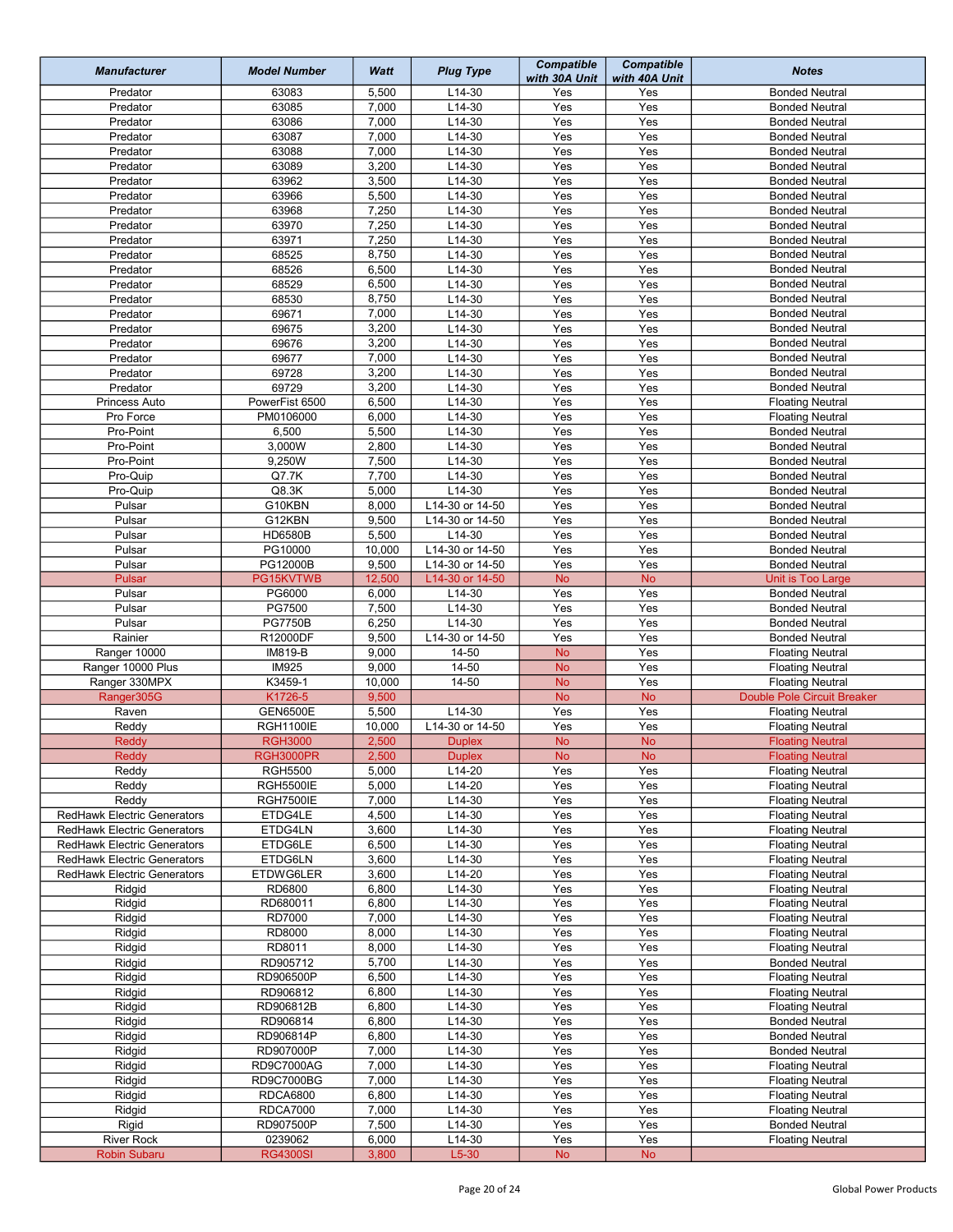| <b>Manufacturer</b>             | <b>Model Number</b>               | Watt           | <b>Plug Type</b>     | <b>Compatible</b><br>with 30A Unit | <b>Compatible</b><br>with 40A Unit | <b>Notes</b>                                                    |
|---------------------------------|-----------------------------------|----------------|----------------------|------------------------------------|------------------------------------|-----------------------------------------------------------------|
| Robin Subaru                    | RGD3300H                          | 3,000          | $L14-20$             | Yes                                | Yes                                | <b>Floating Neutral</b>                                         |
| Robin Subaru                    | RGV12100                          | 10,000         | $L14-30$             | Yes                                | Yes                                | Floating Neutral. Can't use 14-50 because it is<br>a twist lock |
| Robin Subaru                    | <b>RGV4100</b>                    | 3,600          | $L14-20$             | Yes                                | Yes                                | <b>Floating Neutral</b>                                         |
| Robin Subaru                    | <b>RGV4100E</b>                   | 3,000          | L14-20               | Yes                                | Yes                                | <b>Floating Neutral</b>                                         |
| Robin Subaru                    | <b>RGV6100</b>                    | 4,800          | $L14-20$             | Yes<br>Yes                         | Yes                                | <b>Floating Neutral</b>                                         |
| Robin Subaru<br>Robin Subaru    | <b>RGV6100E</b><br><b>RGV7500</b> | 4,800<br>6,000 | L14-20<br>L14-30     | Yes                                | Yes<br>Yes                         | Floating Neutral. E = Electric Start<br><b>Floating Neutral</b> |
| Robin Subaru                    | <b>RGV7500E</b>                   | 6,000          | $L14-30$             | Yes                                | Yes                                | Floating Neutral. E = Electric Start                            |
| Robin Subaru                    | SGX3500                           | 3,200          | $L14-20$             | Yes                                | Yes                                | <b>Floating Neutral</b>                                         |
| <b>ROCKPALS</b>                 | RP12000ED                         | 9,000          | L14-30 or 14-50      | Yes                                | Yes                                | <b>Floating Neutral</b>                                         |
| <b>Rural King</b>               | 10000e                            | 8,000          | $L14-30$             | Yes                                | Yes                                | <b>Floating Neutral</b>                                         |
| <b>Rural King</b>               | 6500e                             | 6,500          | $L14-30$             | Yes                                | Yes                                | <b>Floating Neutral</b>                                         |
| <b>Rural King</b>               | 8000e                             | 6,500          | $L14-30$             | Yes                                | Yes                                | <b>Floating Neutral</b>                                         |
| Ryobi                           | RY903600                          | 3,600          | $L5-30$              | <b>No</b>                          | <b>No</b>                          | No 120/240V-4-Blade Outlet<br><b>Too Small</b>                  |
| Ryobi<br>Ryobi                  | RY905500<br>RY906500              | 5,500<br>6,500 | $L14-30$<br>$L14-30$ | Yes<br>Yes                         | Yes<br>Yes                         | <b>Floating Neutral</b><br><b>Floating Neutral</b>              |
| Ryobi                           | RY907000                          | 7,000          | L14-30               | Yes                                | Yes                                | <b>Floating Neutral</b>                                         |
| Ryobi                           | RY908000E                         | 8,000          | L14-30               | Yes                                | Yes                                | <b>Floatin Neutral</b>                                          |
| <b>Smarter Tools</b>            | <b>GP4750EB</b>                   | 3,600          | $L5-30$              | <b>No</b>                          | <b>No</b>                          | No 120/240V - 4-Blade Outlet                                    |
| <b>Smarter Tools</b>            | GP6500DEB                         | 5,200          | $L14-30$             | Yes                                | Yes                                | <b>Floating Neutral</b>                                         |
| <b>Smarter Tools</b>            | GP7500DEB                         | 7,500          | L14-30               | Yes                                | Yes                                | <b>Floating Neutral</b>                                         |
| <b>Smarter Tools</b>            | GP9500EB                          | 7,500          | $L14-30$             | Yes                                | Yes                                | <b>Bonded Neutral</b>                                           |
| Snapper                         | 6500                              | 6,500          | $L14-30$             | Yes                                | Yes                                | <b>Bonded Neutral</b>                                           |
| Snapper by Generac<br>Sportsman | 1668-0<br>800517                  | 5,500<br>9,000 | L14-30<br>L14-30     | Yes<br>Yes                         | Yes<br>Yes                         | <b>Bonded Neutral</b><br><b>Bonded Neutral</b>                  |
| Sportsman                       | 800517                            | 7,200          | $L14-30$             | Yes                                | Yes                                | <b>Bonded Neutral</b>                                           |
| Sportsman                       | <b>GEN4000LP</b>                  | 3,250          | $L5-30$              | <b>No</b>                          | <b>No</b>                          | No 120/240V - 4-Blade Outlet                                    |
| Sportsman                       | <b>GEN7000</b>                    | 6,000          | L14-30               | Yes                                | Yes                                | <b>Floating Neutral</b>                                         |
| Sportsman                       | GEN7000LP                         | 6,000          | $L14-30$             | Yes                                | Yes                                | <b>Floating Neutral</b>                                         |
| Sportsman                       | GEN7500DF                         | 6,000          | L14-30               | Yes                                | Yes                                | <b>Bonded Neutral</b>                                           |
| Sportsman                       | GEN9000DF                         | 8,000          | L14-30               | Yes                                | Yes                                | <b>Bonded Neutral</b>                                           |
| Sportsman                       | GENTRI10                          | 8,500          | $L14-30$             | Yes                                | Yes                                | <b>Bonded Neutral</b>                                           |
| Stanley                         | G5000S<br>G8000S                  | 5,000<br>8,000 | $L14-30$<br>$L14-30$ | Yes<br>Yes                         | Yes<br>Yes                         | <b>Floating Neutral</b>                                         |
| Stanley<br>Steele               | SP-GG1000E                        | 8,200          | L14-30               | Yes                                | Yes                                | <b>Floating Neutral</b><br><b>Floating Neutral</b>              |
| Steele                          | SP-GG600                          | 6,000          | L14-30               | Yes                                | Yes                                | <b>Floating Neutral</b>                                         |
| Steele                          | SP-GG750E                         | 6,000          | L14-30               | Yes                                | Yes                                | <b>Floating Neutral</b>                                         |
| Steele                          | SP-GG900E                         | 7,500          | L14-30               | Yes                                | Yes                                | <b>Floating Neutral</b>                                         |
| Subaru                          | <b>RGX7500</b>                    | 7,500          | L14-30               | Yes                                | Yes                                | <b>Floating Neutral</b>                                         |
| Subaru                          | SGX3500                           | 3,500          | $L14-20$             | Yes                                | Yes                                | <b>Floating Neutral</b>                                         |
| Subaru                          | SGX5000                           | 4,500          | $L14-20$             | Yes                                | Yes                                | <b>Floating Neutral</b>                                         |
| Subaru                          | <b>SGX7500</b><br><b>SM5000CH</b> | 7,500          | $L14-30$<br>$L14-30$ | Yes<br>$\overline{Yes}$            | Yes<br>Yes                         | <b>Floating Neutral</b>                                         |
| Surge Master<br>SYCAMORE        | APX 6                             | 5,000<br>6,000 | $L14-30$             | Yes                                | Yes                                | <b>Bonded Neutral</b><br><b>Floating Neutral</b>                |
| Tahoe                           | TI10000LXI                        | 10,000         | L14-30 and 14-50     | Yes                                | Yes                                | <b>Floating Neutral</b>                                         |
| Tahoe                           | T110000LXIT                       | 10,000         | L14-30 and 14-50     | Yes                                | Yes                                | <b>Floating Neutral</b>                                         |
| Tahoe                           | TI10000LXR                        | 10,000         | 14-50                | <b>No</b>                          | Yes                                | <b>Floating Neutral</b>                                         |
| Tahoe                           | <b>TI7000LXR</b>                  | 7,000          | L14-30               | Yes                                | Yes                                | <b>Floating Neutral</b>                                         |
| Tahoe                           | TI9000                            | 9,000          | $\overline{14-50}$   | No                                 | Yes                                | Floating Neutral. Tri-Fuel                                      |
| ThermalArc                      | TA-10/270H                        | 10,000         | 14-50                | <b>No</b>                          | Yes                                | <b>Bonded Neutral</b>                                           |
| Tillotson                       | TPP-7500DF-A<br>TG5500D           | 6,000<br>4,200 | L14-30<br>$L14-20$   | Yes<br>Yes                         | Yes<br>Yes                         | <b>Floating Neutral</b>                                         |
| Titan<br>Titan                  | TG6500                            | 5,000          | L14-20               | Yes                                | Yes                                | <b>Floating Neutral</b><br><b>Floating Neutral</b>              |
| Titan                           | <b>TG7500D</b>                    | 6,000          | L14-20               | Yes                                | Yes                                | <b>Floading Neutral</b>                                         |
| Titan                           | TG8000                            | 7,200          | L14-30               | Yes                                | Yes                                | <b>Floating Neutral</b>                                         |
| Titan                           | TG8500                            | 7,200          | $L14-30$             | Yes                                | Yes                                | <b>Floating Neutral</b>                                         |
| Titan                           | <b>TG9000ES</b>                   | 9,000          | L14-30               | Yes                                | Yes                                | <b>Floating Neutral</b>                                         |
| <b>Titan Worldwide</b>          | <b>HYSJD2000</b>                  | 2,000          | None                 | <b>No</b>                          | <b>No</b>                          | Not big enough/ No 120/240V outlet                              |
| <b>Titan Worldwide</b>          | <b>HYSJD3000</b>                  | 3,000          | None                 | <b>No</b>                          | <b>No</b>                          | Not big enough/ No 120/240V outlet                              |
| <b>Titan Worldwide</b>          | HYSJD6500                         | 6,500          | L14-30               | Yes                                | Yes                                | <b>Bonded Neutral</b>                                           |
| <b>Tool Shed</b><br>Toro        | 6500MAN<br>T4000D                 | 6,000<br>3,600 | $L14-30$<br>$L14-30$ | Yes<br>Yes                         | Yes<br>Yes                         | <b>Floating Neutral</b><br><b>Bonded Neutral</b>                |
| <b>Triple-Fuel Honda</b>        | 3397                              | 13,750         | $14 - 50$            | <b>No</b>                          | <b>No</b>                          | Unit is to large                                                |
| <b>Troy Built</b>               | 30341                             | 5,500          | L14-30               | Yes                                | Yes                                | <b>Floating Neutral</b>                                         |
| <b>Troy-Bilt</b>                | 1919                              | 5,550          | L14-30               | Yes                                | Yes                                | <b>Floating Neutral</b>                                         |
| <b>Troy-Bilt</b>                | 1923                              | 900            | $5-5R$               | <b>No</b>                          | <b>No</b>                          | No 120/240V - 4-Blade Outlet                                    |
| Troy-Bilt                       | 1924                              | 3,550          | $L14-20$             | Yes                                | Yes                                | <b>Floating Neutral</b>                                         |
| Troy-Bilt                       | 1925                              | 7,550          | $L14-30$             | Yes                                | Yes                                | <b>Floating Neutral</b>                                         |
| Troy-Bilt                       | 3245                              | 5,550          | $L14-30$             | Yes                                | Yes                                | <b>Floating Neutral</b>                                         |
| Troy-Bilt                       | 30237                             | 7,800          | L14-30               | Yes                                | Yes                                | <b>Floating Neutral</b>                                         |
| Troy-Bilt                       | 30245<br>30247                    | 5,500<br>8,000 | L14-30<br>L14-30     | Yes<br>Yes                         | Yes<br>Yes                         | <b>Floating Neutral</b>                                         |
| Troy-Bilt<br><b>Troy-Bilt</b>   | 30248                             | 3,550          | Duplex Only          | ${\sf No}$                         | <b>No</b>                          | <b>Floating Neutral</b><br>No 120/240 - 4-Blade Outlet          |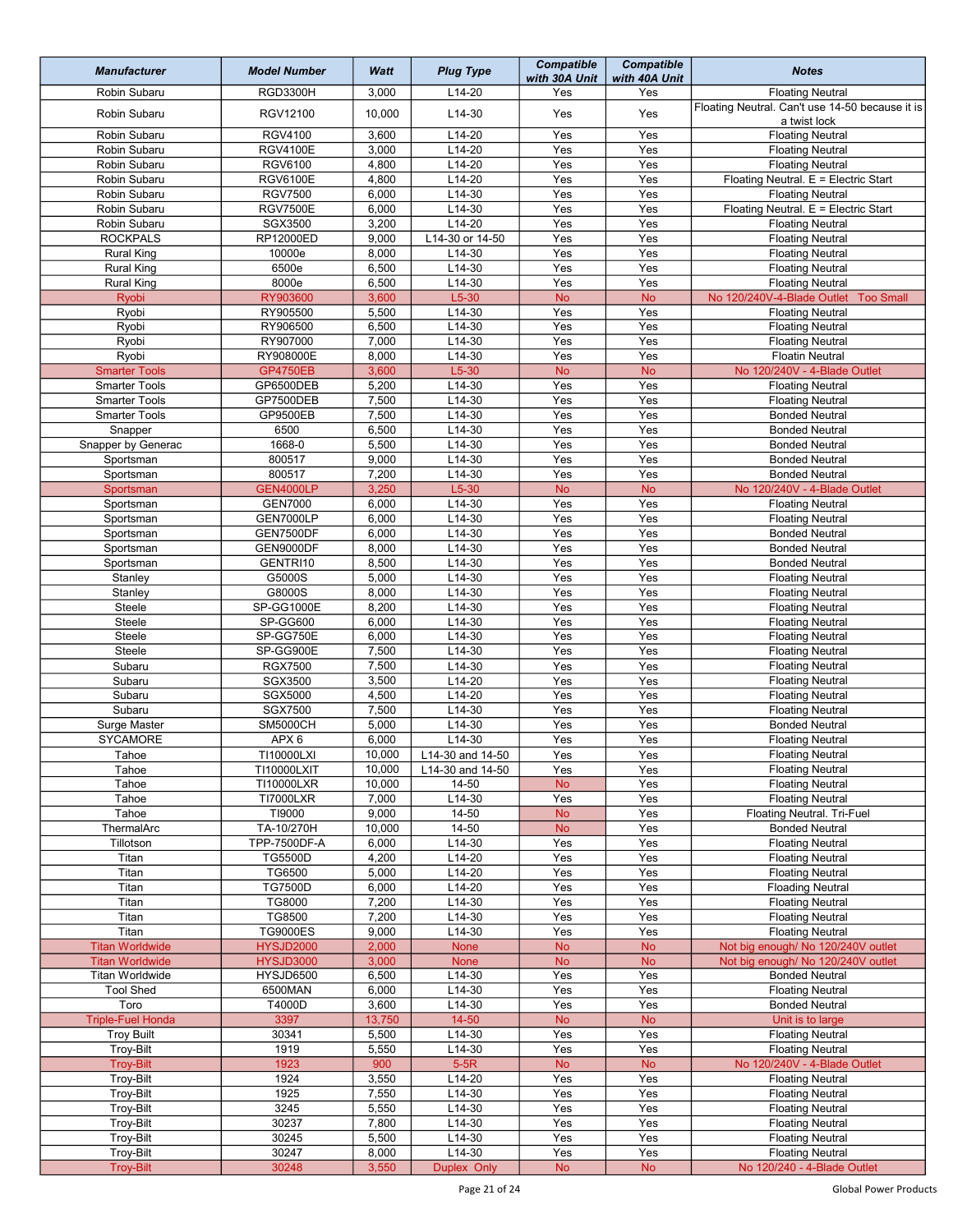| <b>Manufacturer</b>            | <b>Model Number</b>          | Watt            | <b>Plug Type</b>   | <b>Compatible</b><br>with 30A Unit | <b>Compatible</b><br>with 40A Unit | <b>Notes</b>                                     |
|--------------------------------|------------------------------|-----------------|--------------------|------------------------------------|------------------------------------|--------------------------------------------------|
| <b>Troy-Bilt</b>               | 30343                        | 5,000           | $L14-30$           | Yes                                | Yes                                | <b>Bonded Neutral</b>                            |
| <b>Troy-Bilt</b>               | 30378                        | 3,500           | $L14-20$           | Yes                                | Yes                                | <b>Bonded Neutral</b>                            |
| <b>Troy-Bilt</b>               | 30387                        | 3,250           | $L14-30$           | Yes                                | Yes                                | <b>Bonded Neutral</b>                            |
| Troy-Bilt                      | 30387                        | 8,000           | $L14-30$           | Yes                                | Yes                                | <b>Bonded Neutral</b>                            |
| Troy-Bilt                      | 30431                        | 5,500           | $L14-30$           | Yes                                | Yes                                | <b>Floating Neutral</b>                          |
| Troy-Bilt                      | 30432                        | 6,200           | L14-30             | Yes                                | Yes                                | <b>Floating Neutral</b>                          |
| Troy-Bilt                      | 30475                        | 6,000           | $L14-30$           | Yes                                | Yes                                | <b>Floating Neutral</b>                          |
| Troy-Bilt                      | 30477                        | 7,000           | $L14-30$           | Yes                                | Yes                                | <b>Floating Neutral</b>                          |
| <b>Troy-Bilt</b>               | 30478                        | 7,000           | $L14-30$           | Yes                                | Yes                                | <b>Floating Neutral</b>                          |
| Troy-Bilt                      | 30594                        | 6,250           | $L14-30$           | Yes                                | Yes                                | <b>Floating Neutral</b>                          |
| <b>True Life</b>               | 12000                        | 12,000          | $L14-30$           | <b>No</b>                          | <b>No</b>                          | Unit is too Large                                |
| Tsurumi                        | <b>TPG2900H-DX</b>           | 2,900           | Duplex Only        | <b>No</b>                          | <b>No</b>                          | No 120/240V - 4-Blade Outlet                     |
| Tsurumi                        | TPG3-6000HDX                 | 5,000           | L14-20 OR L14-30   | Yes                                | Yes                                | <b>Floating Neutral</b>                          |
| Tsurumi<br>Tsurumi             | TPG-4300H-DX<br>TPG-6000H-DX | 4,300<br>6,000  | L14-20<br>$L14-20$ | Yes<br>Yes                         | Yes<br>Yes                         | <b>Floating Neutral</b>                          |
| Tsurumi                        | <b>TPG-7000HDX</b>           | 6,000           | $L14-30$           | Yes                                | Yes                                | <b>Floating Neutral</b>                          |
| <b>United Power</b>            | 9000RC                       | 9,000           | $L14-30$           | Yes                                | Yes                                | <b>Floating Neutral</b><br><b>Bonded Neutral</b> |
| United Power System            | <b>UPD6500</b>               | 6,500           | $L14-30$           | Yes                                | Yes                                | <b>Floating Neutral</b>                          |
| <b>UST</b>                     | GG3500                       | 3,500           | Duplex Only        | <b>No</b>                          | <b>No</b>                          | No 120/240V - 4-Blade Outlet                     |
| <b>UST</b>                     | GG4200                       | 3,200           | Duplex Only        | <b>No</b>                          | <b>No</b>                          | No 120/240v - 4- Blade Outlet                    |
| <b>UST</b>                     | GG5500                       | 5,500           | $L14-30$           | Yes                                | Yes                                | <b>Floating Neutral</b>                          |
| <b>UST</b>                     | GG7500                       | 7,500           | $L14-30$           | Yes                                | Yes                                | <b>Floating Neutral</b>                          |
| Valsi                          | G5500mg0900RV                | 5,500           | L14-30             | Yes                                | Yes                                | <b>Bonded Neutral</b>                            |
| Valsi                          | G80MG1500KWAE                | 7,000           | L14-30             | Yes                                | Yes                                | <b>Bonded Neutral</b>                            |
| Voltmaster                     | AR100                        | 9,500           | $L14-30$           | Yes                                | Yes                                | <b>Floating Neutral</b>                          |
| Voltmaster                     | <b>LR105E</b>                | 10,000          | L14-30 and 14-50   | Yes                                | Yes                                | <b>Floating Neutral</b>                          |
| Voltmaster                     | LR60EL                       | 5,000           | $L14-20$           | Yes                                | Yes                                | <b>Floating Neutral</b>                          |
| Voltmaster                     | <b>LV105EI-M</b>             | 9,500           | $L14-30$           | Yes                                | Yes                                | <b>Floating Neutral</b>                          |
| Voltmaster                     | <b>PTO 15/12</b>             | 12,000          | 14-50              | <b>No</b>                          | <b>No</b>                          | Unit is too Large                                |
| <b>Wacher Neuson GP6600A</b>   | GP6600A                      | 6,000           | L14-30             | <b>No</b>                          | <b>No</b>                          | <b>Full panel GFCI</b>                           |
| <b>Wachker Neuson GPS9700V</b> | <b>GPS9700V</b>              | 9,700           | L14-30             | <b>No</b>                          | <b>No</b>                          | <b>Full panel GFCI</b>                           |
| <b>Wacker Neuson GP5600A</b>   | 620979                       | 5,600           |                    | <b>No</b>                          | <b>No</b>                          | Full panel GFCI                                  |
| <b>Wacker Neuson GP5600A</b>   | 620983                       | 5,600           |                    | <b>No</b>                          | <b>No</b>                          | <b>Full panel GFCI</b>                           |
| <b>Wacker Neuson GPS5600A</b>  | 620981                       | 5,600           |                    | <b>No</b>                          | <b>No</b>                          | <b>Full panel GFCI</b>                           |
| Wallenstein                    | EC2500                       | 2,100           | <b>Duplex</b>      | <b>No</b>                          | <b>No</b>                          | No 120/240 - 4-Blade Outlet                      |
| Wallenstein                    | EC2600                       | 2,300           | <b>Duplex</b>      | <b>No</b>                          | <b>No</b>                          | No 120/240 - 4-Blade Outlet                      |
| Wallenstein                    | EC3300                       | 3,000           | <b>120V</b>        | <b>No</b>                          | No                                 | No 120/240 - 4-Blade Outlet                      |
| Wallenstein                    | EC5000                       | 4,500           | L14-30             | Yes                                | Yes                                | <b>Floating Neutral</b>                          |
| Wallenstein                    | <b>EC5000GFI</b>             | 4,500           | 20A Duplex         | <b>No</b>                          | <b>No</b>                          | <b>GFCI Protected</b>                            |
| Wallenstein                    | EU5000                       | 4,500           | L14-30             | Yes                                | Yes                                | <b>Bonded Neutral</b>                            |
| Wallenstein                    | <b>EU5000E</b>               | 4,500           | $L14-30$           | Yes                                | Yes                                | <b>Bonded Neutral</b>                            |
| Wallenstein                    | EU6000                       | 5,000           | L14-30             | $\overline{Yes}$                   | Yes                                | <b>Bonded Neutral</b>                            |
| Wallenstein                    | <b>EU6000E</b>               | 5,000           | L14-30             | Yes                                | Yes                                | <b>Bonded Neutral</b>                            |
| Wallenstein                    | <b>EU7200E</b>               | 6,500           | $L14-30$           | Yes                                | Yes                                | <b>Bonded Neutral</b>                            |
| Wallenstein                    | GF5000A                      | 4,500           | $L14-30$           | Yes                                | Yes                                | <b>Bonded Neutral</b>                            |
| Wallenstein                    | GF6000A<br><b>HUF12000E</b>  | 6,000<br>12,000 | L14-30<br>14-50    | Yes                                | Yes                                | Bonded Neutral                                   |
| Wallenstein<br>Wallenstein     | <b>HUF12000EA</b>            | 12,000          | 14-50              | <b>No</b><br><b>No</b>             | <b>No</b><br><b>No</b>             | Unit is too Large<br>Unit is too Large           |
| Wallenstein                    | <b>HUF1222E</b>              | 12,000          | 14-50              | <b>No</b>                          | <b>No</b>                          | Unit is too Large                                |
| Wallenstein                    | <b>HUF1222EA</b>             | 12,000          | 14-50              | <b>No</b>                          | <b>No</b>                          | Unit is too Large                                |
| Wallenstein                    | <b>WCS12000</b>              | 10,000          | 14-50 or L14-30    | <b>No</b>                          | <b>No</b>                          | <b>Full panel GFCI</b>                           |
| Wallenstein                    | <b>WCS7000</b>               | 6,200           | L14-30             | <b>No</b>                          | <b>No</b>                          | <b>GFCI Protected</b>                            |
| Wallenstein                    | <b>GF7200EA</b>              | 7,200           | $L14-30$           | Yes                                | Yes                                | <b>Bonded Neutral</b>                            |
| <b>WEN</b>                     | 56351                        | 3,500           | $L14-20$           | Yes                                | Yes                                | <b>Floating Neutral</b>                          |
| WEN                            | 56352                        | 3,000           | $L14-30$           | Yes                                | Yes                                | <b>Floating Neutral</b>                          |
| WEN                            | 56400                        | 3,500           | $L14-30$           | Yes                                | Yes                                | <b>Floating Neutral</b>                          |
| <b>WEN</b>                     | 56475                        | 3,750           | <b>120V</b>        | <b>No</b>                          | <b>No</b>                          | No 120/240 - 4-Blade Outlet                      |
| WEN                            | 56551                        | 5,500           | $L14-30$           | Yes                                | Yes                                | <b>Floating Neutral</b>                          |
| <b>WEN</b>                     | 56682                        | 5,500           | $L14-30$           | Yes                                | Yes                                | <b>Floating Neutral</b>                          |
| <b>WEN</b>                     | 56877                        | 7,000           | L14-30             | Yes                                | Yes                                | <b>Floating Neutral</b>                          |
| <b>WEN</b>                     | 56380i                       | 3,400           | $L5-30$            | <b>No</b>                          | <b>No</b>                          | No 120/240 - 4-Blade Outlet                      |
| WEN                            | <b>DF1100T</b>               | 8,300           | 14-50              | <b>No</b>                          | Yes                                | <b>Floating Neutral</b>                          |
| WEN                            | DF4750                       | 3,800           | $L14-30$           | Yes                                | Yes                                | <b>Floating Neutral</b>                          |
| <b>WEN</b>                     | <b>GN400i</b>                | 3,500           | $L5-30$            | <b>No</b>                          | <b>No</b>                          | No 120/240 - 4-Blade Outlet                      |
| WEN                            | GN6000E                      | 5,000           | L14-30             | Yes                                | Yes                                | <b>Floating Neutral</b>                          |
| WEN                            | <b>GN875i</b>                | 8,750           | $L14-30$           | Yes                                | Yes                                | <b>Floating Neutral</b>                          |
| <b>WEN</b>                     | GN9500                       | 7,500           | L14-30             | Yes                                | Yes                                | <b>Floating Neutral</b>                          |
| Western Rugged                 | 24529                        | 7,200           | L14-30             | Yes                                | Yes                                | <b>Bonded Neutral</b>                            |
| Westinghouse                   | <b>iGen</b>                  | 3,700           | 30-R-TT            | <b>No</b>                          | <b>No</b>                          | No 120/240 - 4-Blade Outlet                      |
| Westinghouse                   | <b>WGEN12000</b>             | 12,000          | 14-50              | <b>No</b>                          | <b>No</b>                          | Unit is too large                                |
| Westinghouse                   | <b>WGEN3600</b>              | 3,600           | $L5-30$            | <b>No</b>                          | <b>No</b>                          | No 120/240 - 4-Blade Outlet                      |
| Westinghouse                   | <b>WGEN5300</b>              | 5,300           | L14-30             | Yes                                | Yes                                | <b>Bonded Neutral</b>                            |
| Westinghouse                   | WGen5500                     | 5,500           | L14-30             | Yes                                | Yes                                | <b>Bonded Neutral</b>                            |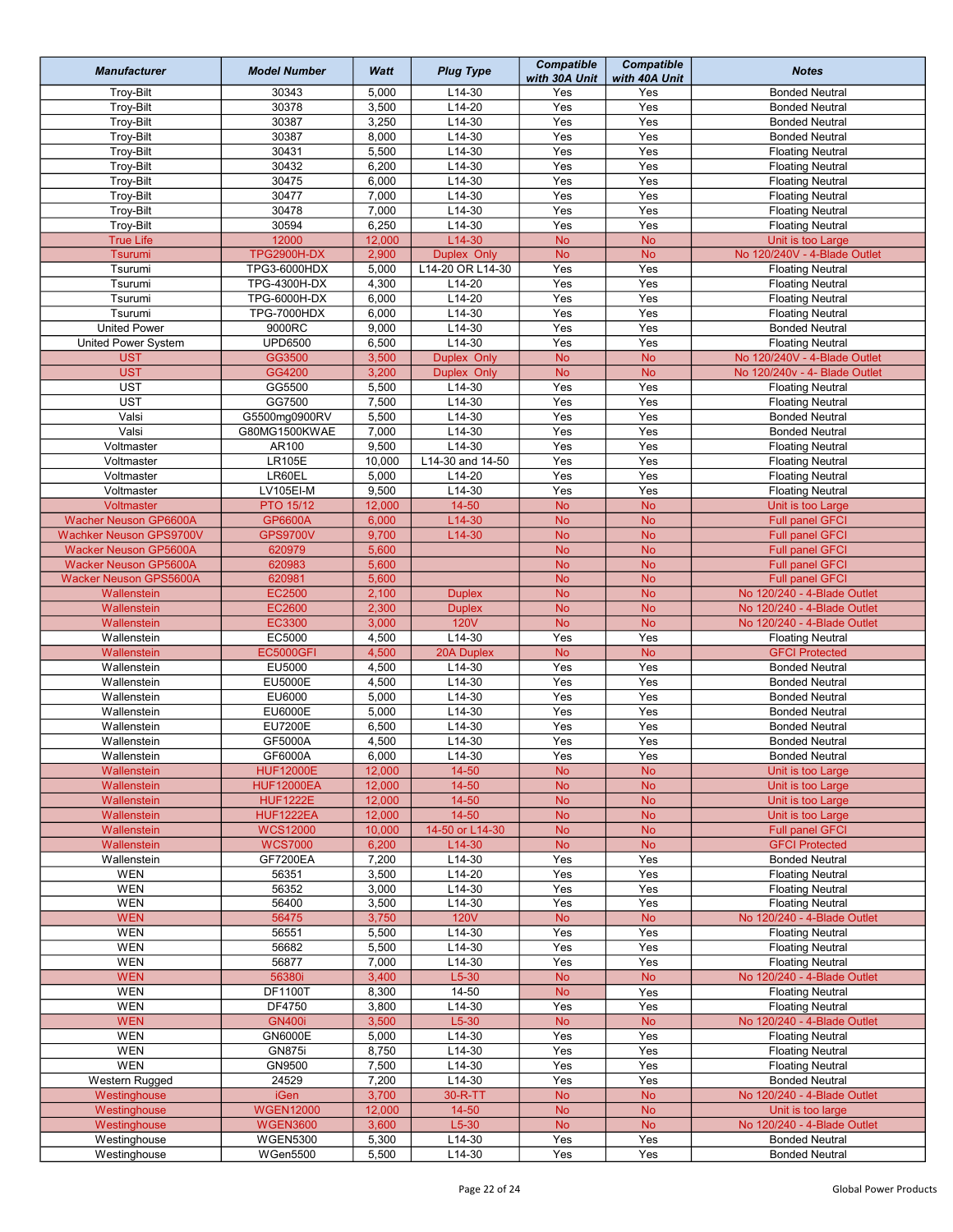| <b>Manufacturer</b>          | <b>Model Number</b>                     | Watt           | <b>Plug Type</b>        | <b>Compatible</b><br>with 30A Unit | <b>Compatible</b><br>with 40A Unit | <b>Notes</b>                                                     |
|------------------------------|-----------------------------------------|----------------|-------------------------|------------------------------------|------------------------------------|------------------------------------------------------------------|
| Westinghouse                 | <b>WGEN6000</b>                         | 6,000          | $L14-30$                | Yes                                | Yes                                | <b>Bonded Neutral</b>                                            |
| Westinghouse                 | <b>WGEN7500</b>                         | 7,500          | $L14-30$                | Yes                                | Yes                                | <b>Bonded Neutral</b>                                            |
| Westinghouse                 | WGEN7500DF                              | 7,500          | $L14-30$                | Yes                                | Yes                                | <b>Bonded Neutral</b>                                            |
| Westinghouse                 | WGEN9500DF                              | 9,500          | 14-50 and L14-30        | Yes                                | Yes                                | <b>Bonded Neutral</b>                                            |
| Westinghouse                 | WH10000                                 | 8,000          | $L14-30$                | Yes                                | Yes                                | <b>Bonded Neutral</b>                                            |
| Westinghouse                 | <b>WH3250</b>                           | 3,750          | <b>120V</b>             | <b>No</b>                          | <b>No</b>                          | No 120/240 - 4-Blade Outlet                                      |
| Westinghouse                 | <b>WH3250C</b>                          | 3,750          | <b>120V</b>             | <b>No</b>                          | <b>No</b>                          | No 120/240 - 4-Blade Outlet                                      |
| Westinghouse                 | WH4500                                  | 4,500          | $L14-30$                | Yes                                | Yes                                | <b>Bonded Neutral</b>                                            |
| Westinghouse                 | <b>WH4500C</b>                          | 4,500          | L14-30                  | Yes                                | Yes                                | <b>Bonded Neutral</b>                                            |
| Westinghouse                 | <b>WH5500</b>                           | 6,750          | $L14-30$                | Yes                                | Yes                                | <b>Bonded Neutral</b>                                            |
| Westinghouse                 | WH6000                                  | 6,000          | $L14-30$                | Yes                                | Yes                                | <b>Bonded Neutral</b>                                            |
| Westinghouse                 | <b>WH6000C</b>                          | 6,000          | L14-30                  | Yes                                | Yes                                | <b>Bonded Neutral</b>                                            |
| Westinghouse                 | <b>WH6000S</b>                          | 6,000          | L14-30                  | Yes                                | Yes                                | <b>Bonded Neutral</b>                                            |
| Westinghouse                 | <b>WH6500E</b>                          | 6,500          | $L14-30$                | Yes                                | Yes                                | <b>Bonded Neutral</b>                                            |
| Westinghouse<br>Westinghouse | <b>WH7000</b><br><b>WH7000C</b>         | 7,000<br>7,000 | L14-30<br>L14-30        | Yes<br>Yes                         | Yes<br>Yes                         | <b>Bonded Neutral</b><br><b>Bonded Neutral</b>                   |
| Westinghouse                 | <b>WH7000E</b>                          | 7,000          | L14-30                  | Yes                                | Yes                                | <b>Bonded Neutral</b>                                            |
| Westinghouse                 | <b>WH7000EC</b>                         | 7,000          | L14-30                  | Yes                                | Yes                                | <b>Bonded Neutral</b>                                            |
| Westinghouse                 | <b>WH7500E</b>                          | 7,500          | L14-30                  | Yes                                | Yes                                | <b>Bonded Neutral</b>                                            |
| Westinghouse                 | <b>WPro12000</b>                        | 12,000         | $14 - 50$               | <b>No</b>                          | <b>No</b>                          | Full panel GFCI and too large                                    |
| Westinghouse                 | <b>WPro8500</b>                         | 8,500          | L14-30                  | <b>No</b>                          | <b>No</b>                          | <b>Full panel GFCI</b>                                           |
| Wildfire                     | WF6500BEW                               | 6,500          | L14-30                  | Yes                                | Yes                                | <b>Floating Neutral</b>                                          |
| Wildfire                     | <b>WF7000EW</b>                         | 7,000          | L14-30                  | Yes                                | Yes                                | <b>Floating Neutral</b>                                          |
| Winco                        | <b>DP7500</b>                           | 6,720          | L14-30                  | <b>No</b>                          | <b>No</b>                          | <b>Full panel GFCI</b>                                           |
| Winco                        | <b>HPS12000HE</b>                       | 10,800         | $L14-30$                | Yes                                | Yes                                | Floating Neutral Must only use L14-30                            |
| Winco                        | <b>HPS6000E</b>                         | 6,000          | $L14-30$                | Yes                                | Yes                                | <b>Floating Neutral</b>                                          |
| Winco                        | HPS6000HE/A                             | 6,000          | L14-30                  | Yes                                | Yes                                | <b>Floating Neutral</b>                                          |
| Winco                        | <b>HPS9000E</b>                         | 9,000          | L14-30                  | Yes                                | Yes                                | <b>Floating Neutral</b>                                          |
| Winco                        | PSS8B4W                                 | 8,000          | Hardwire Only           | Yes                                |                                    | <b>Floating Neutral</b>                                          |
| Winco                        | W10PTOS                                 | 10,000         | 14-60                   | <b>No</b>                          | <b>No</b>                          |                                                                  |
| Winco                        | W15PTOS                                 | 15,000         |                         | <b>No</b>                          | <b>No</b>                          | Unit is too large                                                |
| Winco<br>Winco               | <b>W6010DE</b><br><b>WC10000VE</b>      | 5,160<br>9,600 | L14-30                  | <b>No</b><br><b>No</b>             | <b>No</b><br><b>No</b>             | <b>GFCI Protected</b><br>Unit does not have compatable outlets   |
| Winco                        | <b>WC12000HE</b>                        | 10,800         |                         | <b>No</b>                          | <b>No</b>                          | Unit is too large                                                |
| Winco                        | <b>WL12000HE</b>                        | 10,800         | L6-30R                  | <b>No</b>                          | <b>No</b>                          | Unit is too large.                                               |
| Winco                        | CSADL6000E                              | 6,000          | L14-30                  | Yes                                | Yes                                | <b>Bonded Neutral</b>                                            |
| Winco                        | <b>D3000H</b>                           | 2,300          | $5 - 20$                | <b>No</b>                          | <b>No</b>                          | Too Small; No 120/240V - 4-Blade Outlet                          |
| Winco                        | <b>DL5000H</b>                          | 4,500          | L14-30                  | Yes                                | Yes                                | <b>Floating Neutral</b>                                          |
| Winco                        | <b>DL6000H</b>                          | 5,500          | L14-30                  | Yes                                | Yes                                | <b>Floating Neutral</b>                                          |
| Winco                        | <b>DL6000HE</b>                         | 5,500          | $L14-30$                | Yes                                | Yes                                | <b>Floating Neutral</b>                                          |
| Winco                        | <b>DL6000I</b>                          | 5,500          | L14-30                  | Yes                                | Yes                                | <b>Floating Neutral</b>                                          |
| Winco                        | <b>DL6000IE</b>                         | 5,500          | L14-30                  | Yes                                | Yes                                | <b>Floating Neutral</b>                                          |
| Winco                        | <b>DL9000H</b>                          | 8,000          | L14-30                  | Yes                                | Yes                                | <b>Floating Neutral</b>                                          |
| Winco                        | <b>HPS6000E</b>                         | 5,500          | L14-30                  | Yes                                | Yes                                | <b>Floating Neutral</b>                                          |
| Winco                        | <b>HPS9000VE</b>                        | 8,000          | L14-30                  | Yes                                | Yes                                | <b>Floating Neutral</b>                                          |
| Winco                        | <b>WC5000H</b>                          | 4,500          | L14-30                  | Yes                                | Yes                                | <b>Floating Neutral</b>                                          |
| Winco Dyna                   | CSADL6000I                              | 6,000          | $L14-30$                | Yes                                | Yes                                | <b>Bonded Neutral</b>                                            |
| Winco Dyna<br>Winco Dyna     | <b>DLC4500</b><br><b>DLC6000E</b>       | 4,500<br>6,000 | L14-30<br>L14-30        | Yes<br>Yes                         | Yes<br>Yes                         | <b>Bonded Neutral</b><br><b>Bonded Neutral</b>                   |
| Winco Dyna                   | DP7500                                  | 6,720          | $L14-30$                | Yes                                | Yes                                | <b>Bonded Neutral</b>                                            |
| Winco Dyna                   | <b>LLC5000H</b>                         | 5,000          | L14-30                  | Yes                                | Yes                                | <b>Bonded Neutral</b>                                            |
| Winco Dyna                   | <b>LLC6000</b>                          | 6,000          | $L14-30$                | Yes                                | Yes                                | <b>Bonded Neutral</b>                                            |
| Winpower                     | 25/15PTCD                               |                |                         | <b>No</b>                          | <b>No</b>                          | Unit is too large, No 120/240V- 4 Blade Outlet                   |
| Winpower                     | CHD11000KES                             | 11,000         |                         | <b>No</b>                          | <b>No</b>                          | Unit is too large.                                               |
| Winpower                     | COV4400HE                               | 4,000          | L14-30                  | Yes                                | Yes                                | <b>Bonded Neutral</b>                                            |
| Winpower                     | COV5500HE                               | 5,000          | L14-30                  | Yes                                | Yes                                | <b>Bonded Neutral</b>                                            |
| Winpower                     | COV6500HE                               | 6,000          | L14-30                  | Yes                                | Yes                                | <b>Bonded Neutral</b>                                            |
| Winpower                     | COV8500VES                              | 8,000          | L14-30                  | Yes                                | Yes                                | <b>Bonded Neutral</b>                                            |
| Xstream                      | X6500ER                                 | 6,500          | L14-30                  | Yes                                | Yes                                | <b>Bonded Neutral</b>                                            |
| Xstream                      | X9000E                                  | 9,000          | L14-30                  | Yes                                | Yes                                | <b>Bonded Neutral</b>                                            |
| Yamaha                       | Diesel EDL6500S                         | 6,000          | L14-30                  | Yes                                | Yes                                | <b>Floating Neutral</b>                                          |
| Yamaha                       | <b>EDL 11000 SDE</b><br><b>EF1000iS</b> | 10,000<br>900  | 14-50                   | <b>No</b><br><b>No</b>             | Yes<br>$\overline{\text{No}}$      | <b>Bonded Neutral</b><br>Too Small; No 120/240V - 4-Blade Outlet |
| Yamaha<br>Yamaha             | EF12000DE                               | 9,500          | <b>Duplex</b><br>L14-30 | Yes                                | Yes                                | <b>Floating Neutral</b>                                          |
| Yamaha                       | <b>EF2000iS</b>                         | 1,600          | <b>Duplex</b>           | <b>No</b>                          | <b>No</b>                          | Too Small; No 120/240V - 4-Blade Outlet                          |
| Yamaha                       | <b>EF2400iS-HC</b>                      | 2,000          | <b>Duplex</b>           | <b>No</b>                          | <b>No</b>                          | Too Small; No 120/240V - 4-Blade Outlet                          |
| Yamaha                       | EF2600                                  | 2,300          | $L5-20$                 | <b>No</b>                          | <b>No</b>                          | Too Small; No 120/240V - 4-Blade Outlet                          |
| Yamaha                       | EF2800i                                 | 2,500          | $L5-30$                 | <b>No</b>                          | <b>No</b>                          | Too Small; No 120/240V - 4-Blade Outlet                          |
| Yamaha                       | <b>EF3000iSE</b>                        | 2,800          | $L5-30$                 | <b>No</b>                          | <b>No</b>                          | Too Small; No 120/240V - 4-Blade Outlet                          |
| Yamaha                       | EF3000iSEB                              | 2,800          | $L5-30$                 | <b>No</b>                          | <b>No</b>                          | Too Small; No 120/240V - 4-Blade Outlet                          |
| Yamaha                       | EF3800                                  | 3,800          | L14-20                  | Yes                                | Yes                                | <b>Floating Neutral</b>                                          |
| Yamaha                       | EF3800E                                 | 3,800          |                         | <b>No</b>                          | <b>No</b>                          | 120 Volts                                                        |
| Yamaha                       | EF4000DE                                | 3,500          | L14-20                  | Yes                                | Yes                                | <b>Floating Neutral</b>                                          |
| Yamaha                       | <b>EF4500iSE</b>                        | 4,000          | $L5-30$                 | <b>No</b>                          | <b>No</b>                          | No 120/240V - 4-Blade Outlet                                     |
| Yamaha                       | EF4600DX                                | 4,000          | $L14-20$                | Yes                                | Yes                                | <b>Bonded Neutral</b>                                            |
| Yamaha                       | EF5200DE                                | 4,500          | $L14-20$                | Yes                                | Yes                                | <b>Bonded Neutral</b>                                            |